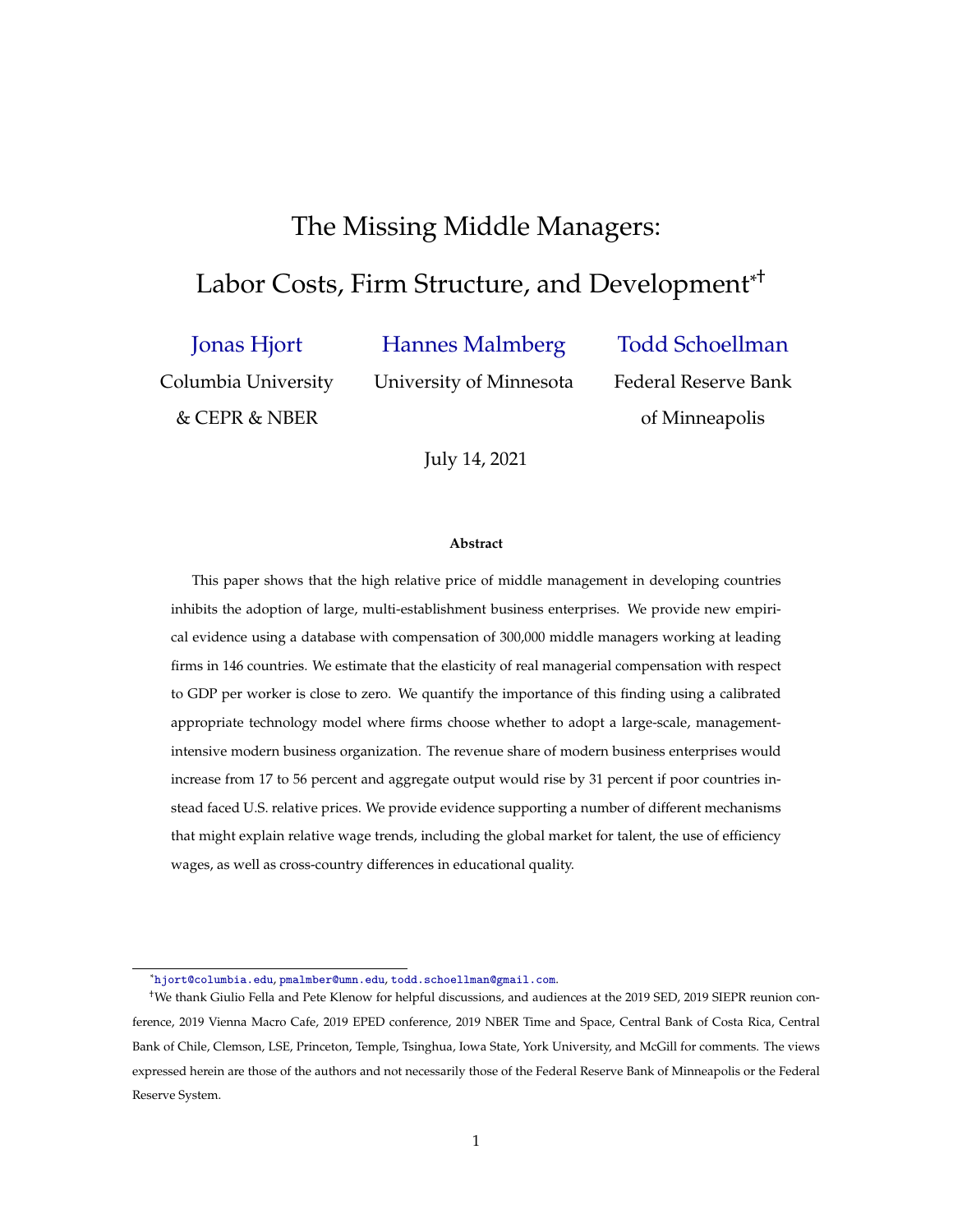## **1 Introduction**

A key characteristic of modern economic growth is the systematic transformation of the organization of production [\(Kuznets,](#page-39-0) [1973\)](#page-39-0).<sup>[1](#page-0-0)</sup> In poor countries, it is organized along traditional lines: the majority of workers are self-employed or employed in small, slow-growing single-establishment firms whose owners also manage the enterprise on a day-to-day basis.<sup>[2](#page-0-0)</sup> By contrast, most workers in rich countries are employed in modern business enterprises: large, multi-establishment firms with a separation of ownership and management.

This shift in firm organization requires the formation of a class of professional, salaried managers who set strategy, allocate resources, and monitor and coordinate production [\(Chandler,](#page-37-0) [1977\)](#page-37-0). In this paper, we document that the price of middle management varies little with development, which implies that its relative price is much higher in less developed countries. We establish that this high relative price deters the adoption and spread of modern business enterprises. We also provide new suggestive evidence as to why management is expensive in poor countries.

We start with the data. An important challenge is that the average quality of management is strongly correlated with development [\(Bloom](#page-36-0) *et al.*, [2014\)](#page-36-0).[3](#page-0-0) Given this, comparisons of average management earnings across countries confound quality variation with price variation. To address this challenge, we use a proprietary database collected and maintained by a global compensation consulting company (the "Company"). The Company specializes in informing large, modern businesses operating in developing and emerging economies – including many prominent multinational firms – how their salaries and compensation packages compare to local market trends. The Company measures local market trends using data on what past clients pay similar workers. Its database is a cumulative record of actual compensation by leading firms to over 300,000 workers. The database covers mostly workers in middle management roles in 146 countries worldwide.

The information in the database permits two detailed quality adjustments. First, the Company devotes substantial labor resources to standardizing jobs across firms and countries to a common, detailed scheme so that it can provide clients with valuable "apples-to-apples" comparisons of pay.

 $1A$  number of the other, interrelated characteristics cited by Kuznets have generated substantial literatures, including structural transformation among sectors [\(Herrendorf](#page-39-1) *et al.*, [2014\)](#page-39-1), urbanization [\(Lagakos,](#page-39-2) [2020\)](#page-39-2), openness to trade [\(Waugh,](#page-40-0) [2010\)](#page-40-0), and the rapid adoption of technologies [\(Comin & Hobijn,](#page-37-1) [2010\)](#page-37-1).

<sup>2</sup>See [Gollin](#page-38-0) [\(2008\)](#page-38-0) on the prevalence of self-employment, [Bento & Restuccia](#page-36-1) [\(2017\)](#page-36-1), [Poschke](#page-40-1) [\(2018\)](#page-40-1), and [Bento & Restuccia](#page-36-2) [\(2021\)](#page-36-2) for facts about firm and establishment size, and [Hsieh & Klenow](#page-39-3) [\(2014\)](#page-39-3) for facts about establishment growth, all relative to development.

<sup>&</sup>lt;sup>3</sup>Similarly, [Chandler](#page-37-0) [\(1977\)](#page-37-0) notes that traditional firms do employ managers, but that their activities are equivalent to those of the lowest level of managers in modern firms.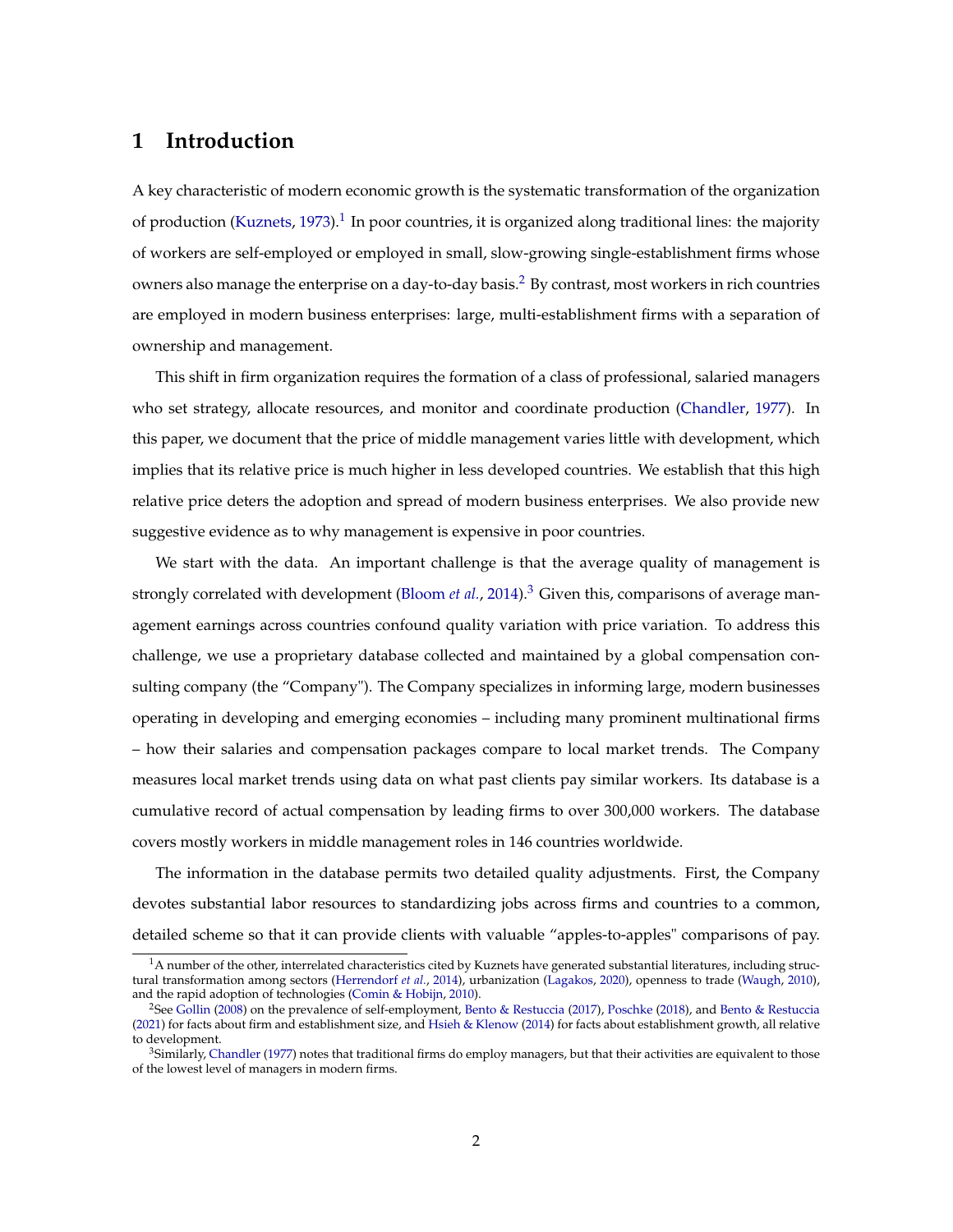Second, some clients hire the Company to inform them about pay at establishments in multiple countries in the same year, allowing us to estimate pay variation across countries for the same firm and job.

Our main empirical finding is that the price of middle management varies little with development. The elasticity of the average compensation of middle managers in the Company's database with respect to GDP per worker, both adjusted to 2017 international dollars, is just 0.16.<sup>[4](#page-0-0)</sup> We then control for (standardized) job fixed effects and estimate an even lower elasticity of 0.09. Finally, we control for firm-job-year interactions and find an elasticity that is a precisely estimated zero. We explore the heterogeneity of our results by firm type and skill level and validate them against other sources. The elasticity of the quality-adjusted price of management is consistently close to zero.

Our second step is to establish that the high relative price deters the adoption and spread of modern business enterprises. Here, our paper intersects with a large literature that proposes explanations for the relationship between firm size and development, including financial frictions, differences in sectoral composition, or access to reliable electricity [\(Buera](#page-37-2) *et al.*, [2011;](#page-37-2) [Buera & Kaboski,](#page-37-3) [2012;](#page-37-3) [Fried](#page-38-1) [& Lagakos,](#page-38-1) [2020\)](#page-38-1). We propose an additional, complementary factor, which is the high price of management. We conduct a quantitative evaluation of a model of the optimal firm structure to isolate the importance of this factor.

Our model builds on an appropriate technology adoption framework [\(Basu & Weil,](#page-36-3) [1998;](#page-36-3) [Ace](#page-35-0)[moglu & Zilibotti,](#page-35-0) [2001;](#page-35-0) [Caselli & Coleman,](#page-37-4) [2006\)](#page-37-4). Inspired by [Chandler](#page-37-0) [\(1977\)](#page-37-0), we model the relevant technology choice as the organization of the firm and the structure of production itself. Under the traditional structure the owner manages the firm, which necessarily limits its size to a single, small establishment. Alternatively, firms can choose the modern structure, in which case they can grow to have a large establishment or multiple establishments and enjoy economies of scale in production.<sup>[5](#page-0-0)</sup> However, they need to hire middle managers to monitor and coordinate production. The share and size of modern firms depends on the price of middle management as well as the relative productivity of the two technologies and other factors proposed in the literature, which we capture in a generic wedge.

<sup>4</sup>[Cavallo](#page-37-5) *et al.* [\(2019\)](#page-37-5) document a similarly low pay elasticity for workers engaging in freelance work on a popular website. This finding is also related to work on the large firm wage premium or the foreign firm wage premium, although our finding is stronger because we show that it holds even within-firm across-country (see e.g. [Oi & Idson,](#page-40-2) [1999;](#page-40-2) [Aitken](#page-35-1) *et al.*, [1996;](#page-35-1) [Lipsey](#page-39-4) [& Sjoholm,](#page-39-4) [2004;](#page-39-4) [Alfaro-Urena](#page-35-2) *et al.*, [2021\)](#page-35-2).

 $5$ We focus on economies of scale, but there are other important aspects of firm structure. [Becker & Murphy](#page-36-4) [\(1992\)](#page-36-4) emphasize specialization, while [Garicano & Rossi-Hansberg](#page-38-2) [\(2006b\)](#page-38-2) and [Garicano & Rossi-Hansberg](#page-38-3) [\(2006a\)](#page-38-3) emphasize the organization of the firm into a management hierarchy as a way to economize on knowledge.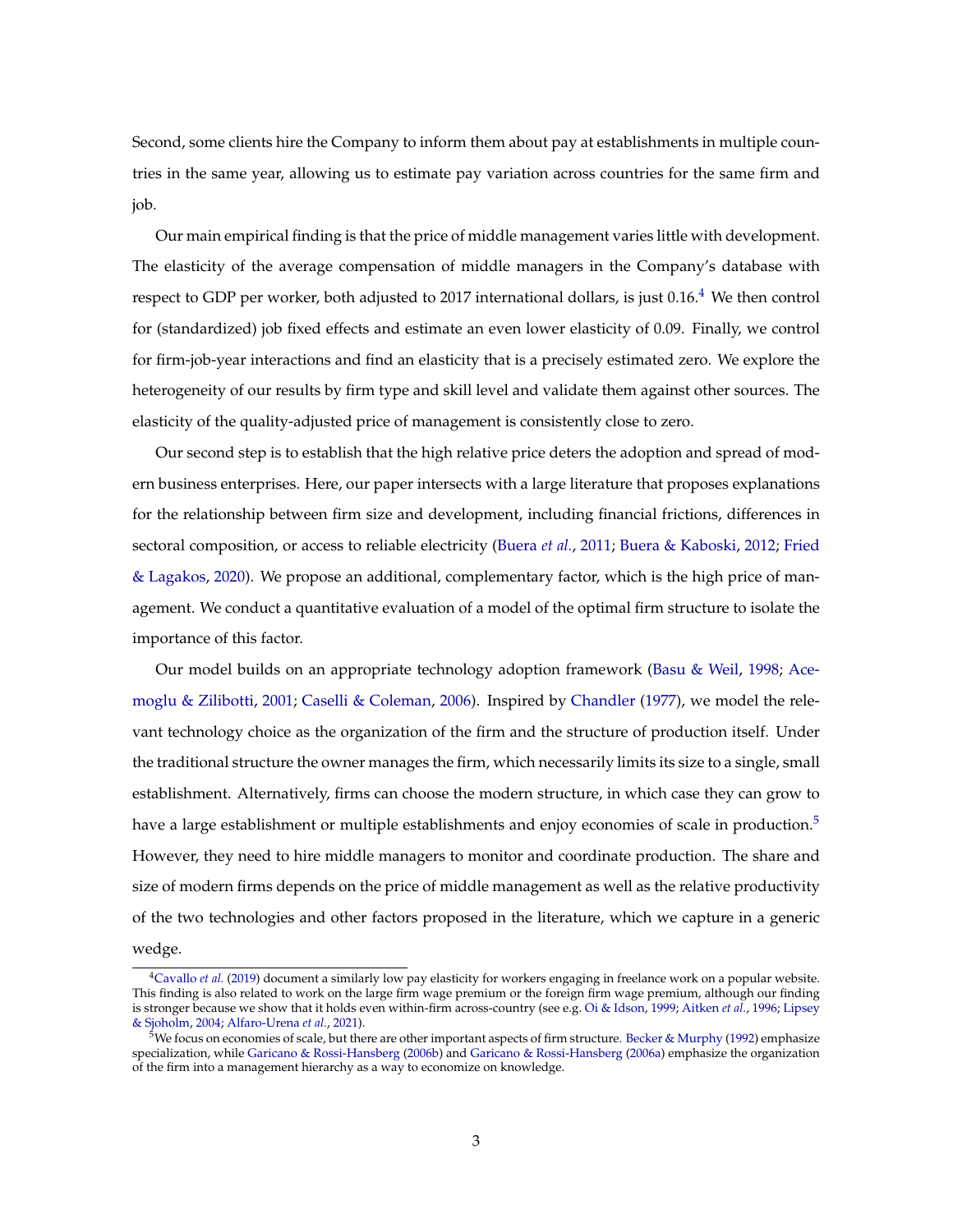We calibrate the model such that it replicates the expansion of middle management and modern business enterprise in the United States from 1900–1960. This expansion is well-documented, was relatively undistorted, and entailed re-organization of production into modern business enterprises within a number of industries that are relevant for developing countries today, including retailing, petroleum refining, meat packing, or flour milling. We isolate the importance of the relative price of middle managers by lowering the price in the poor country to be the same as the rich country in the model. This change raises the revenue share of modern enterprises from 17 to 56 percent. Output expands by 31 percent in the poorest countries, closing 12 percent of the output gap to the rich countries. A decomposition following [Basu & Fernald](#page-36-5) [\(2002\)](#page-36-5) shows that the results stem primarily from reallocating labor from the traditional to the modern sector. The output effect of this reallocation is amplified because our calibration procedure yields a wedge to the adoption of modern firm structure in developing countries that reflects the importance of non-management impediments to adopting modern firms. Reallocating labor in the face of this wedge has a first-order effect on output as in [Baqaee & Farhi](#page-35-3) [\(2020\)](#page-35-3).

Finally, we examine why management is relatively expensive in poor countries. The zero compensation elasticity is likely at least partially explained by the fact that the labor market for skilled managers is global. It would require a striking coincidence to generate the same result through offsetting supply and demand shifts for countries across a wide range of development. We also provide evidence for migration, cross-border training, and expatriates playing important roles in this market. However, limiting emigration from developing countries would be unlikely to equalize relative prices across countries. We use cross-country data on the quantity and quality of education to show that a much smaller share of the work force in developing countries possesses the literacy skills required to work as a middle manager. Firms may also choose to pay efficiency wages given the greater difficulty of enforcing contracts in developing countries and monitoring managers from afar.

Our work is most closely tied to the new literature demonstrating the importance of management. [Bloom](#page-36-0) *et al.* [\(2014\)](#page-36-0) show that management quality is lower in less developed countries among domestic firms but not among establishments of foreign multinational firms. This finding naturally raises the question of why more firms in poor countries do not choose better management. Our findings point to the relative cost of these managers as an important impediment, which we quantify. The quantitative results are related to recent work that uses quasi-experimental evidence to show that management and firm structure respond to distance and labor supply within a country [\(Gumpert](#page-38-4)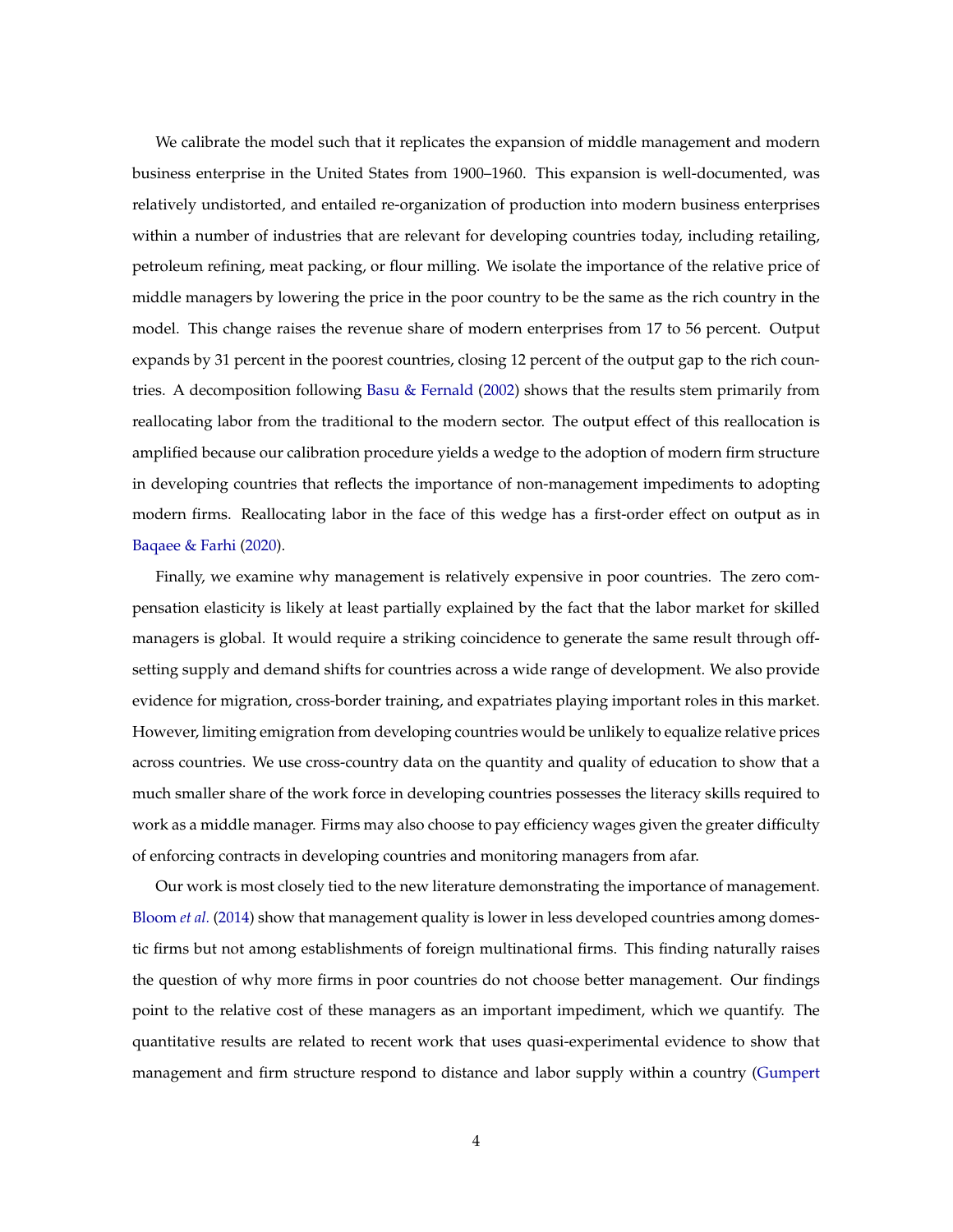*[et al.](#page-38-4)*, [2019;](#page-38-4) [Feng & Valero,](#page-38-5) [2020\)](#page-38-5). Finally, we provide some suggestive results on why managers are scarce in poor countries that connect with existing work on their education and high-skill labor markets [\(Bloom](#page-36-6) *et al.*, [2013;](#page-36-6) [Guner](#page-38-6) *et al.*, [2018\)](#page-38-6).

We also contribute to the literature on appropriate technology adoption. Whereas most recent work emphasizes the importance of the skill intensity of technology, our emphasis on firm structure is more in the spirit of [Stewart](#page-40-3) [\(1977\)](#page-40-3). We show that this has the potential to generate large quantitative results because the relative price of middle managers varies much more across countries than does the relative price of capital or educated labor [\(Banerjee & Duflo,](#page-35-4) [2005;](#page-35-4) [Caselli,](#page-37-6) [2016\)](#page-37-6). Finally, our paper contributes to the literature on cross-country differences in human capital [\(Caselli,](#page-37-7) [2005;](#page-37-7) [Hendricks](#page-38-7) [& Schoellman,](#page-38-7) [2018\)](#page-38-7). Rather than focus on evidence based on inputs such as years of schooling, we provide evidence of scarcity of a particular, important set of skills.

The rest of the paper proceeds as follows. Section [2](#page-4-0) describes the key features of the dataset on salaries paid by multinational firms. Section [3](#page-8-0) documents the facts about compensation among these firms. Section [4](#page-14-0) presents our appropriate technology model. Section [5](#page-21-0) provides the calibration and quantitative results. Section [6](#page-28-0) provides evidence on why the relative price of managers is higher in developing countries. Finally, Section [7](#page-34-0) offers a brief conclusion.

### <span id="page-4-0"></span>**2 Data**

Our empirical analysis makes use of a proprietary database collected and maintained by a global compensation consulting company (the "Company"). Broadly, compensation consultants provide clients with information on the level and trends in pay for a given job title and region. Relative to its competitors, the Company's niche is compensation in developing and emerging markets. Firms whose business operations extend into these markets hire the Company to provide information on how their compensation aligns with market conditions.

As we discuss further below, the typical client for the Company is a modern, multi-establishment firm. Clients that hire the Company thus begin by selecting which establishment or establishments will participate in the market comparison. For each establishment, human resources personnel report the positions that are present and the average compensation by position.

The Company's central business proposition is to return to the client select moments of the distribution of compensation for each position in the local market. For these figures to be meaningful, it is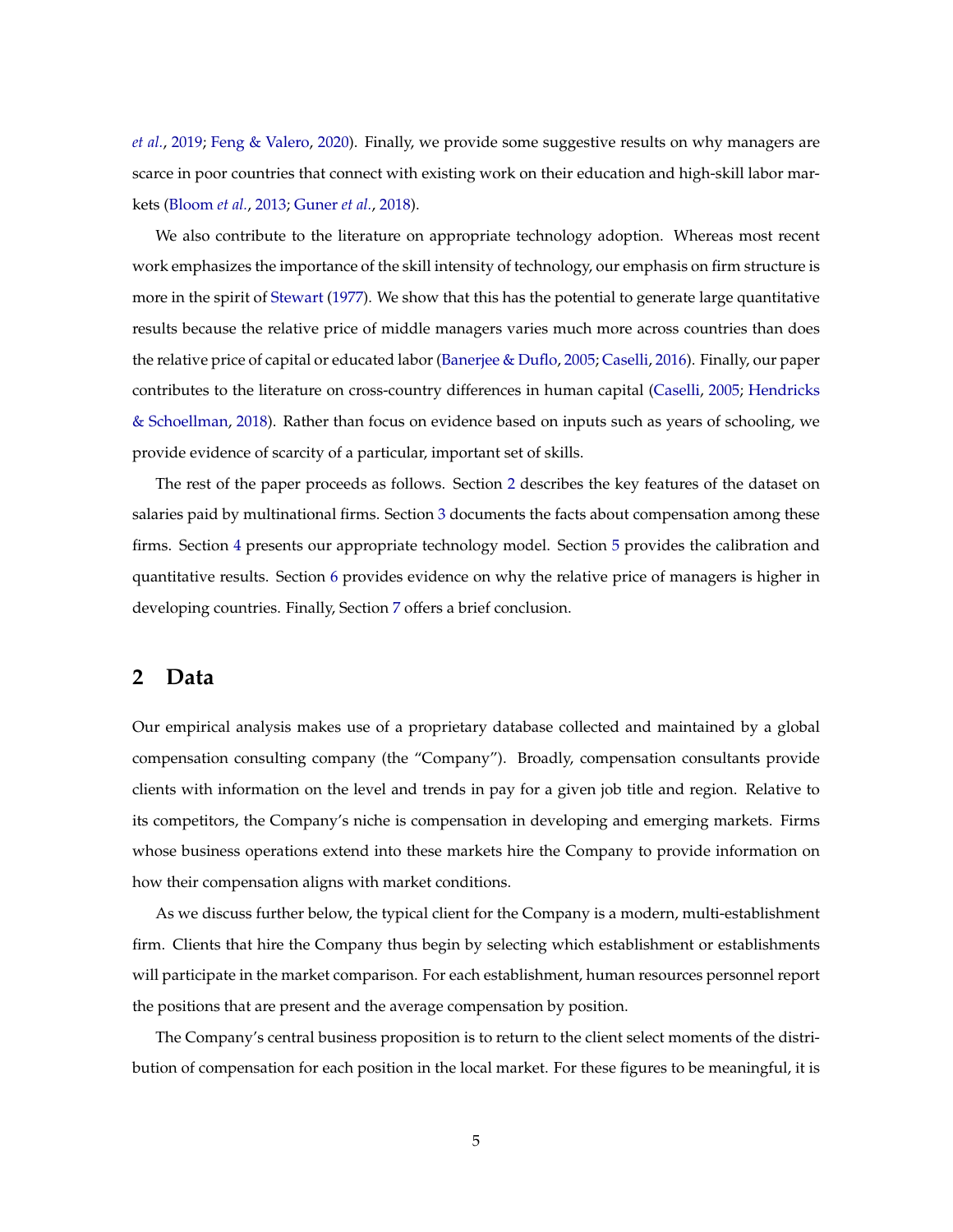essential that the Company provide "apples-to-apples" comparisons. To this end, the Company does not take the position titles reported by the client at face value. Instead, it employs professional jobs analysts who conduct interviews to learn about the tasks, responsibilities, and skills associated with each position. They use this information to translate each position into their own internal, globally standardized job classification scheme. This step ensures that workers the Company analysts deem "accountants" in any firm or country perform similar tasks and have similar responsibilities and so makes the compensation comparisons meaningful. This work is invaluable for our purposes because it means that the data on compensation for the same job across countries is much more comparable than that produced by the standard method, which involves economists or national accountants applying crosswalks to data that include workers' self-reported occupations.

The database we have access to only records the harmonized job title, not the original title provided by the client. However, we have access to select reports the Company has provided to clients for establishments in developing countries that list both the original position title and the standardized job title. These reports indicate that Company analysts systematically downgrade job titles in developing countries. For example, the client may have a position that it calls senior accountant, but after interviews the Company analysts would deem it to be equivalent only to accountant or junior accountant by global standards.

After providing the market comparison to the client, the Company adds the client's data to its database for future use. Thus, the Company's definition of market compensation is based on the compensation actually paid by previous clients in the same labor market; the market compensation data provided to future clients in the same labor market will be based in part on the current client's pay. The Company defines a labor market at the city level. However, there are only data for one city per country (generally the capital city, sometimes the business hub if that is different) and so we use country and city interchangeably. The Company's standardized job classification scheme includes more than 200 titles ranked both by the broad occupation (accounting) and skill level (junior accountant, senior accountant, etc.).

We have access to the database as of late 2015, which in turn reflects compensation reported by clients spanning the years 2005–2015. Each observation reports the firm name, city/country, year, standardized job classification, the average compensation of workers in the position in the establishment, and in many cases also the total number of such workers. All observations pertain to local workers; expatriates are reserved to a separate database, which unfortunately we cannot access.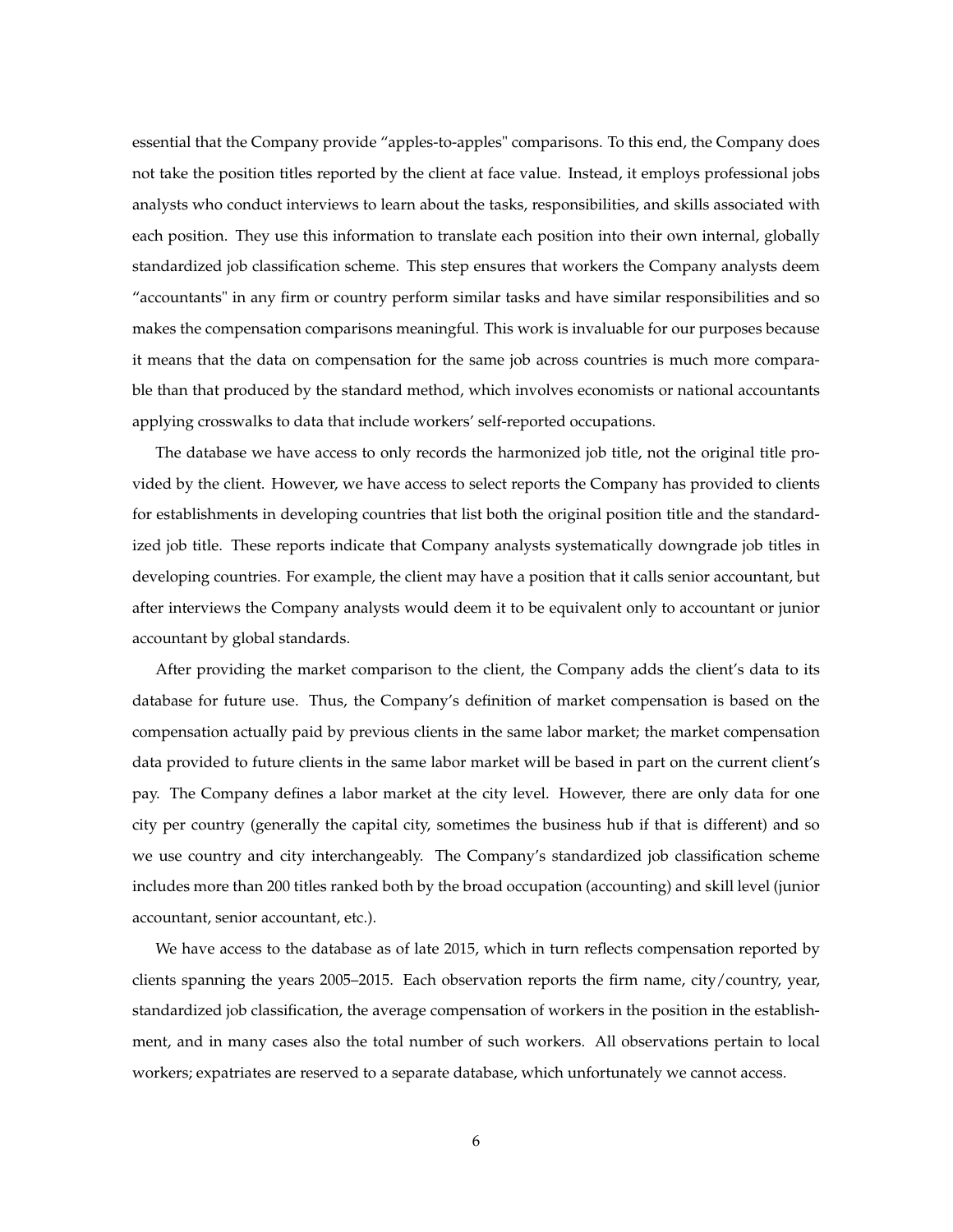While there is no other information in the database, we use the firm name to merge on the firm's industry, profit/non-profit status, and headquarters location. For our analysis, we restrict attention to for-profit firms and remove all NGOs, educational institutions, embassies, international organizations, and public firms. The remaining firms come from a wide variety of sectors, including banking, consulting, health care, mining and other natural resources, technology, telecommunications, and transport (using Standard Industrial Classification codes). In the end, this leaves us with data on pay for more than 300,000 workers from 1,219 firms in 146 countries.

Table [1](#page-6-0) provides statistics on how our sample is distributed across countries and firms. For Panel A we aggregate the sample to the country level and merge on GDP per worker, measured in 2017 international dollars from [World Bank](#page-40-4) [\(2018\)](#page-40-4). This panel shows that we cover a wide range of the income distribution, with a 90-10 ratio of more than a factor of 16. It also shows that the database covers hundreds or thousands of workers in most countries.

<span id="page-6-0"></span>

|                          |       |                  | Percentiles |        |        |
|--------------------------|-------|------------------|-------------|--------|--------|
|                          | 10th  | 25 <sub>th</sub> | 50th        | 75th   | 90th   |
| Panel A: Countries (146) |       |                  |             |        |        |
| GDP p.w., 2017 intl \$   | 4.774 | 12,224           | 27,872      | 49,069 | 77,792 |
| Workers                  | 388   | 895              | 1,511       | 2.944  | 4,858  |
| Panel B: Firms (1,219)   |       |                  |             |        |        |
| Countries                |       |                  |             |        | 3      |
| Unique Jobs              | 9     | 13               | 18          | 31     | 46     |
| Workers                  | 12    | 26               | 64          | 159    | 460    |

**TABLE 1: SAMPLE DISTRIBUTION**

Table shows the distribution of the sample when aggregated to the level of the country or firm. Percentiles are computed separately for each moment, so the country with the median GDP per worker is different from that with median number of workers. All statistics refer to the final sample of 172,582 country-year-firm-job observations representing 316,452 total workers after imposing sample restrictions discussed in the text.

For Panel B we aggregate the sample to the (parent) firm level. We have 1,219 firms in the database. The first row shows that the majority of firms contribute observations for a single country. However, about twenty percent of firms appear in the database for multiple countries. The top ten percent of firms appear in three or more countries; the top firm contributes observations for 81 different countries. The remaining rows show that the median firm contributes 18 different jobs and provides data on pay for 64 workers.

It is important to emphasize at the outset that these firms are not representative employers in their labor markets. Indeed, given the prevalence of small, traditional firms in developing countries,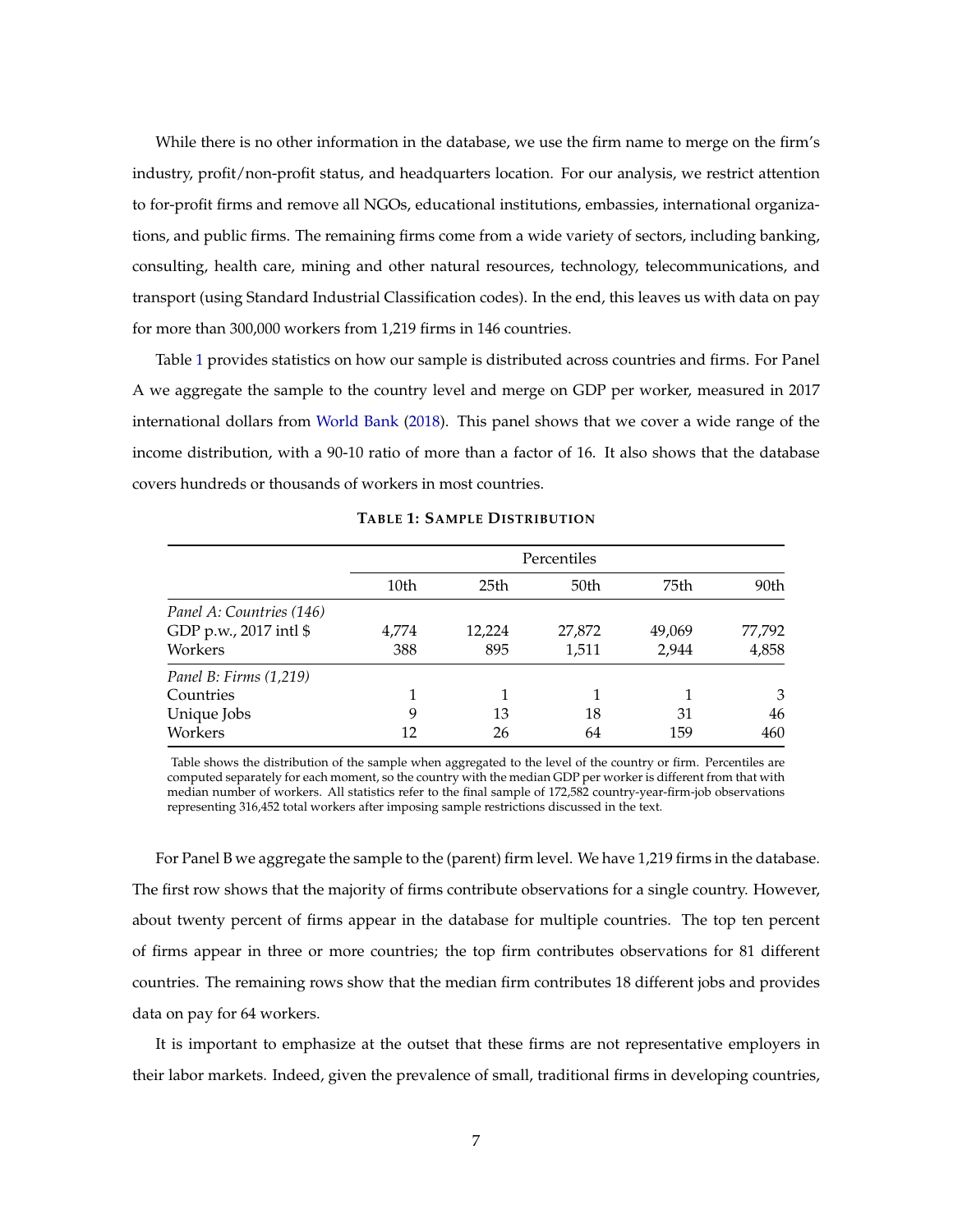a representative sample of firms would be of little use in characterizing the price or compensation of high-quality middle management. Instead, our sample consists almost entirely of modern business enterprises. The firms that hire the Company tend to be large, multi-establishment firms; threefourths of our earnings observations come from foreign affiliates of multinational firms. The multinational firms are based primarily in North America (predominantly the United States), followed by Africa and Europe. Many firms in the database are large, well-known, publicly listed companies. To this point, the publicly listed U.S. firms in the database account for 32 percent of all revenue and 44 percent of all R&D investment in Compustat North America.

The database consists primarily of workers in middle management roles, with some associated support workers (cleaners, guards, and the like). $6\sigma$  $6\sigma$  There are few production workers. To help visualize the occupational distribution in our database, we construct a crosswalk to match every job in the Company database to the closest 1-digit International Standard Classification of Occupations (ISCO)-08 occupation group. We then compute the distribution of employment across these ten bins in the Company database among poor countries, which we define as those having income less than or equal to Bolivia (roughly \$18,500 in 2017 international dollars).

We compare this distribution to one constructed from nationally representative data sets for countries with similar income levels. Details of the data sets are available in Appendix [A.1.](#page-42-0) Figure [1a](#page-8-1) shows that the two distributions are quite different. Representative samples show that the typical worker in developing countries is engaged in sales, farming, trades work, or elementary occupations. By contrast, the workers in the Company's database are focused in management, as well as the business subsets of professional, technical, and clerical occupations.

This occupational distribution is quite similar to the one that prevails among workers employed in the business service sector in the United States, as shown in Figure [1b.](#page-8-2) The high degree of similarity leads us to infer that the establishments in the Company's database are primarily local headquarters that coordinate sales and marketing for large firms from the country's capital city or business hub. We can verify that some firms also have production or sales establishments in the same country, but these establishments are not in the database.

The database reports gross and net compensation for all positions in three categories: base wage, bonus, and other income. Our preferred measure of compensation is total gross pay: gross wage, gross bonus, and other gross income. All amounts are reported to us in contemporaneous U.S. dollars;

<sup>6</sup>We conjecture that this selection represents the firms and establishments with the greatest demand for the Company's services: foreign-owned firms who are uncertain about the market for specialized, uncommon, highly compensated workers.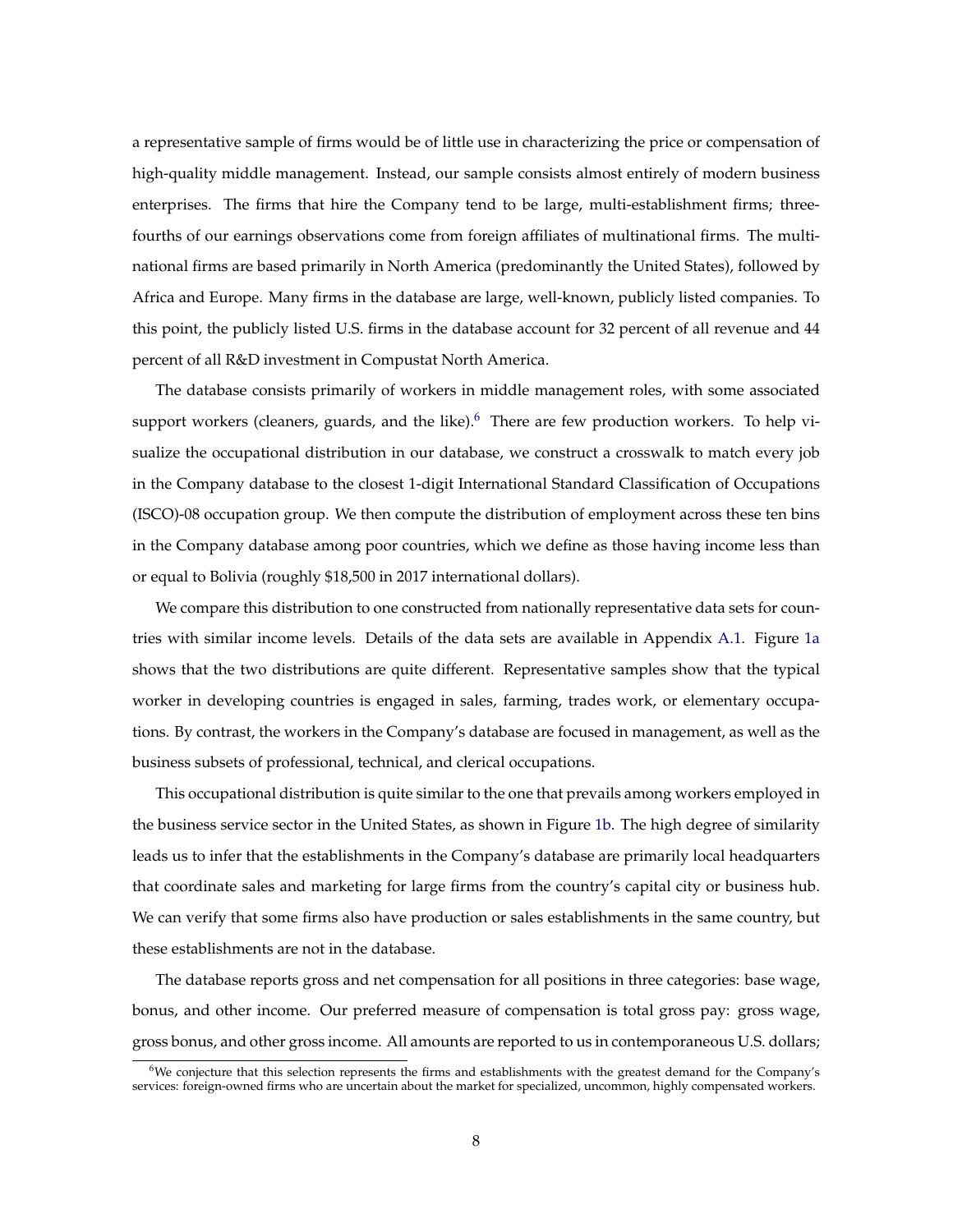<span id="page-8-1"></span>

#### <span id="page-8-3"></span><span id="page-8-2"></span>**FIGURE 1: OCCUPATIONAL DISTRIBUTION OF COMPANY DATA (DEVELOPING COUNTRIES)**

original data were either reported in U.S. dollars or were converted to dollars using market exchange rates. We make several adjustments to make sure that these amounts can be averaged and compared across countries and years, which is complicated by the fact that some emerging markets grow rapidly and hence experience rapid wage increases.

Our approach is to first convert all earnings back into local currency units using contemporaneous market exchange rates. We then adjust all amounts to year 2017 local currency units by adjusting for the average rate of nominal wage growth between year  $t$  and year 2017, inferred from the growth rate of nominal GDP per worker. This adjustment makes salaries comparable over time by assuming that each occupation would have experienced the aggregate average wage growth; it misses any occupation-specific wage growth over this decade. Finally, we convert year 2017 wages in local cur-rency units to year 201[7](#page-0-0) international dollars using the PPP exchange rate.<sup>7</sup> Our next goal is to study how the PPP-adjusted compensation of middle managers varies across countries.

# <span id="page-8-0"></span>**3 Empirical Results**

Now that we understand the nature of the database, we use it to address our main question of interest: how does the price of middle management vary with development? We estimate regressions of the

<sup>7</sup>All data for the adjustments from [World Bank](#page-40-4) [\(2018\)](#page-40-4). PPP exchange rate inferred from the ratio of GDP per capita reported in local currency units and international dollars in year 2017.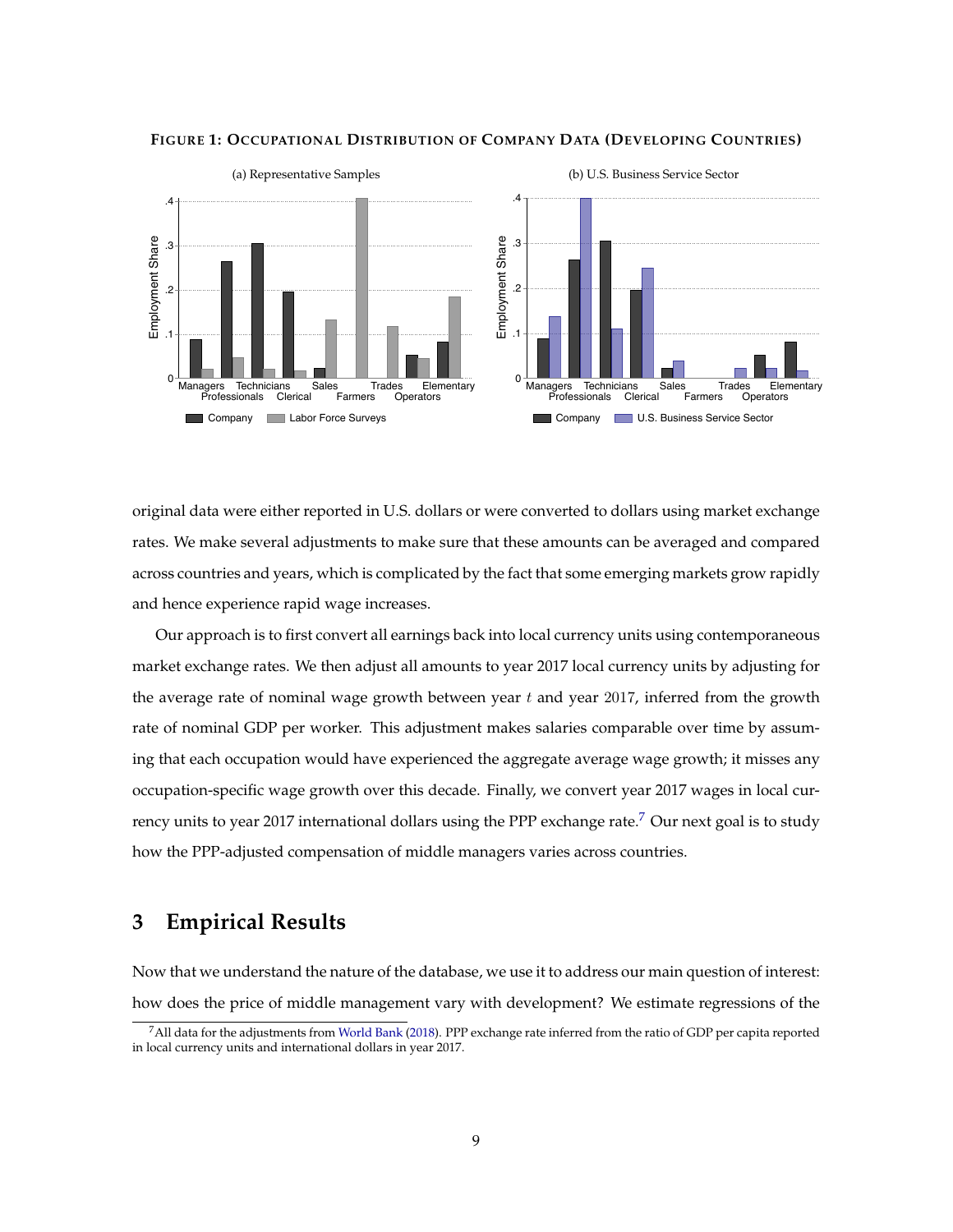form

<span id="page-9-0"></span>
$$
\log(w_{c,t,f,j}) = \gamma + \eta \log(y_c) + \beta X_{c,t,f,j} + \varepsilon_{c,t,f,j}
$$
\n
$$
\tag{1}
$$

where  $w_{c,t,f,j}$  is the total gross compensation for workers in country  $c$  and year  $t$  working for firm  $f$ in standardized job  $j$ ,  $y_c$  is the GDP per worker in country  $c$ , and  $X$  is a potential vector of controls. The main parameter of interest is  $\eta$ , the elasticity of compensation with respect to GDP per worker.

This compensation elasticity captures how much the price of middle management varies with development. Two simple benchmarks can help build intuition. The first is a standard neoclassical growth model with homogeneous labor. A representative firm in each country takes input prices as given and produces output using a Cobb-Douglas production function with country-specific total factor productivity. In this model, compensation per employee is the labor share times GDP per worker, which implies that the compensation elasticity is one. The second benchmark is a simple application of the law of one price with heterogeneous labor. If a given type of worker earns the same compensation in all countries, then the compensation elasticity is zero.

Table [2](#page-10-0) shows the results from estimating equation [\(1\)](#page-9-0). Recall that each observation in our database includes the number of workers and average compensation per country-year-firm-job; we weight the regression by the number of workers and report robust standard errors. Column (1) shows the simplest specification, which includes no controls at all. In this case, the estimated elasticity is 0.16. In column (2) we add year and job fixed effects. Job fixed effects control for cross-country differences in the skill composition of workers. We can see that the implied compensation elasticity is cut in half in this specification, to  $0.088$  $0.088$  $0.088$ .<sup>8</sup> In column (3) we allow for job-year interactions, which produces nearly identical results.

In columns (4) and (5) we include the identity of the firm as a control. Column (4) includes a full set of year, job, and firm fixed effects, which reduces the compensation elasticity to nearly zero. Finally, we showed in Table [1](#page-6-0) that about twenty percent of the firms in our sample engage the Company to benchmark multiple affiliates, usually in the same year. This fact offers us the opportunity to study pay variation across countries within a fixed firm, job, and year. This result is useful for alleviating any residual concern about the comparability of job classifications. The results are shown in column (5). We lose about 40 percent of the sample. The compensation elasticity in this specification is a

 $8$ These results are consistent with the recent work of [Bayer & Kuhn](#page-36-7) [\(2019\)](#page-36-7), who show that job levels account for a substantial share of multiple measures of wage dispersion within the United States and Germany. Here, we show that the same is true even between countries.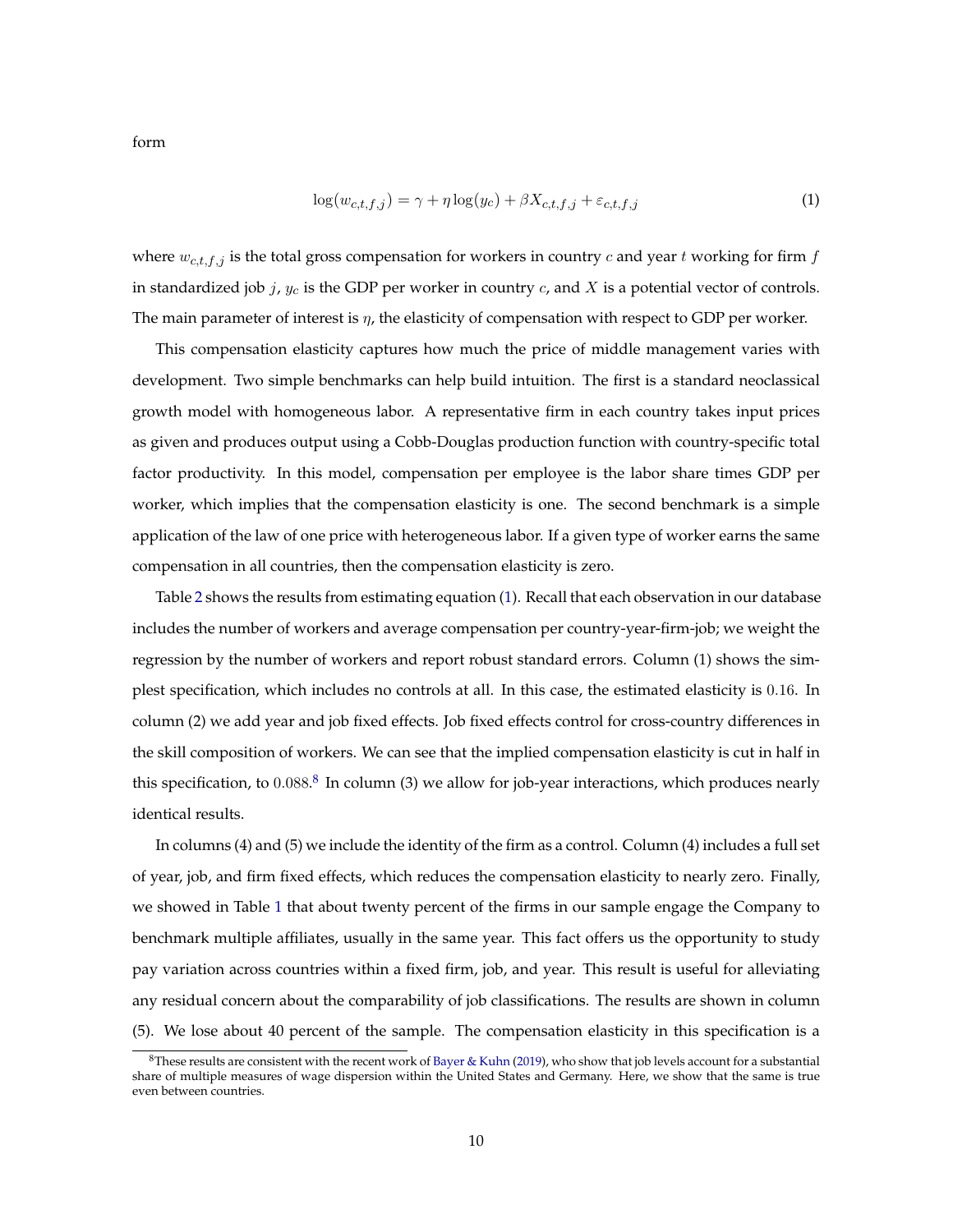|                      | $\left( 1\right)$ | (2)         | (3)               | $\scriptstyle{(4)}$ | (5)                             |
|----------------------|-------------------|-------------|-------------------|---------------------|---------------------------------|
| Log GDP p.w.         | $0.162***$        | $0.0881***$ | $0.0848***$       | $0.0150*$           | $-0.00863$                      |
|                      | (0.0345)          | (0.00829)   | (0.00716)         | (0.00585)           | (0.00644)                       |
| <b>Fixed Effects</b> | None              | Year + Job  | Year $\times$ Job | Year + Job + Firm   | Year $\times$ Job $\times$ Firm |
| R-squared            | 0.017             | 0.543       | 0.550             | 0.685               | 0.738                           |
| N                    | 173,105           | 173,094     | 172,912           | 173,091             | 115,152                         |

<span id="page-10-0"></span>**TABLE 2: ESTIMATED ELASTICITY OF COMPENSATION WITH RESPECT TO GDP PER WORKER**

Standard errors in parentheses

\*  $p < 0.05$ , \*\*  $p < 0.01$ , \*\*\*  $p < 0.001$ 

precisely estimated zero: there is no variation across countries in the PPP-adjusted compensation within a given firm, job, and year.

We investigate the heterogeneity of this result along two dimensions. First, we consider whether it differs much between foreign affiliates of multinational firms and domestic establishments, inferred from whether an establishment is in the same country as the firm's headquarters. The results are shown in Table [3.](#page-10-1) We cannot include firm fixed effects when investigating domestic establishments, so we control for job-year interactions as in column 3 of Table [2.](#page-10-0) The first column repeats those results for comparison.

|                      | All               | By Firm Type      |                   |
|----------------------|-------------------|-------------------|-------------------|
|                      |                   | Foreign           | Domestic          |
| Log GDP p.w.         | $0.0848***$       | $0.0813***$       | $0.0826***$       |
|                      | (0.00716)         | (0.00677)         | (0.0142)          |
| <b>Fixed Effects</b> | Year $\times$ Job | Year $\times$ Job | Year $\times$ Job |
| R-squared            | 0.550             | 0.537             | 0.631             |
| N                    | 172,912           | 138,705           | 33,997            |

<span id="page-10-1"></span>**TABLE 3: ESTIMATED ELASTICITY OF COMPENSATION BY ESTABLISHMENT TYPE**

Standard errors in parentheses

\*  $p < 0.05$ , \*\*  $p < 0.01$ , \*\*\*  $p < 0.001$ 

The remaining two columns show the results for foreign affiliates and domestic establishments. Note again that the majority of our sample is foreign affiliates (here,  $137,705/172,912 \approx 80$  percent). However, the estimated compensation elasticity for the two groups is actually quite similar. This implies that our findings are not particular to affiliates of multinational firms.

We also investigate how our results vary by skill level. Like most compensation consulting firms, the Company's job classification scheme includes a measure of skill that crosses occupation borders, so that some human resource officers and some accountants can be deemed to be at the same skill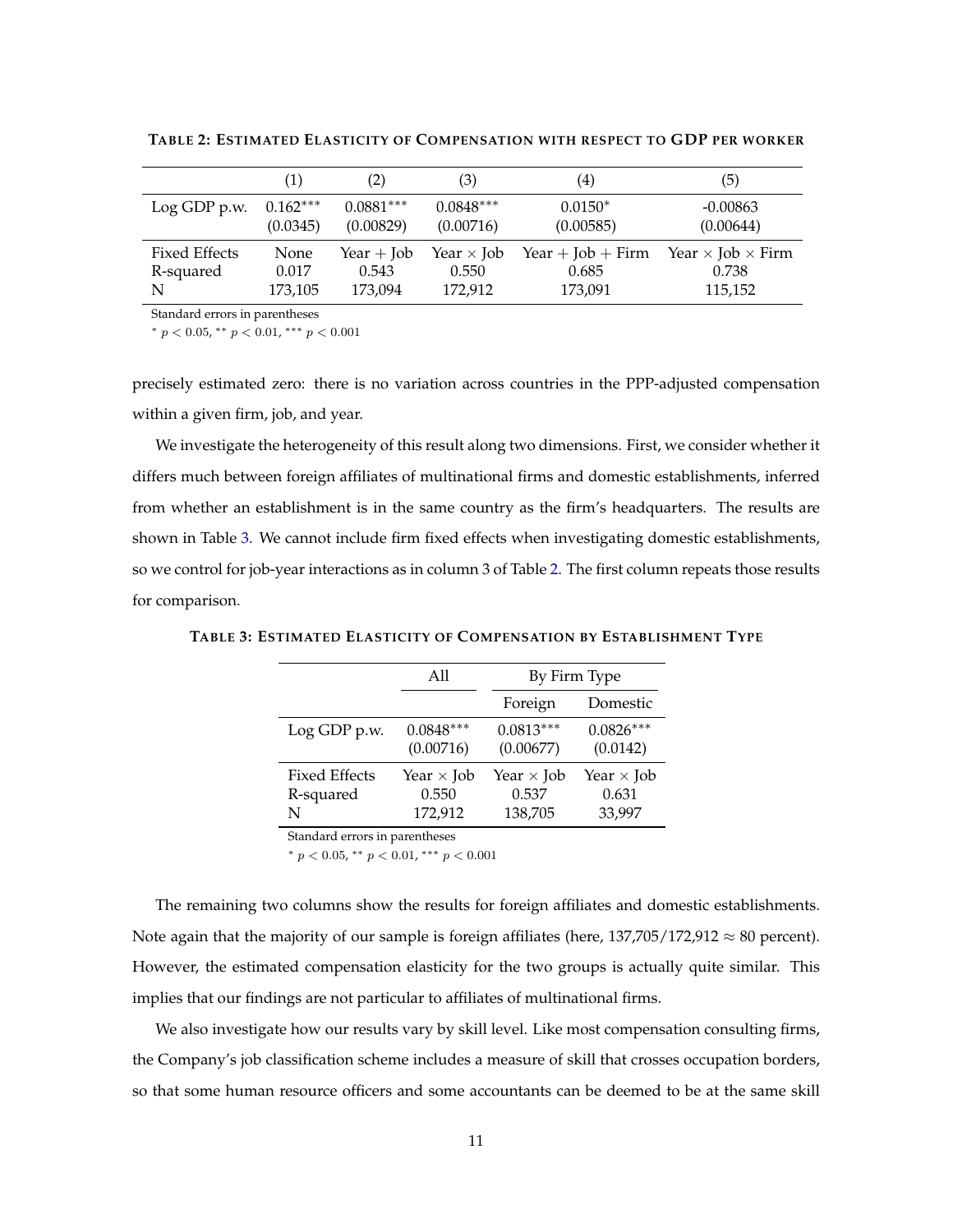level. We aggregate skill levels into four broad groups to avoid disclosing the Company's business information. The bottom skill level includes workers who are not in middle management roles. These workers are the cleaners, guards, drivers, and so on that are captured in the data simply because they work in the local headquarters. The remaining three skill groups capture different skill levels of middle managers. The low skill level includes workers with clerical jobs, such as secretaries. The medium skill level includes workers with business associate and business professional jobs, such as accountant. The high skill level includes those with upper management role, such as senior executive.

<span id="page-11-0"></span>

|                                                       | All                                   |                                                       | By Skill Level                                    |                                                    |                                                          |
|-------------------------------------------------------|---------------------------------------|-------------------------------------------------------|---------------------------------------------------|----------------------------------------------------|----------------------------------------------------------|
|                                                       |                                       | Non-Management                                        | Low                                               | Medium                                             | High                                                     |
| Log GDP p.w.                                          | $0.0848***$<br>(0.00716)              | $0.242***$<br>(0.0192)                                | $0.0977***$<br>(0.0131)                           | $0.0276***$<br>(0.00618)                           | $-0.00343$<br>(0.00555)                                  |
| <b>Fixed Effects</b><br>R-squared<br>N<br>Example Job | Year $\times$ Job<br>0.550<br>172,912 | Year $\times$ Job<br>0.269<br>10,882<br><b>Driver</b> | Year $\times$ Job<br>0.218<br>75,165<br>Secretary | Year $\times$ Job<br>0.100<br>50,906<br>Accountant | Year $\times$ Job<br>0.153<br>35.949<br>Senior Executive |

**TABLE 4: ESTIMATED ELASTICITY OF COMPENSATION BY SKILL LEVEL**

Standard errors in parentheses

\*  $p < 0.05$ , \*\*  $p < 0.01$ , \*\*\*  $p < 0.001$ 

Table [4](#page-11-0) shows the implied compensation elasticity for these different skill groups, each estimated with job-year interactions (which control for heterogeneity across countries in the mix of jobs within each skill level group). The first column again shows that the elasticity in the aggregate is 0.08. Turning to the results by skill level, there is a very clear pattern: the elasticity is lower for workers with higher skill levels. While the elasticity is 0.24 for the non-management workers, it falls to 0.10 for the least-skilled managers, 0.03 for the medium-skilled managers, and is actually negative, albeit statistically insignificant, for the highest-skilled managers.

The low compensation elasticity for middle managers – equivalently, higher relative compensation for middle managers in developing countries – is the central empirical finding of our paper. In Sections [4](#page-14-0) and [5](#page-21-0) we take these relative price facts as given and investigate their consequences for the adoption of middle management and modern business enterprises. In Section [6](#page-28-0) we provide preliminary evidence on why compensation might be high. But first, it is worthwhile to validate our results against other data sources covering this market.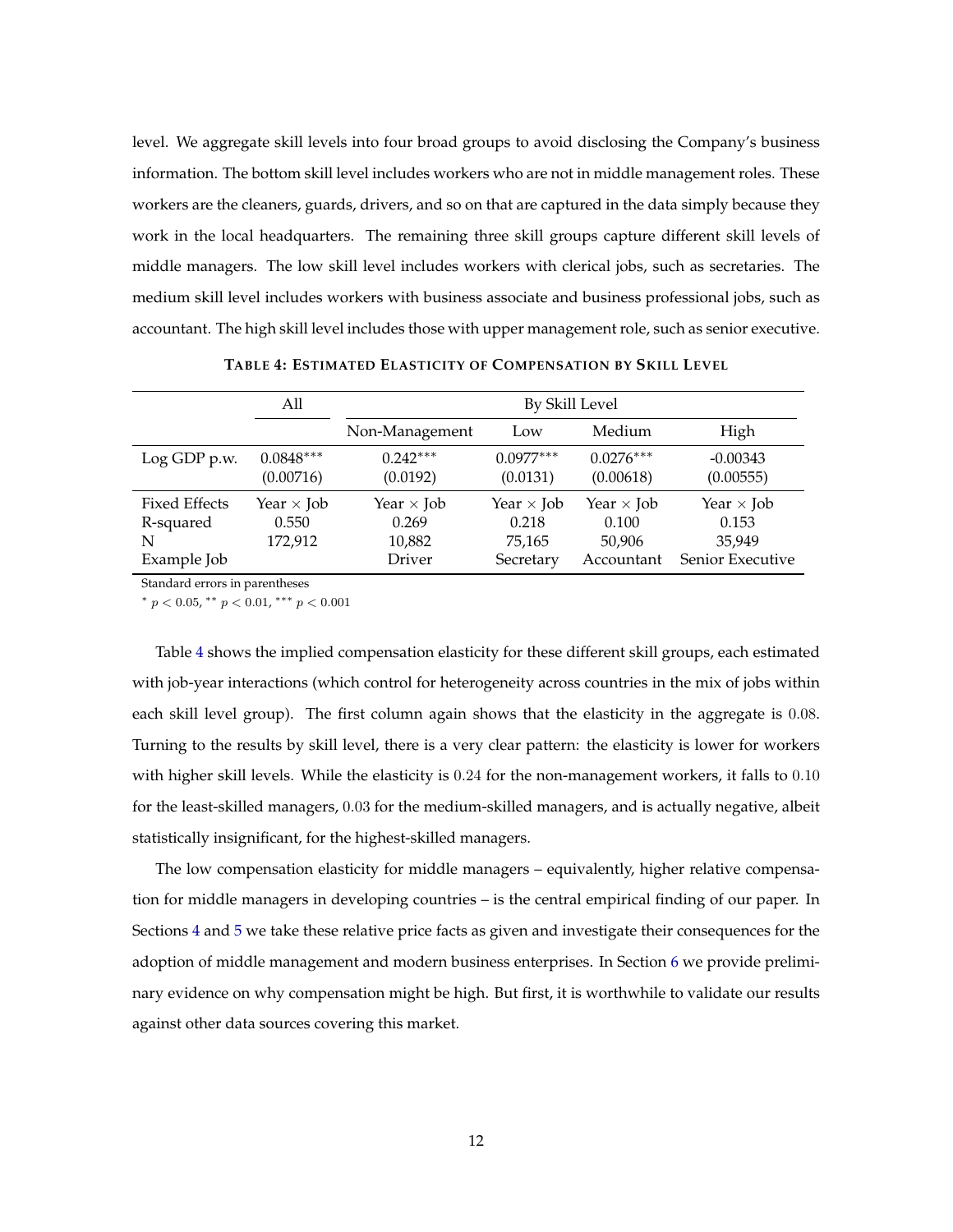#### <span id="page-12-0"></span>**3.1 Alternative Data Sources for Middle Manager Compensation**

We start by considering whether alternative data sources show evidence of similar trends for the compensation of middle managers. At least one data source clearly does not. As we describe in Appendix [A.2,](#page-43-0) some nationally representative datasets include data on labor earnings. We use these datasets to estimate the relative earnings of middle managers (as compared to other workers or GDP per worker) for these countries. Representative datasets also show evidence of higher relative earnings of middle managers in poorer countries, but to a much smaller extent. The implied compensation elasticity for this dataset is 0.57–0.63; alternatively, the relative earnings of middle managers is 1.7 times that of other workers in poor countries.

However, these results reflect compensation among a representative sample of middle managers. Given differences in management quality and the share of modern firms, we interpret this comparison as not getting at the true quality-adjusted price of middle management. To provide further evidence of high-quality management, we turn to data from an alternative source: recruiting firms. Recruiting firms play a complementary role to compensation consulting firms. Whereas compensation consulting firms' pay advice can be used to help with worker retention, recruiting firms help with vacancy fulfillment. Our specific data comes from Robert Walters, a self-described "global, specialist profes-sional recruitment consultancy."<sup>[9](#page-0-0)</sup> Robert Walters provides recruiting services for many of the same types of positions and in many of the same countries as the Company.

Robert Walters uses its experience in vacancy fulfillment to produce an annual Salary Survey, which lists for select countries/regions and jobs the typical salary range in the current and previous year. The data in the Salary Survey differ from the Company's database in three main ways. First, it is much less detailed. In developing countries it generally aggregates countries into regions (such as East Africa) and focuses on a small set of the most commonly filled jobs. Second, the data reflect Robert Walters' experience placing new workers, including expatriates, rather than payments to all local workers. Finally, they report salaries exclusive of bonuses and other benefits.

We focus on their data for Africa exclusive of South Africa, which contains most of the poorest countries in the Company's sample. The geographic detail in the Salary Survey increases over time; we collect data from the 2017 survey, which was the first to decompose Africa into four geographic regions: North Africa, East Africa, West Africa, and Central-South Africa [\(Robert Walters,](#page-40-5) [2017\)](#page-40-5). The Salary Survey includes earnings for 65 roles spread across these four regions along with a salary range

 $9$ <https://www.robertwalters.com/news/about-us.html>.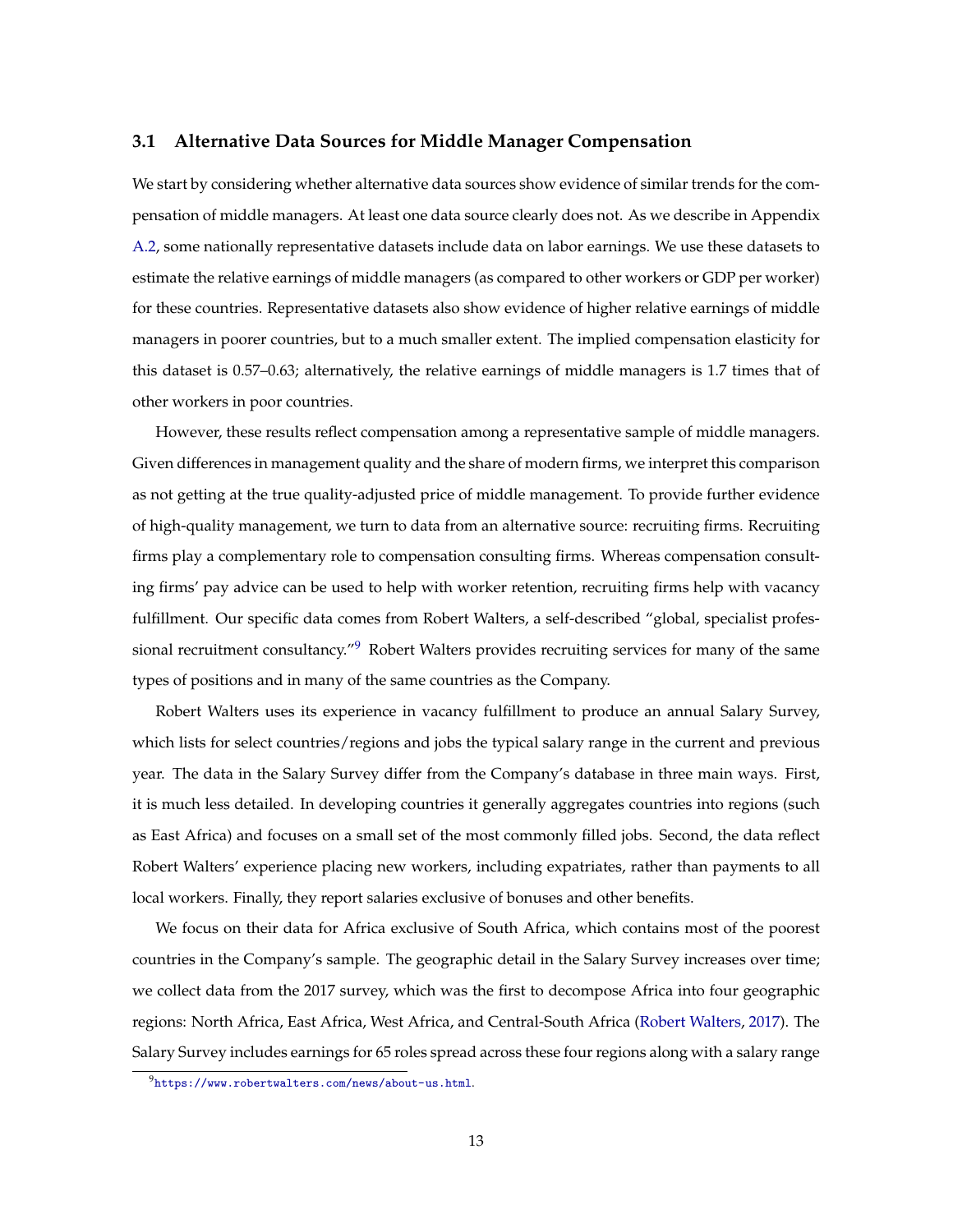for each. Broadly, the survey supports high salaries. For example, the midpoint of the salary range for a General Manager in Central Africa is \$90,000; for a Head of Supply Chain in East Africa, \$67,500; for an HR Manager in West Africa, \$80,000.

For a more thorough comparison, we match the Robert Walters survey responses to the Company's database. We map regions to countries by using commentary from the last four years of Salary Surveys to infer the set of countries in each region where Robert Walters is active. We merge occupations using several examples showing actual mappings from common job titles to the Company's standardized job scheme in developing countries. We replace the salary range with the midpoint and adjust to 2017 international dollars using the same algorithm as we applied to the Company's database. We compare Robert Walters' salary figures to the gross salary in the Company database (rather than total gross compensation). This procedure allows us to compare gross salary for 12,000 observations in 19 countries in Africa to equivalent reports from Robert Walters.

<span id="page-13-0"></span>



We find that on average the Company compensation is actually 22 percent *lower*than that in Robert Walters. The gap is plausibly accounted for by the fact that Robert Walters includes expatriates in its database. Figure [2](#page-13-0) plots against GDP per worker the ratio of Company to Robert Walters gross salary at the country level. There is no strong evidence that the ratio varies systematically with development. In short, these results suggest that other firms with experience in the market for high-quality middle managers in developing countries agree on the level of earnings needed to attract or retain those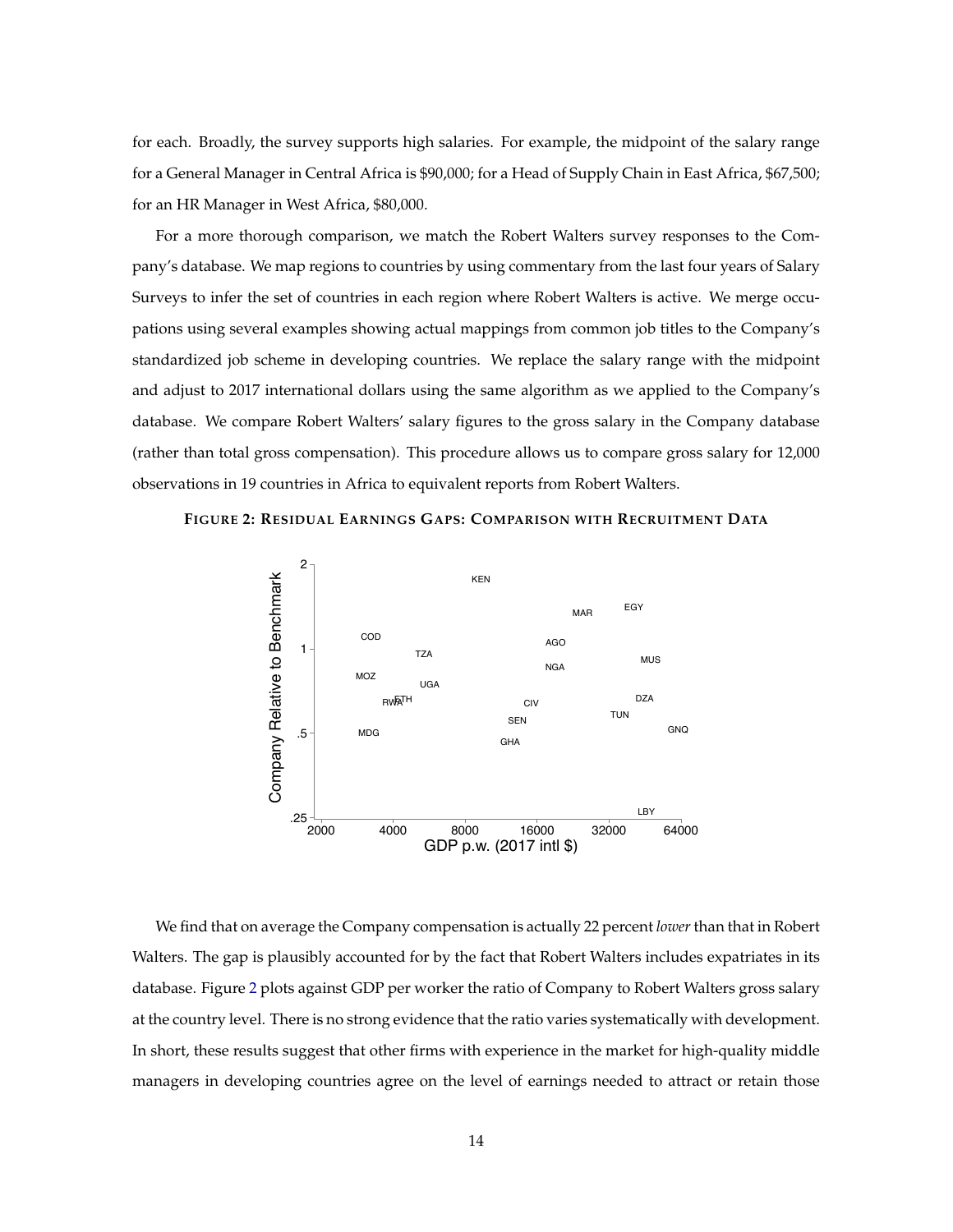workers. We turn now to quantifying the implications of this finding for how firms are organized around the world.

## <span id="page-14-0"></span>**4 Model: Appropriate Technology and the Organization of the Firm**

This section formulates a model of appropriate technology. Inspired by [Chandler](#page-37-0) [\(1977\)](#page-37-0), the technology available for adoption is re-organization as a modern business enterprise. When making this choice, firms trade off the benefits of economies of scale against the costs of hiring managers to coordinate the high-velocity, high-volume production [\(Coase,](#page-37-8) [1937;](#page-37-8) [Becker & Murphy,](#page-36-4) [1992\)](#page-36-4). This decision depends in part on the cost of management, which is the margin we quantify.

We consider a static model of a country with a continuum of industries that produce differentiated goods. Goods vary exogenously in how suitable they are for modern production, measured as relative productivity when organized along modern versus traditional lines. We first describe the technology adoption problem for firms within a single industry to highlight the essential forces. Most of our analysis focuses on a parametric model that allows for tractable aggregation, but in Section [4.2](#page-17-0) we show that the main qualitative results hold as long as there are increasing returns to scale in production and decreasing returns to scale in coordination. We then describe the aggregate economy, including the range of industries, the households, and the government.

#### <span id="page-14-2"></span>**4.1 Industry model**

Each industry is populated by a large number of ex ante identical firms. There is free entry, with each entrant producing the same homogeneous output by choosing one of two firm organization technologies. Below, we present the two technologies, the firm's choice between them, and the resulting firm size and industry production function.

**Traditional technology.** The traditional technology captures self-employment and small, singleestablishment, owner-managed firms. There are no economies of scale, so the production function is linear,

<span id="page-14-1"></span>
$$
F^T(\ell_p) = z_T \ell_p, \qquad \ell \le \bar{\ell}_p,\tag{2}
$$

with the constraint reflecting that the owner-manager has a limited span of control.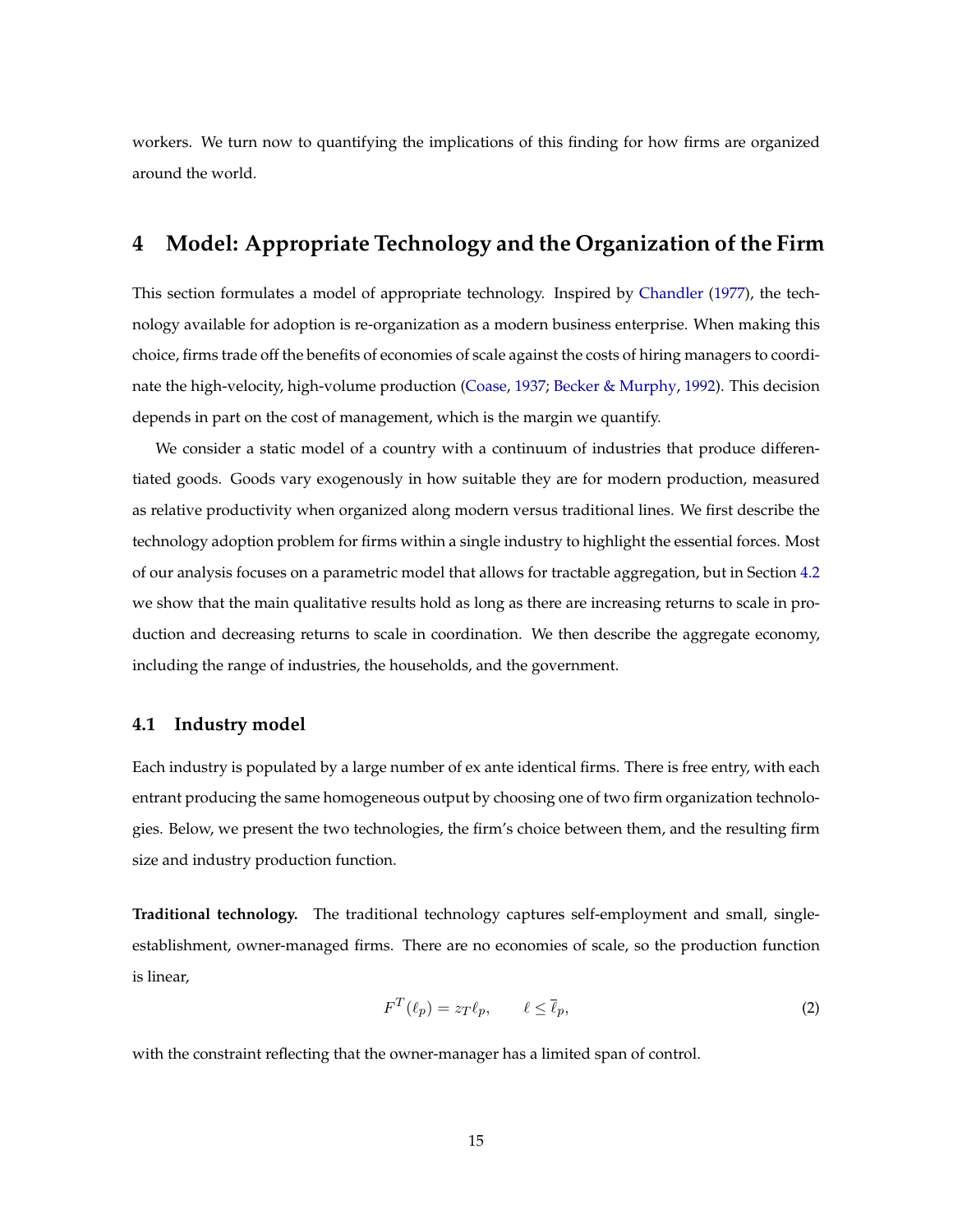**Modern technology.** The modern technology features economies of scale in the use of production workers. As a function of the number of production workers, output is

<span id="page-15-0"></span>
$$
y = \kappa z_M \ell_p^{1+\eta},\tag{3}
$$

where  $\eta > 0$  regulates the strength of scale economies, and  $\kappa$  is a constant to facilitate derivations further on. Firms need managers to coordinate the production workers, with the required number of managers growing as a convex function of the number of production workers:

<span id="page-15-1"></span>
$$
\ell_m = \ell_p^{1+\gamma}.\tag{4}
$$

The parameter  $\gamma$  introduces a convexity, reflecting that coordination requirements typically grow more than linearly with the number of workers.<sup>[10](#page-0-0)</sup> For example, the number of bilateral interactions between workers grows with the square of the number of workers, and the number of mappings from workers to distinct tasks grows with the factorial of the number of workers. We restrict  $\gamma$  >  $\eta$  to ensure that firms choose a finite size for every set of wages, since coordination requirements eventually grow faster than scale economies.

We assume that there is no gain in output from hiring managers beyond the managerial requirement or from hiring production workers beyond the managerial capacity. These assumptions imply that equations [\(3\)](#page-15-0) and [\(4\)](#page-15-1) can be captured in the production function

<span id="page-15-2"></span>
$$
F^{M}(\ell_{p}, \ell_{m}) = \kappa z_{M} \min\{\ell_{p}, \ell_{m}^{\frac{1}{1+\gamma}}\}^{1+\eta}.
$$
 (5)

**Technology selection.** To analyze how firms select technologies, it is helpful to express the produc-tion functions [\(2\)](#page-14-1) and [\(5\)](#page-15-2) in terms of average cost functions. Let  $w_p$  and  $w_m$  be the wages of production workers and managers. To capture other factors impeding the adoption of modern technologies, we further allow that modern firms face a wedge that is equivalent to a proportional  $e^{\tau} - 1$  tax on their input costs. The average cost functions are:

$$
c^T(y) = \frac{w_p}{z_T}, \qquad y \le z_T \overline{\ell}_p,\tag{6}
$$

$$
c^M(y) = \frac{e^{\tau}}{z_M \kappa} \left( w_p(y/z_M \kappa)^{-\frac{\eta}{1+\eta}} + w_m(y/z_M \kappa)^{\frac{\gamma-\eta}{1+\eta}} \right). \tag{7}
$$

 $10$ Similar results obtain if we require management to scale with output given the simple production function in [\(3\)](#page-15-0).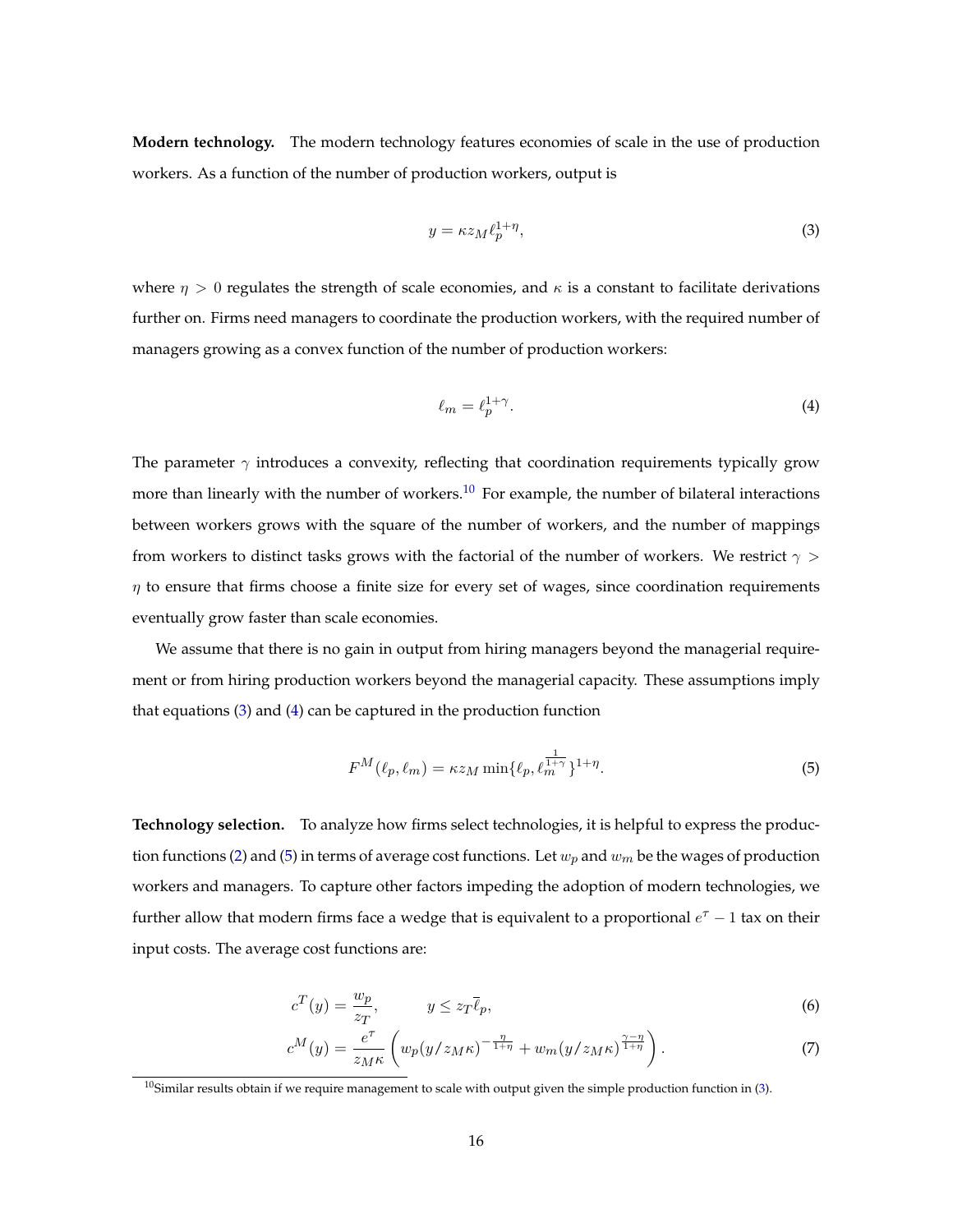With free entry, firms operate on the bottom of their average cost curves. For the traditional technology, average costs are constant at  $c^T \equiv \frac{w_p}{z_T}$  $\frac{w_p}{z_T}.$  For the modern technology, differentiating average costs yields the output level  $y^*$  that minimizes average costs. Substituting this output level into the average cost function yields the attained minimum cost, which is

$$
c^M(y^*) = \frac{e^{\tau}}{z_M} w_p^{1-\alpha} w_m^{\alpha}, \quad \alpha \equiv \frac{\eta}{\gamma}
$$

The parameter  $\alpha$  is the managerial compensation share of the modern technology, and we choose  $\kappa$ to cancel out constants from the calculation. Note that the managerial share is simply the ratio of the economies of scale (η) to the convexity of the coordination costs ( $\gamma$ ). Our restriction that  $\gamma > \eta$  implies that  $0 < \alpha < 1$ .

Firms adopt the modern technology if the minimum average cost is lower than for the traditional technology:

$$
c^{M}(y^{*}) \leq \frac{w_{p}}{z_{T}} \Longleftrightarrow e^{\tau} \left(\frac{w_{m}}{w_{p}}\right)^{\alpha} \leq \frac{z_{M}}{z_{T}}.
$$
\n
$$
(8)
$$

Intuitively, firms adopt the modern technology when the productivity advantage  $z_M/z_T$  dominates the additional costs coming from the managerial wage premium  $w_m/w_p$ , times the wedge  $e^{\tau}$ . A high cost of management deters adoption, with the strength of the effect depending on the managerial compensation share  $\alpha$ .

Free entry ensures that the industry produces a flexible amount of output at its minimum attainable average cost. Hence, aggregate industry behavior can be described using a representative firm that operates a linear production technology if the traditional technology offers lower costs or a Cobb-Douglas production function with managerial share  $\alpha$  if the modern technology does. This result greatly simplifies subsequent analysis by allowing us to focus on standard functional forms. Unlike most analyses with such production functions, we have a well-defined underlying notion of firm size and the number of firms, both of which jump discontinuously at the boundary between traditional and modern organization.<sup>[11](#page-0-0)</sup>

$$
\left(\frac{w_m}{w_p}\frac{\eta}{\gamma-\eta}\right)^{-\alpha} + \left(\frac{w_m}{w_p}\frac{\eta}{\gamma-\eta}\right)^{-(1-\alpha)}.
$$

 $^{11}$ Firm size (measured as employment) is given by  $\bar{\ell}_p$  for traditional firms, although results do not vary much if we assume firm size is 1 (self-employment). The size of modern firms is given by: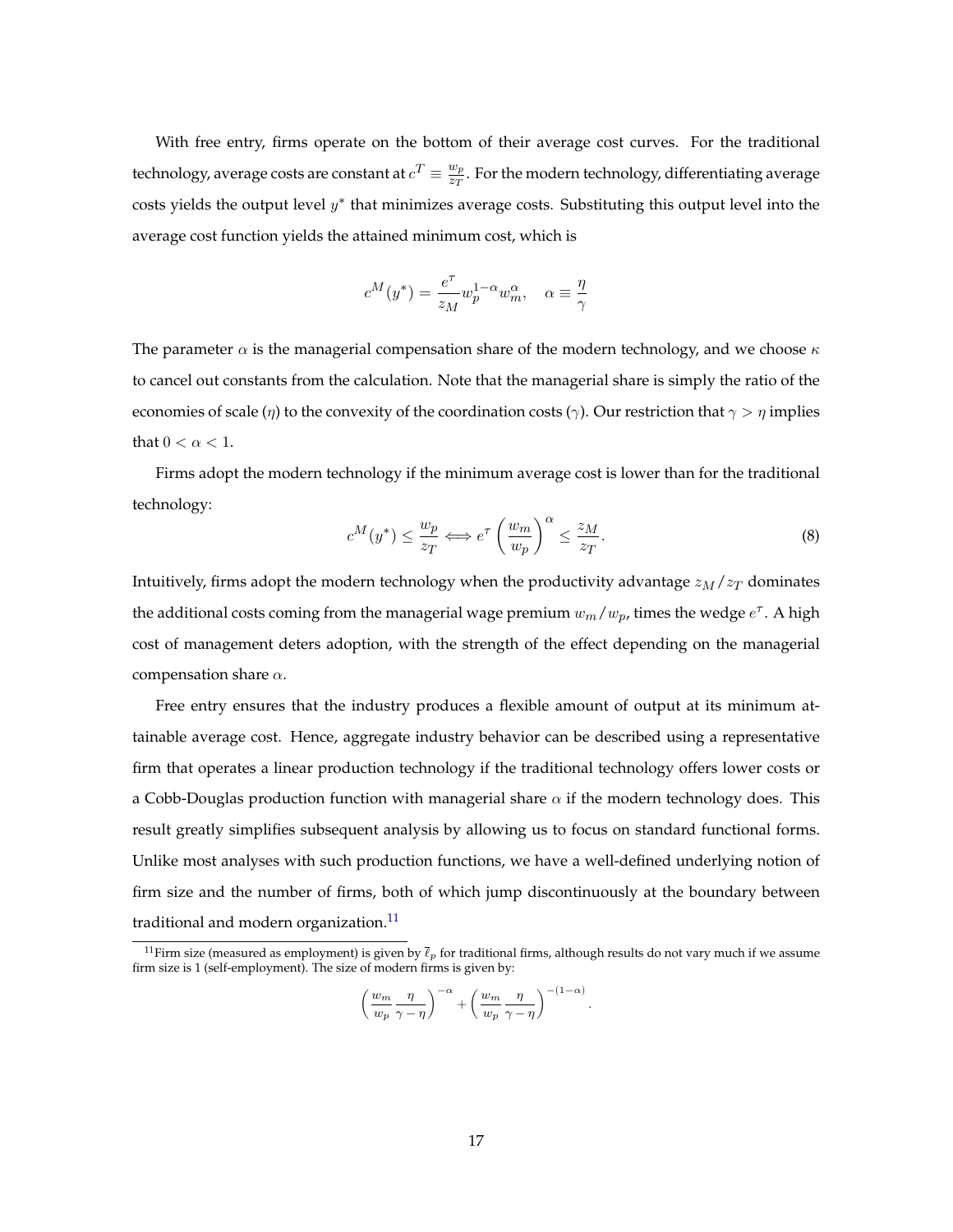#### <span id="page-17-0"></span>**4.2 General Comparative Statics**

Our parametric model is analytically convenient because it allows for a firm-level tradeoff between economies of scale and coordination costs but still aggregates to a standard industry-level Cobb-Douglas production function. Nonetheless, the underlying intuition about how the cost of management affects the incentive to adopt the modern business enterprise is quite general. Here, we show that this finding obtains under much weaker assumptions on technology. Starting from a general set of techniques with the shared features of economies of scale in the use of production workers and decreasing returns to scale in coordination, we show that a higher managerial wage premium causes a decrease in scale within every technique, as well as a switch towards techniques with a smaller degree of scale economies.

**Technology specification.** Formally, we assume that firms have access to a set of techniques  $T =$  $\{1, \ldots, \mathcal{T}\}$ , which all use production workers and managers to produce output. Each technique features economies of scale in the use of production workers, summarized by a continuous function  $f_t$ mapping output  $y$  to the number of production workers  $\ell_p^t$  used per unit of output:

$$
\frac{\ell_{p,t}(y)}{y} = f_t(y),
$$

where scale economies are captured by assuming that  $f_t$  is weakly decreasing in  $y$ . Furthermore, we assume that  $t = 1, \ldots, T$  are ordered in terms of an increasing degree of scale economies, where a technology  $t$  is said to feature a higher degree of scale economies than  $t'$  if its relative use of production workers  $f_t(y)/f_{t'}(y)$  is strictly decreasing in  $y$ .<sup>[12](#page-0-0)</sup>

All technologies use managers to coordinate production workers, with the required number of managers governed by a common weakly increasing function  $g$ :

$$
\frac{\ell_{m,t}}{y} = \frac{g[\ell_{p,t}(y)]}{y} = \tilde{g}_t(y),
$$

where  $\tilde{g}_t(y) = \frac{g[yf_t(y)]}{y}$ . Apart from being weakly increasing, our only assumptions on g is continuity, and that it grows sufficiently fast so that  $\tilde{g}_t$  is weakly increasing in y and goes to  $\infty$  as  $y \to \infty$  for all  $t$  (this ensures that all technologies feature a finite production scale for every managerial wage premium).

 $12$ Since the relationship of featuring more scale economies is transitive, it induces a partial ordering on the space of continuous, non-decreasing functions. Assuming strict monotonicity simplifies the proofs.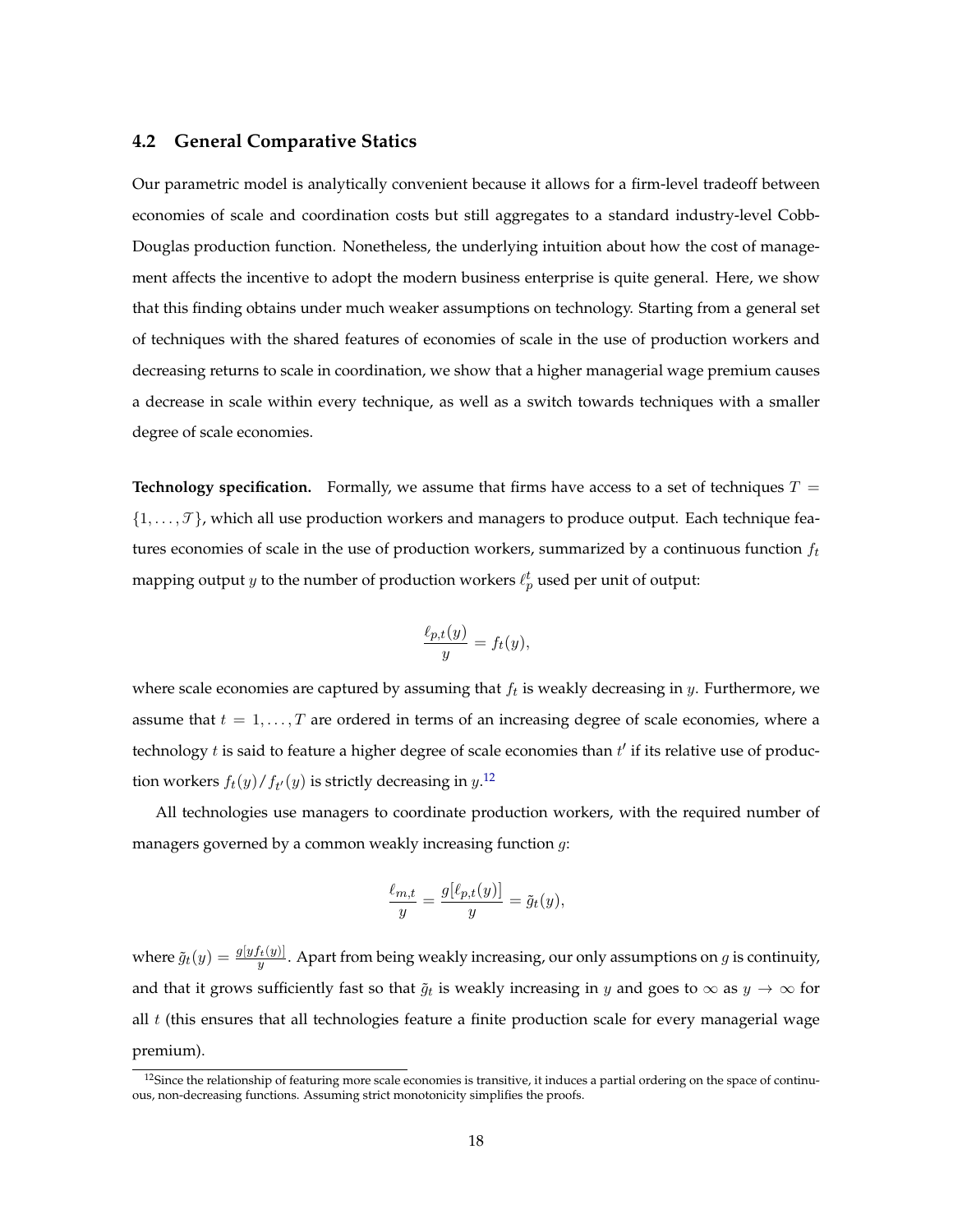**Average cost and comparative statics.** Normalizing the production worker wage to 1, the average cost function of technology  $t$  is

$$
\bar{c}_t(y; w) \equiv \frac{\ell_{p,t}(y)}{y} + w_m \frac{\ell_{m,t}(y)}{y} = f_t(y) + w_m \tilde{g}_t(y).
$$

We write  $y_t^*(w_m)$  for the output level that minimizes the average cost for each technology,  $t^*(w_m)$  for the technology that attains the lowest average cost, and  $y^*(w_m) \equiv y^*_{t^*(w_m)}$  for the cost-minimizing output level in the resulting technology.

In a competitive market, the industry operates on the bottom of its average cost curve. Our main finding is that a higher management cost reduces the optimal firm size within every technology, induces firms to switch to a technologies with less scale economies, and reduces the resulting firm size level. We prove the following proposition.

<span id="page-18-0"></span>**Proposition 1.** The functions  $y_t^*(w_m)$ ,  $t^*(w_m)$ , and  $y^*(w_m)$  are weakly decreasing in  $w_m$ .

*Proof.* See the appendix.

Proposition [1](#page-18-0) proves that the effect of expensive management holds in a much wider class than the earlier Cobb-Douglas setup. The key is the tradeoff between economies of scale and coordination costs. As long as the average production worker requirement falls with output and the average manager requirement rises, then more expensive management causes a shrinking of production size. The specification of  $f_t$  covers a wide range of cases. Examples include production worker requirements exhibiting power decay,  $f_t(y) = y^{-\eta_t}$ , or exponential decay  $f_t(y) = \exp(-\eta_t y)$ , with a large  $\eta_t$ corresponding to a higher degree of scale economies.<sup>[13](#page-0-0)</sup>

#### **4.3 Aggregate Economy**

The aggregate economy consists of a continuum of industries like the one described in Section [4.1.](#page-14-2) Firms in all industries face the same wages for both types of labor and the same wedge if they choose the modern firm structure. However, industries vary in their productivity when organized along modern and traditional lines. Chandler notes that modern business enterprises and middle management were developed as solutions to new problems posed by products where it was possible to use

 $\Box$ 

<sup>&</sup>lt;sup>13</sup>The specification in section [4.1](#page-14-2) is covered by setting  $\eta_t = 0$  for the small technology, with a slight modification to accommodate that both technologies should have the same managerial requirements. Formally, we assume managerial requirements is  $\tilde{g}(\ell_p) = [(\ell_p - \bar{\ell})^{1+\bar{\eta}}]_+$ . This specification ensures that the small-scale firm does not need to use any management (and never operate beyond  $\bar{\ell}$ ). Since  $\bar{\ell}$  is small, the resulting managerial requirement for the large firm is close to the original,  $g(\ell_p) = \ell_p^{1+\bar{\eta}}$ .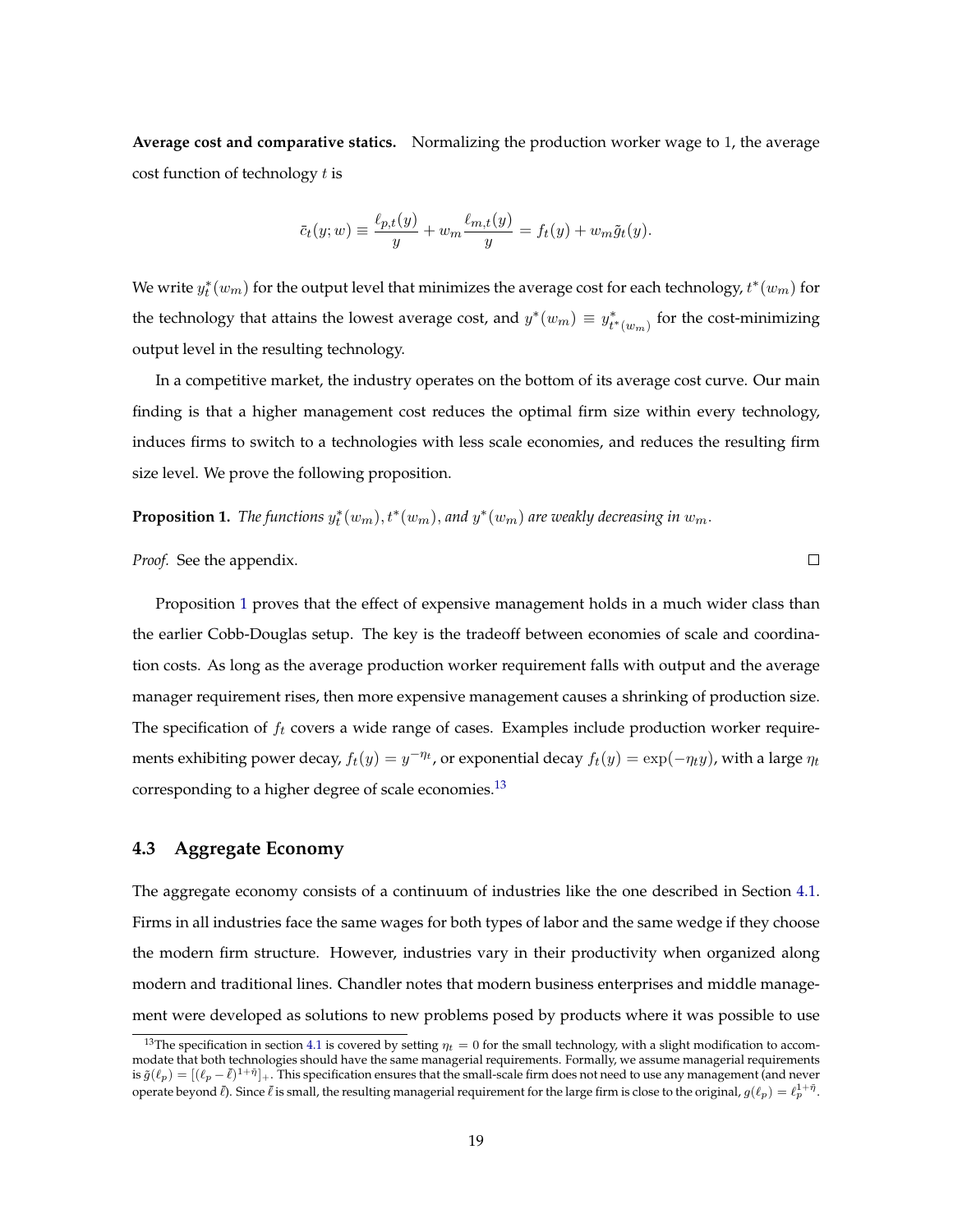"capital-intensive, energy-consuming, continuous or large-batch production technology to produce for mass markets" [\(Chandler,](#page-37-0) [1977,](#page-37-0) p. 347). For example, cement, steel, or flour are straightforward to organize using continuous or batch production technologies, were among the first industries to adopt modern production methods in the United States, and are organized in this manner essentially everywhere today. By contrast, products that lacked these characteristics – those that were labor-intensive, did not use complex machinery, produced at low volume, or who could sell their products easily through existing wholesalers – remained dominated by small firms. For example apparel production or plumbing services have largely resisted modern organization so far.

We capture this idea by assuming that there is a continuum of industries indexed by  $k$  with the production structure describe above, but with industry-dependent productivities  $z_T(k)$  and  $z_M(k)$ . Productivities are draws from independent Fréchet distributions with scale parameters  $Z_T$  and  $Z_M$ and a common dispersion parameter  $\theta$ . A final goods producer aggregates the industry output using a constant elasticity of substitution production function with elasticity  $\sigma$ . Note that the price  $p(k)$  is taken as given by firms and drops out of the cost-minimization/technology adoption problem. The probability (share) of industries organized through the modern business enterprise is given by

$$
\mathbb{P}\left(e^{\tau}\frac{w_p^{1-\alpha}w_m^{\alpha}}{z_M(k)} < \frac{w_p}{z_T(k)}\right) = \frac{[Z_M(w_m/w_p)^{-\alpha}e^{-\tau}]}{Z_T^{\theta} + [Z_M(w_m/w_p)^{-\alpha}e^{-\tau}]}^{\theta}.\tag{9}
$$

The development and intuition for our calibration and quantitative results is eased if we exploit the fact, well-known in the trade literature, that this setup is isomorphic to one with a simple twosector CES aggregator:

<span id="page-19-3"></span><span id="page-19-2"></span><span id="page-19-1"></span><span id="page-19-0"></span>
$$
Y = \left(Y_T^{\frac{\theta}{\theta+1}} + Y_M^{\frac{\theta+1}{\theta}}\right)^{\frac{\theta+1}{\theta}},\tag{10}
$$

where  $Y_T$  and  $Y_M$  are total output of traditional and modern firms. These outputs can in turn be represented using stand-in production technologies that resemble the industry production functions derived in Section [4.1:](#page-14-2)

$$
Y_T = F_T(L_{T,p}, L_{T,m}) = \Gamma\left(\frac{\theta + 1 - \sigma}{\theta}\right)^{\frac{1}{\sigma - 1}} Z_T L_{T,p},\tag{11}
$$

$$
Y_M = F_M(L_{M,p}, L_{M,m}) = \Gamma\left(\frac{\theta + 1 - \sigma}{\theta}\right)^{\frac{1}{\sigma - 1}} Z_M L_{M,p}^{1 - \alpha} L_{M,m}^{\alpha},\tag{12}
$$

We use L to distinguish aggregate labor used by the entire set of traditional or modern industries;  $\Gamma$ is the gamma function.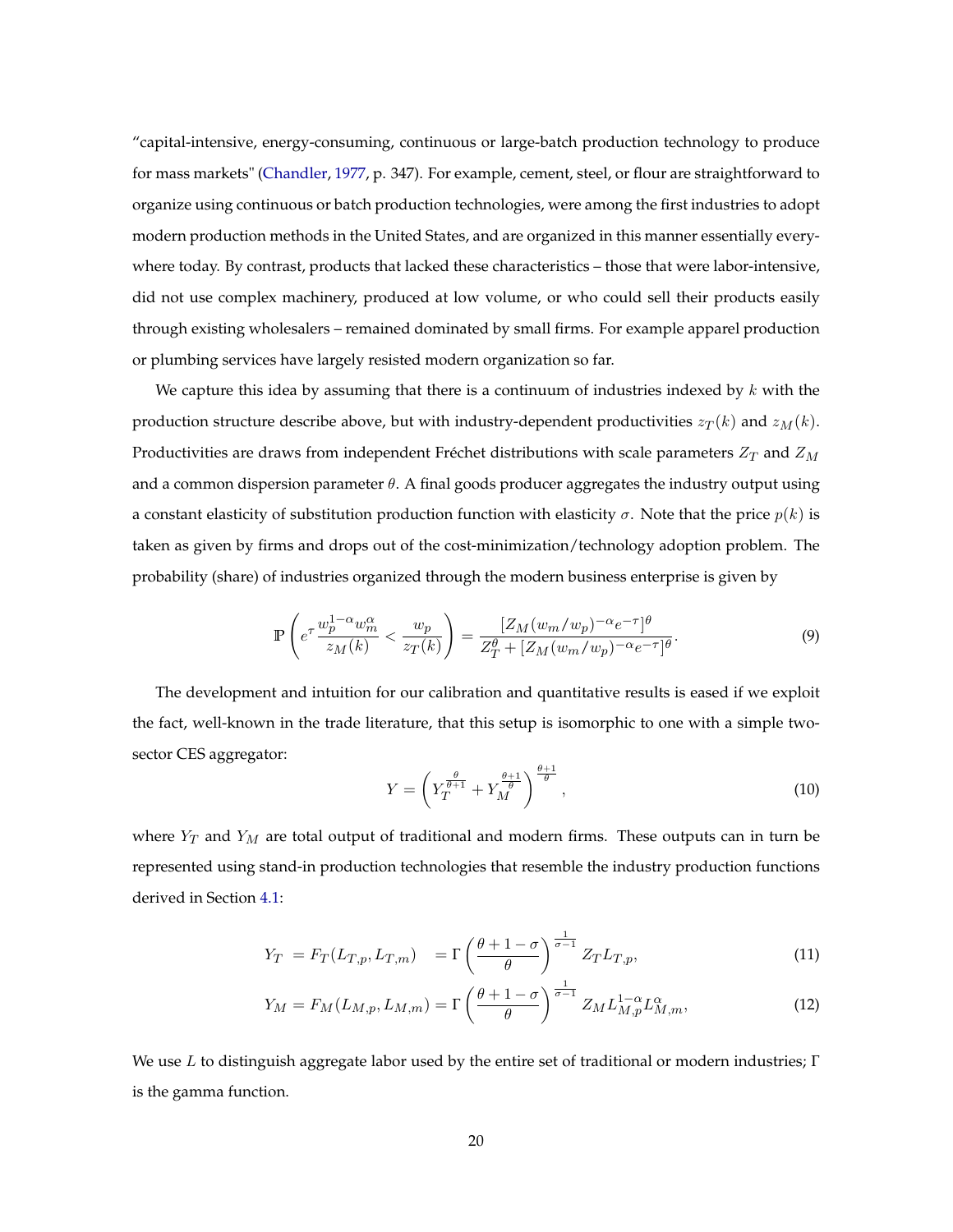The representative household has a total labor endowment  $L$  and supplies it to the two sectors. It uses earnings to finance consumption given the budget constraint

<span id="page-20-1"></span>
$$
PC \le w_p L_p + e^{-\zeta} w_m L_m + T. \tag{13}
$$

where  $\exp(-\zeta)$  is a tax that drives a wedge between the marginal product of managerial labor and the wage. It captures, for example, the idea that workers may be paid an efficiency wage. Both the managerial wage tax  $\zeta$  and the tax on modern firms  $\tau$  are rebated to the household via T.

We allow the relative labor supply of the household to be determined by a general function which we write as

<span id="page-20-0"></span>
$$
\frac{L_p}{L_m} = G\left(\frac{w_p}{w_m}, \zeta, Q\right). \tag{14}
$$

This formulation makes clear that relative labor supply depends on relative wages. It is also a function of two relative labor supply shifters. The parameter  $\zeta$ , introduced above, captures shifters that alter the relative wage workers receive. By contrast, the parameter  $Q$  captures shifters that make workers more willing to work as managers independent of the relative wage. In Section [6](#page-28-0) we associate these two shifters primarily with efficiency wages and the quantity and quality of education in a country. Given this interpretation, we assume  $G$  is increasing in the first two arguments and decreasing in the third.

We now have all the necessary ingredients to define an equilibrium, which is a set of prices  $\{w_p, w_m, P, P_T, P_M\}$  and quantities  $\{L_p, L_m, C, Y, Y_T, Y_M\}$  such that they solve the household prob-lem, Y satisfies [\(10\)](#page-19-0),  $Y_T, Y_M$  satisfy [\(11\)](#page-19-1) and [\(12\)](#page-19-2),  $P_T, P_M$  satisfy the usual CES pricing equations implied by [\(10\)](#page-19-0), transfers satisfy

$$
T = (1 - e^{-\zeta})w_m L_m + (1 - e^{-\tau})P_M Y_M,
$$

and labor markets clear

$$
L_p = L_{T,p} + L_{M,p}
$$
  

$$
L_m = L_{M,m}.
$$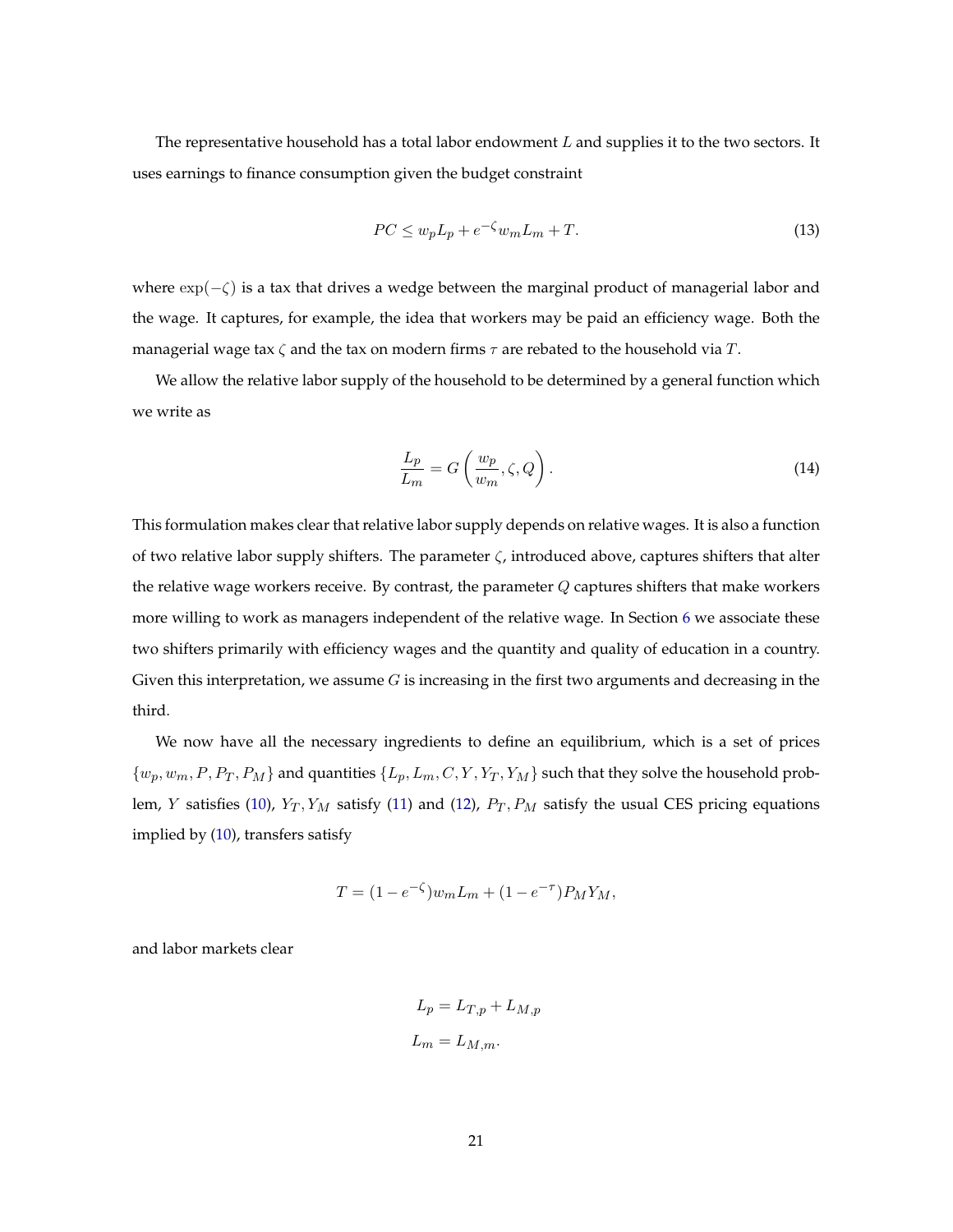# <span id="page-21-0"></span>**5 Quantification**

The previous section presents an appropriate technology adoption model in which the relevant technology is the modern business enterprise, which provides economies of scale but requires firms to hire managers to coordinate production. Our goal in this section is to calibrate the model and use it to quantify the importance of the relative price of management for explaining cross-country variation in the employment of middle management and adoption of modern business enterprises.

#### **5.1 Calibration Strategy**

Much of our calibration strategy and quantitative results can be understood through equation [\(9\)](#page-19-3), which gives the share of industries that adopt the modern business enterprise. If we denote that share by  $s_M$ , then we can re-arrange to yield a more convenient formulation:

<span id="page-21-1"></span>
$$
\log\left(\frac{s_M}{1-s_M}\right) = \theta \left[ \log\left(\frac{Z_M}{Z_T}\right) - \alpha \log\left(\frac{w_m}{w_p}\right) - \tau \right] \tag{15}
$$

There are three main determinants of the size of the modern sector: the relative productivity of the modern technology; the relative wage of managers; and the wedge that captures other factors not modeled.

The parameter  $\theta$  here controls the dispersion of technology in each sector, with lower values of  $\theta$ corresponding to more dispersion. It also governs the elasticity of the modern sector with respect to each of the driving forces. Intuitively, as  $\theta$  becomes smaller and productivity becomes more dispersed, a smaller share of industries will find it optimal to change their firm structure in response to a given change in relative wages or relative mean productivities.

We use this equation to help understand the sources of cross-country variation in the share of modern firms. We think of all countries as having access to the same technology menu in the sense that  $Z_M/Z_T$  and  $\theta$  are common across countries, with any unbiased technology differences being captured by a TFP term A, and any bias in the choice across technologies captured in the wedge  $\tau$ . We observe from the Company database the cross-country variation in relative wages  $w_m/w_p$ . We want to assess how far this goes in helping understand cross-country variation in technology adoption and how much is left to the residual wedge  $\tau$ . The challenge is that we do not know the value for  $\theta$ . Following the previous discussion, if  $\theta$  is sufficiently large (so that relative productivities are sufficiently concentrated across industries), then observed differences in wages can explain all of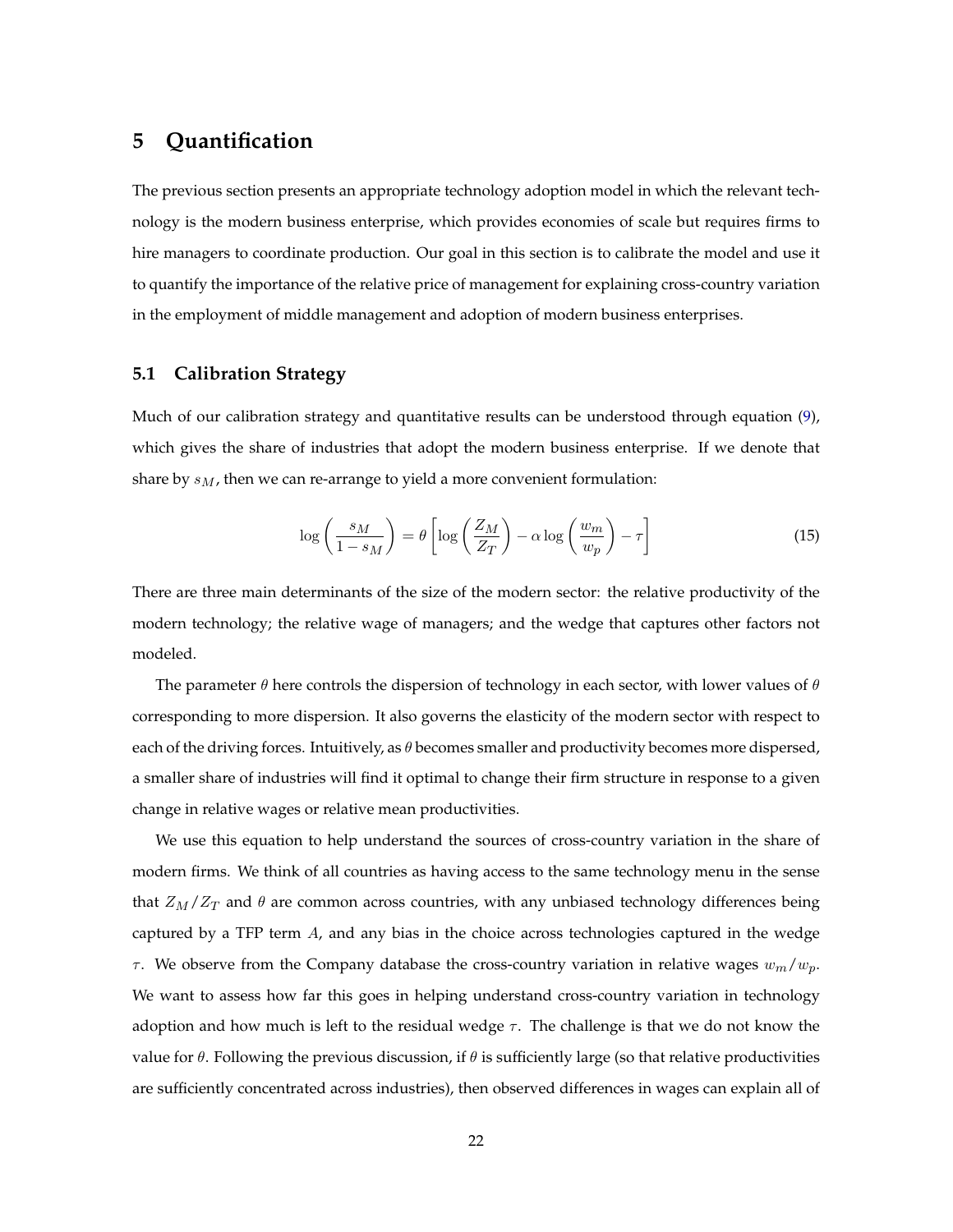the cross-country variation in modern technology adoption. On the other hand, if  $\theta$  is small, then the observed changes in wages explain little and we are left to infer large wedges in developing countries.

We implement a two-part calibration strategy. In section [5.2,](#page-22-0) we calibrate  $\theta$  by turning to historical evidence from the expansion of middle management and modern enterprise in the United States in the early 20th century. In section [5.3](#page-24-0) we calibrate the remaining, more standard parameters given  $\theta$ .

#### <span id="page-22-0"></span>**5.2 Calibrating** θ**: U.S. Historical Experience**

Our calibration strategy for the key parameter  $\theta$  is to choose it such that the model matches the expansion of modern business enterprise in the early 20th century in the United States. We start by showing this expansion. We measure the spread of modern business enterprises through the expansion of middle managers, shown in Figure [3a.](#page-23-0) We prefer this indirect method because it is challenging to categorize firms or industries in the entire economy as modern or traditional, particularly prior to the expansion of the scope of economic censuses. As we see, the employment share of middle managers tripled over a sixty year period.

Returning to equation [\(15\)](#page-21-1), there are in principle three changes over time that could help explain this expansion: faster relative growth of modern technologies; declining relative wages of managers; or reductions in wedges and barriers. There are two key advantages to using the United States experience here. First, the transition is well-documented by economic historians, who provide evidence on the extent of changes in wages and productivity growth during this period. We use this to measure the first two driving forces. Second, this expansion happened during an era where policy towards integrated modern firms was relaxed and barriers were few. Certainly, there is little evidence that the expansion can be attributed towards a large reduction in any such barriers.<sup>[14](#page-0-0)</sup> Based on this, we abstract from changes in  $\tau$  when calibrating  $\theta$ .

Both of the remaining driving forces play an important role. We describe here briefly the source of these data; a more thorough description as well as discussion of trends from alternative sources is available in Appendix [A.3.](#page-44-0) Figure [3b](#page-23-1) shows the earnings of salaried (white-collar) workers compared to wage (production, blue-collar) workers from the Census of Manufactures. Relative earnings of managers fell from 2.3 to 1.6 times that of production workers. It is worth noting that there is no indication that relative wages were ever as high as we find in developing countries today. A special survey of "industrial combinations" (large, leading conglomerates formed through mergers) in the

<sup>&</sup>lt;sup>14</sup>The primary policy development was a stepping up of trust-busting, but this pushes in the opposite direction and as [Chandler](#page-37-0) [\(1977\)](#page-37-0) notes, trusts were not particularly modern or management-intensive.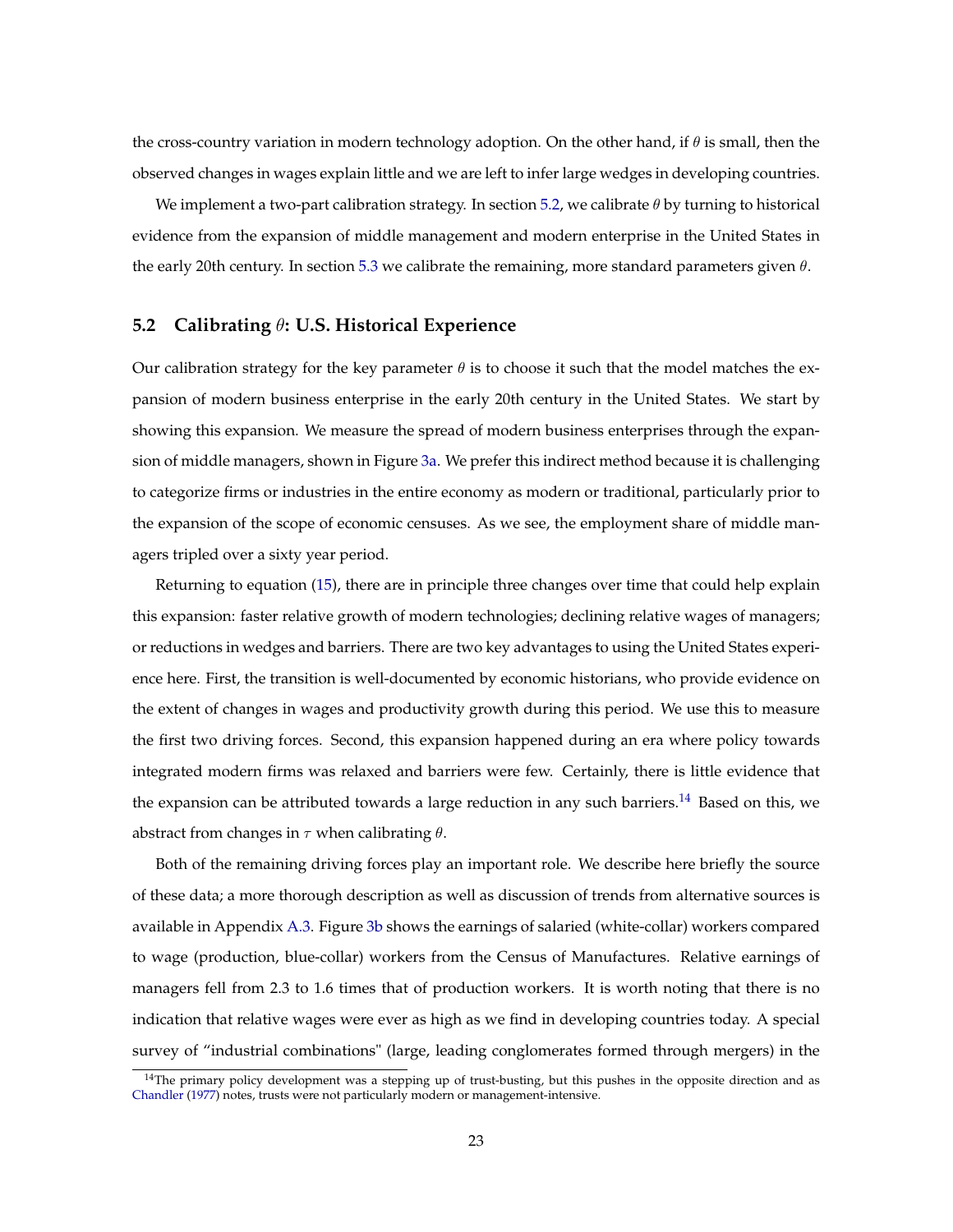<span id="page-23-2"></span>**FIGURE 3: MIDDLE MANAGEMENT IN U.S. HISTORY**

<span id="page-23-1"></span><span id="page-23-0"></span>

1900 Census of Manufactures shows that salaried workers in industrial combinations earned 3.0 times as much as manufacturing production workers, and even the officers of such firms earned just 11.1 times more.

The relative productivity of modern technologies also increased during this period. To document this, we use the work of Chandler to identify two sets of industries that were either fully modernized early in this period or that never modernized (discarding those that switch at an intermediate point). We then measure average productivity growth of each set of industries from [Kendrick](#page-39-5) [\(1961\)](#page-39-5). Figure [3c](#page-23-2) shows the resulting series for relative labor productivity, normalized to be 1 in 1929. Relative productivity grows from around 0.7 in 1900 to 1.1 in 1960.

With measures of these driving forces in hand we can calibrate  $\theta$ . We convert the share of middle managers to the share of modern firms by noting that middle management accounts for around 30 percent of employment in developed countries and in large firms in countries around the world. Combining this fact with the rising employment share in Figure [3a](#page-23-0) implies that the left-hand side of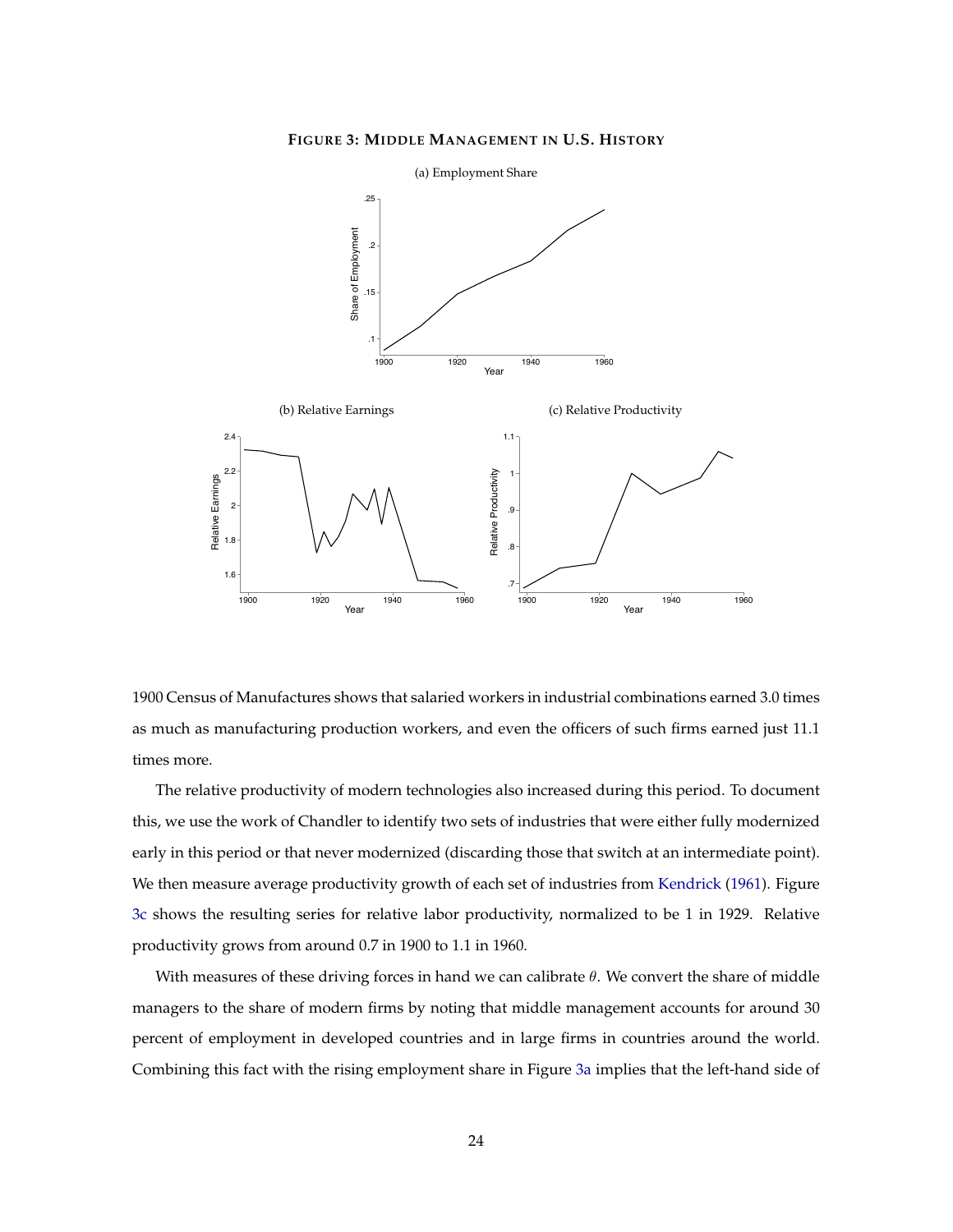equation [\(15\)](#page-21-1) rose by 3.7 log points per year. On the right hand side, relative productivity rose by 0.7 log points per year while relative earnings fell by 0.7 log points as well. All that remains is the weight  $\alpha$  on the price of middle management. Combining the 30 percent employment share with the observed earnings premium of 1.5 today, we calibrate  $\alpha = 0.4$ . This implies that in total the right hand side rose by a little more than 1 log point per year. The ratio of the left-hand side and the right-hand side gives us our calibrated value of  $\theta = 3.7$ .

This value of  $\theta$  is close to but slightly smaller than the value of  $\theta = 4$  that is often used in the international trade literature [\(Simonovska & Waugh,](#page-40-6) [2014\)](#page-40-6). The implication is that the relative productivity of modern and traditional technology across industries is slightly more dispersed than the relative productivity of different countries in the same industry. As we see in equation [\(15\)](#page-21-1), using a larger value of  $\theta$  will only amplify the importance of wages for modern firm adoption. Instead, we explore the sensitivity of our results to using a lower value  $\theta = 2$ . This would be a more appropriate if, for example, part of the expansion in modern adoption over time in the United States was driven by an unmeasured decline in wedges.

#### <span id="page-24-0"></span>**5.3 Calibration of Remaining Parameters**

The rest of our parameters are chosen to fit a mixture of data from national accounts, representative labor force surveys, and Company data given the value for  $\theta$ . To make sure that our findings do not reflect any single country, we calibrate to fit the data from a stylized "rich" country that includes data for all countries with PPP GDP per worker above \$100,000 and a stylized "poor" country that includes data for all countries poorer than Bolivia (approximately \$18,500).

In addition to  $\theta$  and  $\alpha$ , the parameters  $Z_M$  and  $Z_T$  are common to all countries. We normalize  $Z_T = 1$  and calibrate  $Z_M$  to fit the employment share of middle managers in rich countries, taken from labor force surveys.

Countries differ in their relative price of management, their total factor productivity A, and their wedge  $\tau$ . We measure the relative price of management using the relative compensation of managers to non-managers that we observe within the Company's database (Table [4\)](#page-11-0). This is a conservative choice. If we use instead average wages from outside sources or aggregate labor income per worker as the relevant price for non-managers, we find much more price variation and a larger role for the relative price of management.

We use bars over variables to denote the rich country and bars below variables to denote the poor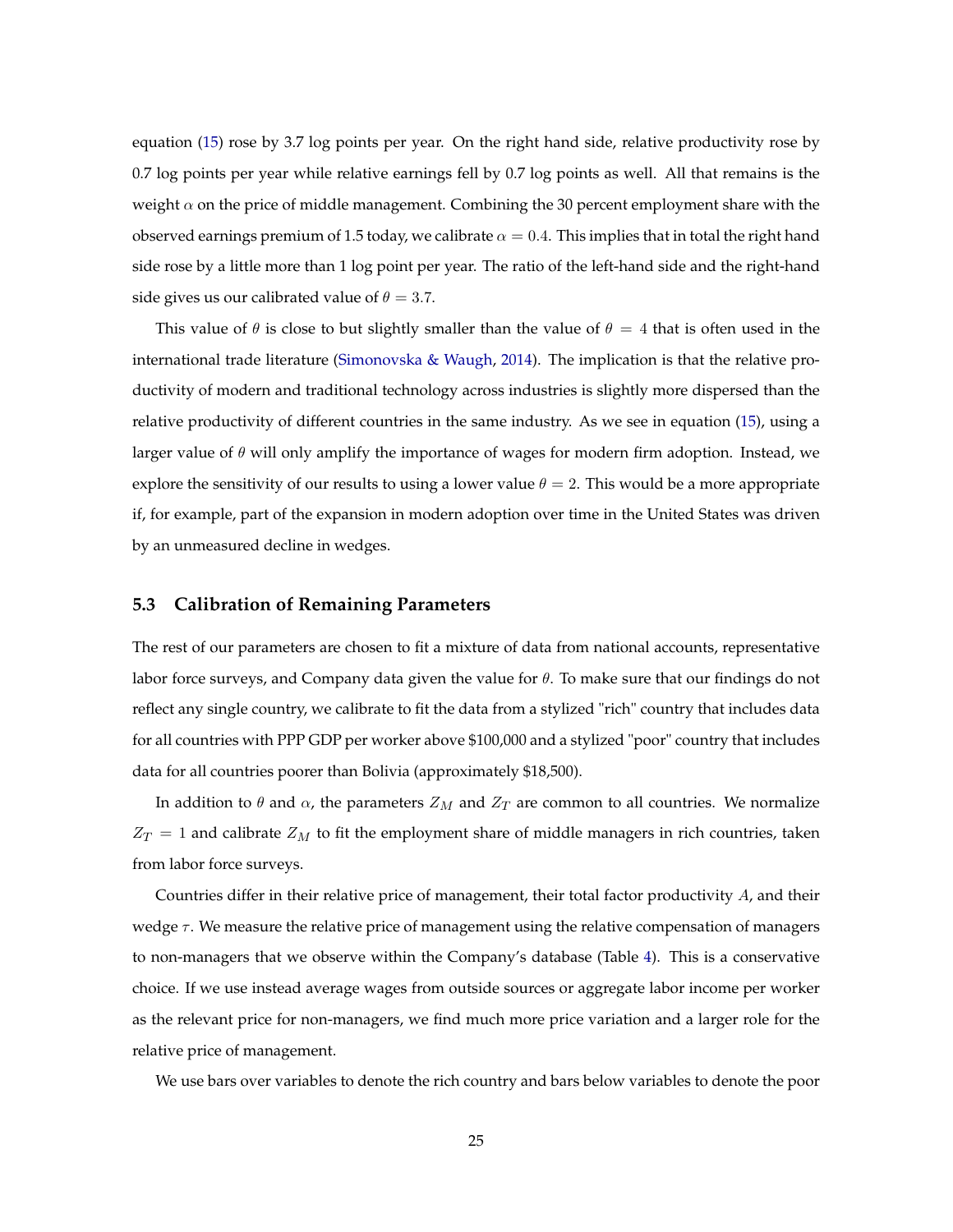<span id="page-25-0"></span>

| Parameter                        | Description                           | Value       | Target                             |
|----------------------------------|---------------------------------------|-------------|------------------------------------|
| $\alpha$                         | Manager share, modern technology      | 0.40        | Middle manager compensation share  |
| $Z_M/Z_T$                        | Relative productivity of technologies | 1.5         | Middle management employment share |
| $\theta$                         | Adoption elasticity w.r.t costs       | 3.7         | See section 5.2                    |
| $\tau, \overline{\tau}$          | Modern technology wedge               | 0.18, 0     | Equation $(15)$ + normalization    |
| $\underline{A}, \overline{A}$    | TFP level                             | 5026, 26191 | Real GDP per worker                |
| $w_m$<br>$w_m$<br>$w_p$<br>$w_p$ | Relative price of management          | 5.4, 1.5    | Company database                   |

**TABLE 5: CALIBRATION TABLE**

country. We assume that the rich country is undistorted,  $\bar{\tau} = 0$ , and we calibrate A,  $\underline{A}$ , and  $\underline{\tau}$  to fit PPP GDP per worker from [World Bank](#page-40-4) [\(2018\)](#page-40-4) as well as the middle management employment share in developing countries.

The results are displayed in Table [5.](#page-25-0) The results from Section [3](#page-8-0) are reflected in the high relative price of management in poor countries. The adoption wedge  $\tau$  is 0.18 in poor countries, implying considerable barriers other than management prices to the adoption of modern business enterprises.

#### **5.4 Quantitative Experiments**

Our goal is to isolate the importance of the relative price of middle management in explaining crosscountry variation in the adoption of modern firms. To do so, we lower the relative wage of managers in the poor country in the model until it is the same as the rich country. Following equation [\(14\)](#page-20-0), we have in mind changes to  $\zeta$  or Q that shift relative labor supply and lower the equilibrium relative wage. We return in Section [6](#page-28-0) to evidence on distortions and education systems.

Figure [4](#page-26-0) shows the effect of changing relative wages on the employment share of middle managers, the revenue share of the modern sector, and real output in the developing country. Each outcome is plotted against relative wages, with the x-axis ranging from 1.5 (the measured value in the rich country) to 5.4 (the measured value in the poor country). Our benchmark results are for the economy calibrated with the value of  $\theta = 3.7$ . We also show the sensitivity of our results to allowing for a lower value  $\theta = 2$ . These results come from a model where the other parameters have been re-calibrated to hit the same targets in Table [5.](#page-25-0)

Figure [4a](#page-26-1) shows the results for the employment share of middle managers. Lowering the relative wage to rich country levels would increase the employment share from 1 to 16 percent. This effect follows directly from the fact that we measure large cross-country differences in relative prices, which we multiply by  $\theta \alpha \approx 1.5$ . Allowing for a lower value of  $\theta = 2$  decreases the importance of relative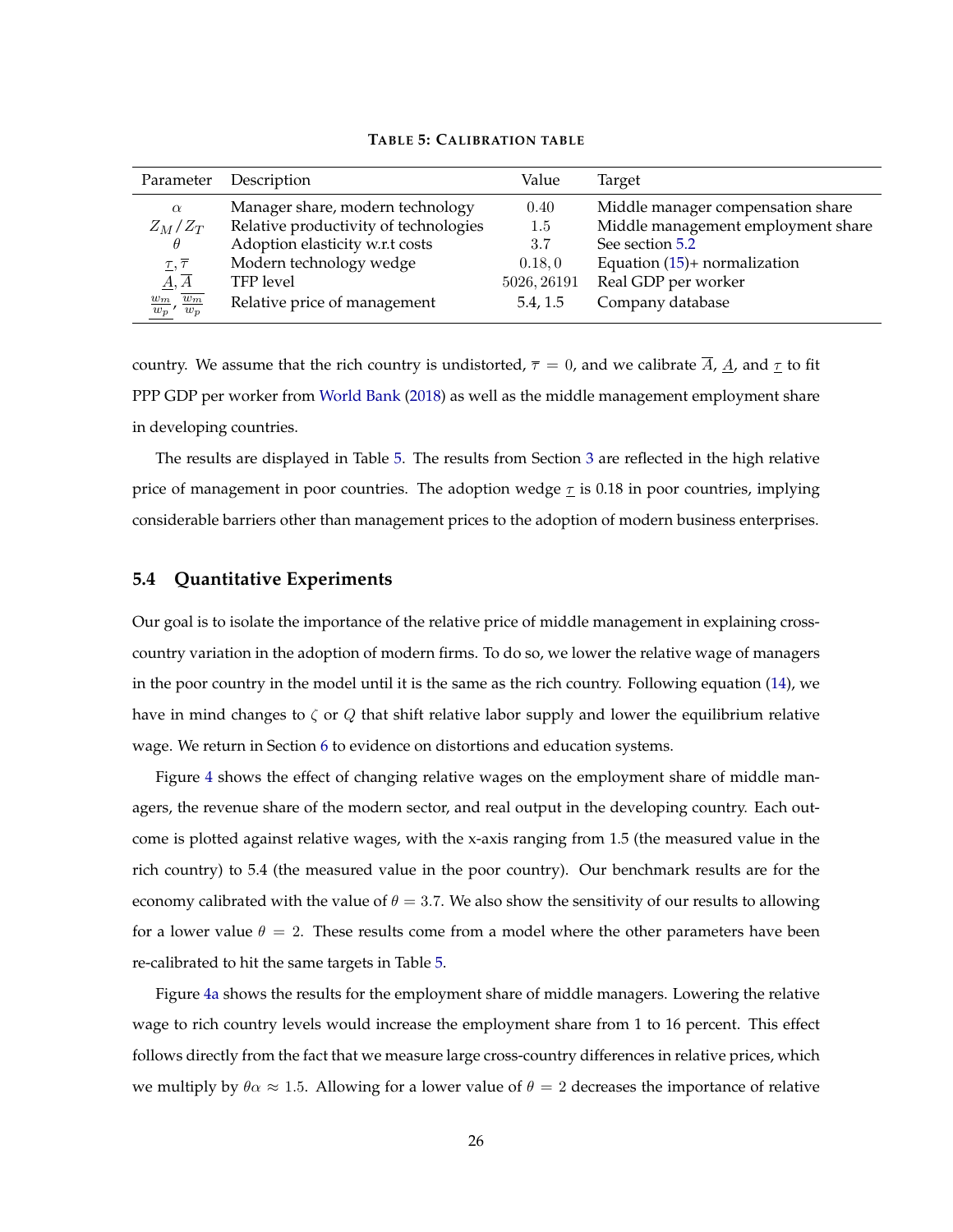<span id="page-26-3"></span><span id="page-26-1"></span><span id="page-26-0"></span>

#### <span id="page-26-2"></span>**FIGURE 4: COUNTERFACTUAL RESULTS**

prices proportionally, consistent with equation [\(15\)](#page-21-1).

Figure [4b](#page-26-2) shows the revenue share of the modern sector. A lower relative wage expands the size of the modern sector substantially, from 17 to 56 percent. Again, the effect is smaller when we consider a lower value of  $\theta$ . Finally, figure [4c](#page-26-3) shows the effects on real output. The result is an increase in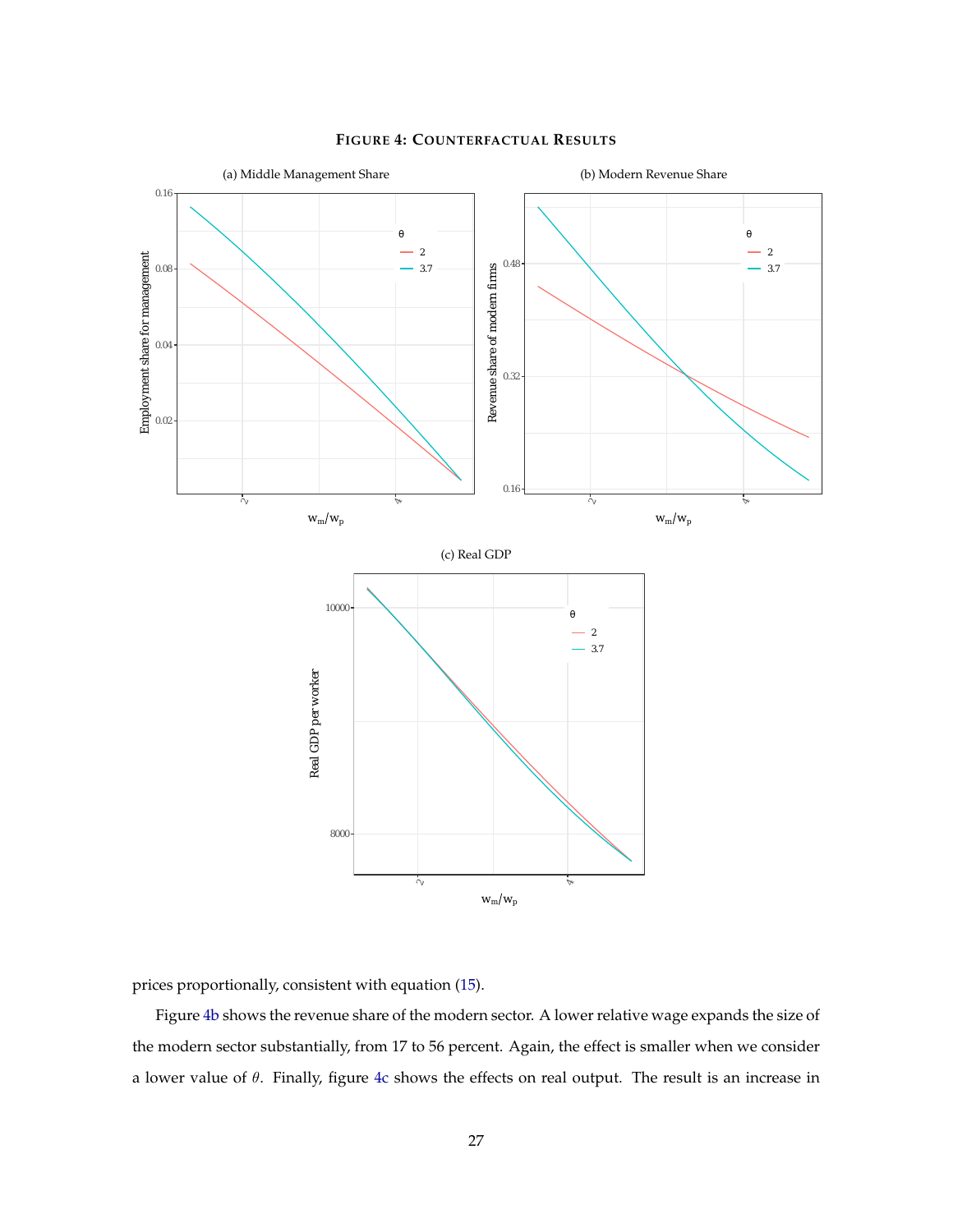| Term                         | Value of $\theta$ |                |
|------------------------------|-------------------|----------------|
|                              | $\theta = 2$      | $\theta = 3.7$ |
| $\Delta_{\text{efficiency}}$ | 0.00              | 0.00           |
| $\Delta_{\text{between}}$    | 0.23              | 0.21           |
| $\Delta_{\rm within}$        | 0.04              | 0.06           |
| $\Delta \log Y$              | 0.27              | 0.27           |

<span id="page-27-0"></span>**TABLE 6: DECOMPOSITION OF OUTPUT CHANGES**

output of 27 log points (31 percent), which is nearly independent of  $\theta$ . This change closes 12 percent of the output gap to rich countries. The remainder of the output gap is attributed to  $\tau$ , the distortion to modern technology adoption, and gaps in total factor productivity.

We gain additional insights if we decompose our output results into three underlying channels as in [Basu & Fernald](#page-36-5) [\(2002\)](#page-36-5).[15](#page-0-0) The first channel is an *efficiency effect*, which captures increases in the available factor inputs. Since we have assumed that labor supply shifters are preference-based, this channel does not operate. The second is a *between-industry* reallocation effect, which captures the importance of changing wages for reallocating labor between the traditional and modern sectors. In our context, this term captures that the modern sector has higher average wages, as well as higher markups because of the distortion. Hence, reallocating labor towards this sector raises output. The third is a *within-industry* reallocation effect, which captures how changes in wages alter the managerial intensity in the modern sector. In our context, this term captures that managers earn higher wages and so reallocating workers towards management in the modern sector raises output.

Table [6](#page-27-0) shows the results of the decomposition. As described above, there is no efficiency effect. We view this as being a conservative choice. A more general model would allow labor supply to change via more hours worked or human capital accumulation, yielding larger output effects. Of the two reallocation effects, the between-sector is the more important force in our model. This channel is strengthened by the management wage interacting with the distortion  $\tau$  to adopting the modern firm structure. As noted by [Baqaee & Farhi](#page-35-3) [\(2020\)](#page-35-3), the effect of reallocating factors is larger in the face of other wedges, which is captured here through the markup that modern firms charge to cover the distortion  $\tau$ .

This intuition helps explain why the output results in Figure [4c](#page-26-3) are relatively insensitive to the choice of  $\theta$ . Changing  $\theta$  in this model has two offsetting effects. On the one hand, a larger value of  $\theta$ implies a larger change in modern technology adoption in response to changing wages (as shown in

<sup>&</sup>lt;sup>15</sup>See Appendix [B.4](#page-63-0) for a formal statement of the decomposition and a proof that it holds in our context.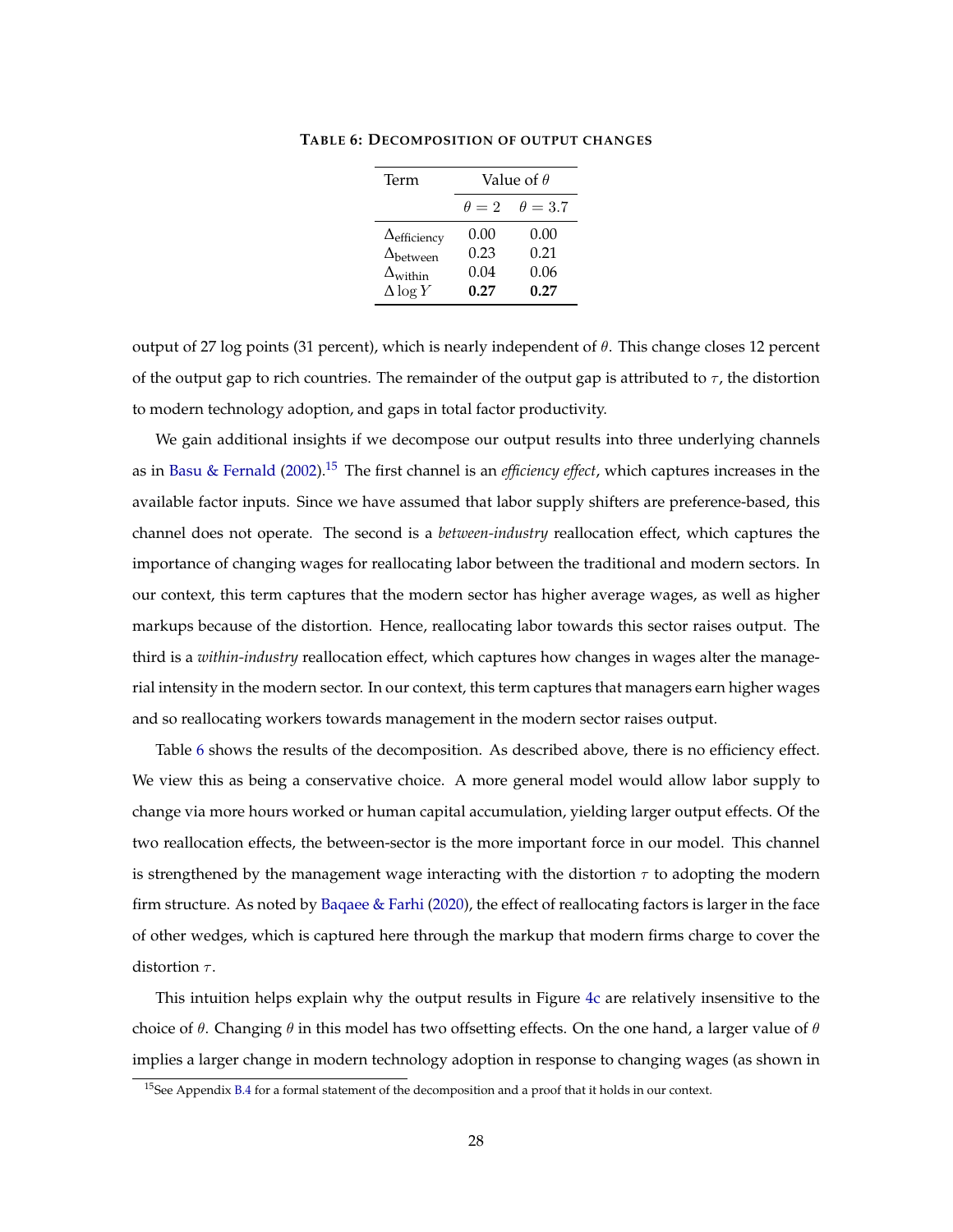Figures [4a](#page-26-1) and [4b\)](#page-26-2). On the other hand, a larger value of  $\theta$  leads us to calibrate a smaller distortion  $\tau$ to be consistent with the observed share of modern firms. This smaller  $\tau$  reduces the output effect of reallocating labor. The overall output effect is thus relatively insensitive.

## <span id="page-28-0"></span>**6 Understanding Middle Manager Compensation**

So far we have established that the quality-adjusted price of middle management varies little or not at all with development. This fact implies large variation in the relative price of middle management, which through the lens of our quantitative model is a significant deterrent to the adoption and expansion of modern business enterprises. In this section we discuss several candidate explanations for these empirical patterns.

#### **6.1 Global Labor Market**

One important explanatory factor is that the labor market for skilled workers is increasingly global. Migration can explain why real prices vary little across countries. This factor provides a natural explanation for our finding that the elasticity is lower for more skilled workers and falls to roughly zero for medium and high-skilled managers: their labor market is more global. It would require a striking coincidence to generate the same result through offsetting supply and demand shifts for countries across a wide range of development. An important role for migration can also help explain why today's developing countries appear to have much higher relative prices for middle managers than the United States did in the early 20th century.

The broader business and management literature supports an important role for migration in both directions. Brain drain of skilled workers from developing countries is a well-documented phenomenon [\(Docquier & Rapoport,](#page-38-8) [2012\)](#page-38-8). Educated workers are particularly likely to exit and flow into a small subset of OECD countries [\(Kerr](#page-39-6) *et al.*, [2016\)](#page-39-6). Hiring local workers remains an option for top firms, but in many cases they find placements abroad to be an important recruitment and training tool [\(Hsieh](#page-39-7) *et al.*, [1999\)](#page-39-7). Workers also flow in the other direction. Some firms target local-born, foreign-educated workers who might be willing to return to their birth country [\(Hsieh](#page-39-7) *et al.*, [1999\)](#page-39-7). Finally, expatriate workers continue to fill a significant share of management roles in developing and emerging markets [\(Hsieh](#page-39-7) *et al.*, [1999;](#page-39-7) [Cho,](#page-37-9) [2018\)](#page-37-9).

Migration policy is a natural policy tool to address global labor flows. However, blunt policies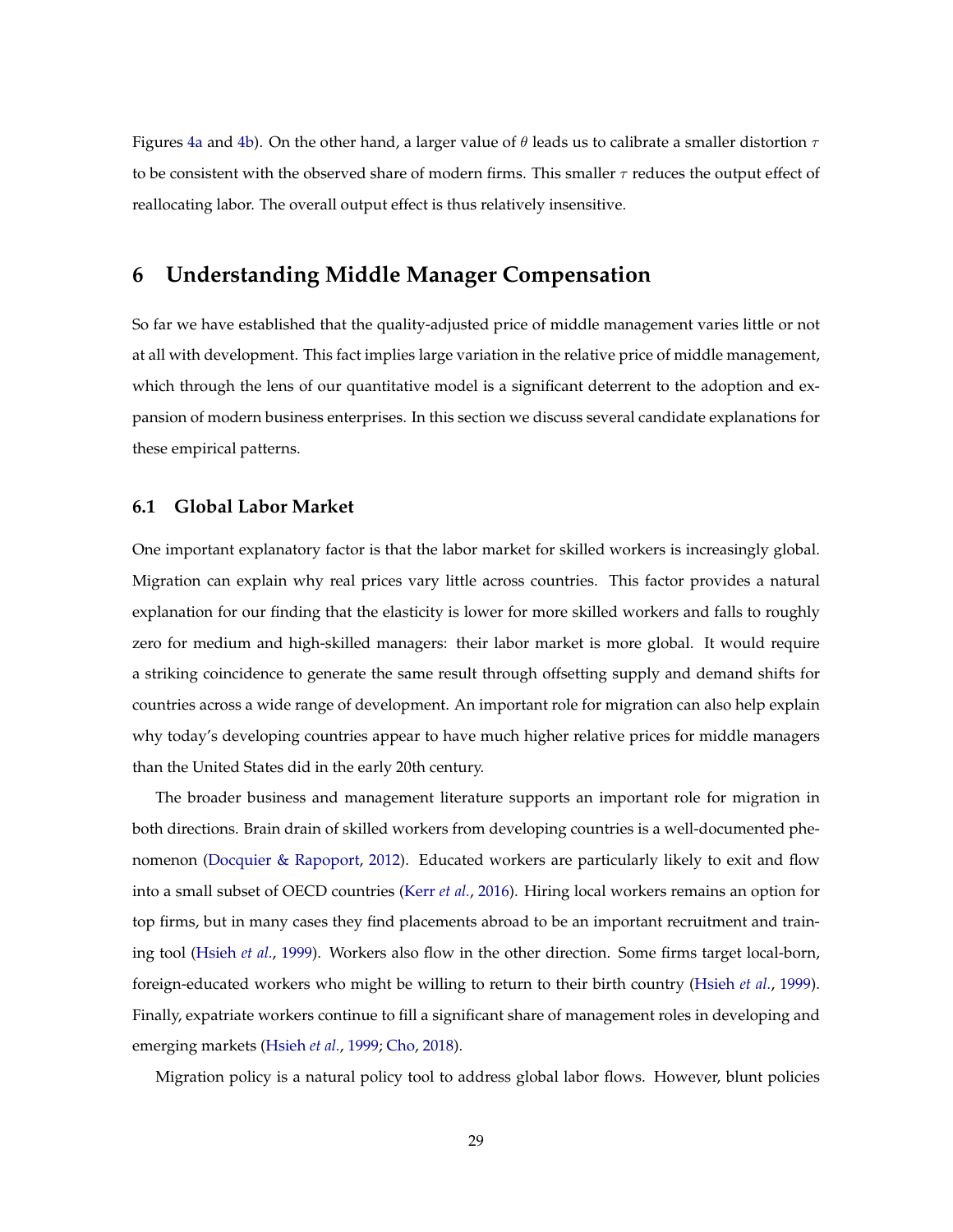that seek to limit migration may not be desirable. Limiting immigration into developing countries (including expatriates) would lower the supply of management in developing countries. More subtly, the literature on brain drain has long acknowledged an offsetting brain gain from return migrants who bring back valuable skills [\(Docquier & Rapoport,](#page-38-8) [2012\)](#page-38-8). Also, evaluations of migration limitations have to account for the costs borne by prospective migrants.

#### **6.2 Education and Scarcity of Potential Managers**

Although global labor markets are likely an essential part of the story for high wages, they are unlikely to be the entire story. A second explanatory factor is the shortage of locally-trained workers capable of assuming middle manager roles. It is well-known that developing countries are particularly scarce in secondary- and tertiary-educated workers [\(Barro & Lee,](#page-36-8) [2013\)](#page-36-8). Results from the occasional participation of developing countries in internationally standardized achievement tests such as the OECD PISA also reveal much lower average test scores than rich countries [\(Hanushek & Woessmann,](#page-38-9) [2012;](#page-38-9) [Cubas](#page-37-10) *et al.*, [2016\)](#page-37-10).

Cross-country test score differences are large but also somewhat abstract. To put them into context, we note that the average secondary school student in many developing countries scores at reading level 1b on PISA assessments. PISA characterizes this reading level as "Tasks at this level require the reader to locate a single piece of explicitly stated information in a prominent position in a short, syntactically simple text ..." [\(OECD,](#page-39-8) [2014,](#page-39-8) p. 191). They also provide a sample assessment question for students who read at this level. The question asks students to read Aesop's fable "The Miser and his Gold", which is a one-paragraph story that opens with the sentence, "A miser sold all that he had and bought a lump of gold, which he buried in a hole in the ground by the side of an old wall." Students are asked, "How did the miser get a lump of gold?" [\(OECD,](#page-39-8) [2014,](#page-39-8) p. 212).

We hypothesize that students reading at or below this level are not capable of storing, retrieving, and processing information at the level necessary to act as middle managers in modern business enterprises. To formalize this idea, we develop novel empirical results utilizing the Longitudinal Surveys of Australian Youth (LSAY). The important feature of this dataset is that it tracks students who take the PISA exams in Australia as late as age 25, allowing us to measure how PISA test scores map into subsequent occupational choices in a fixed country with fixed wages. Details are available in Appendix [A.4.](#page-46-0)

Figure [5](#page-30-0) shows the main result from the LSAY, which is the share of workers making various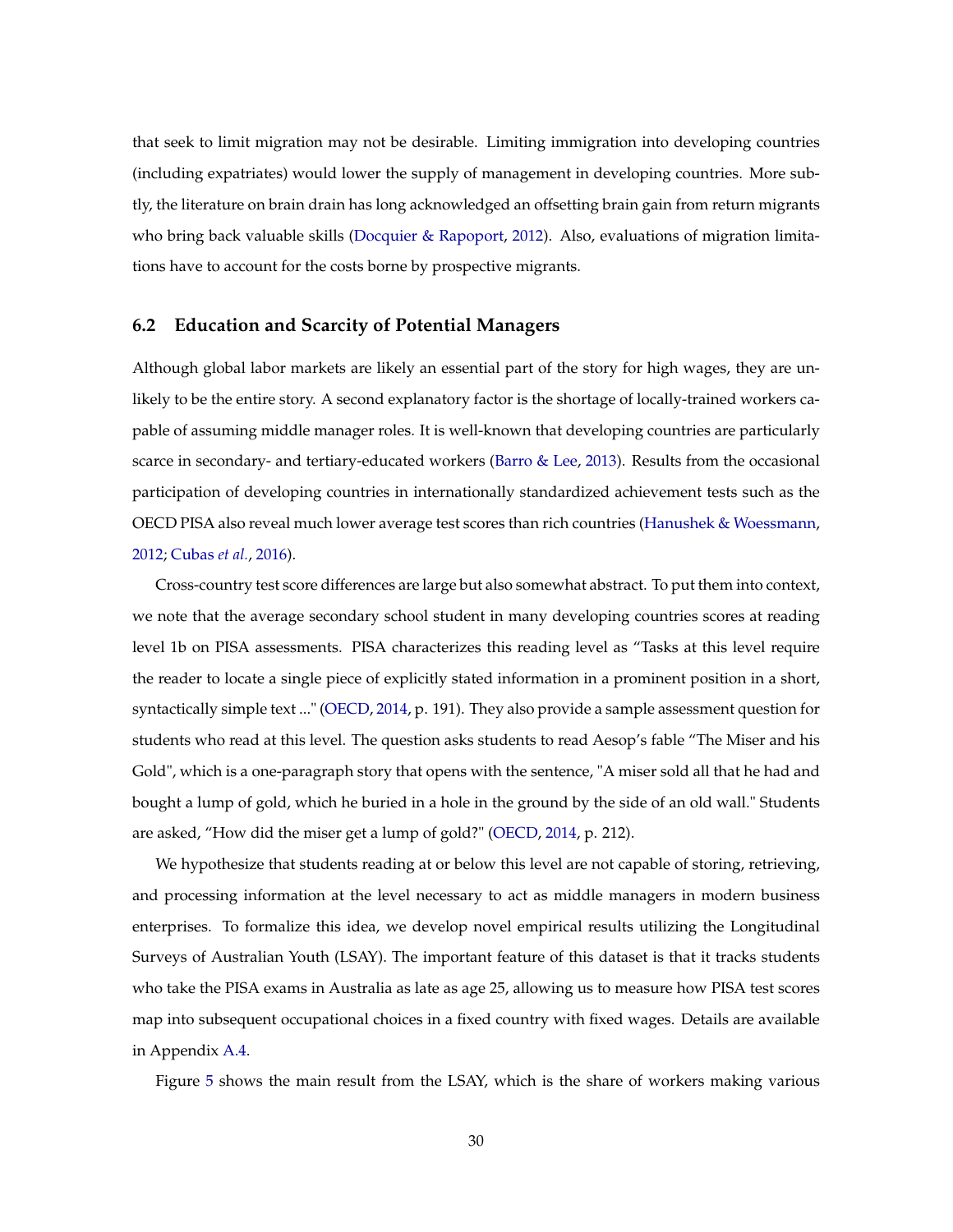<span id="page-30-0"></span>

**FIGURE 5: PISA TEST SCORES AND OCCUPATIONAL CHOICES**

occupational choices by test score bin. The black bars show the share of workers in each bin who join middle manager occupations, which rises from 18 to 30 percent. While there is a notable trend, this probably understates the importance of test scores for the capacity to be a manager because many high-scoring Australians choose other education-intensive occupations. To make this point, the gray bars show the share choosing manager or professional occupations, which rises from 20 to over 80 percent as a function of test scores.

Essentially all Australians attend school long enough to be eligible for the PISA exams (PISA is administered to 15-year olds). Further, the average reading score is sufficiently high (503 in the 2018 round) to generate a substantial number of potential and actual managers. The situation in many developing country is very different: most workers do not attend school long enough to even be eligible for PISA and the test scores among those who do so are much lower.

We start with a simple calculation to make this point precise. First, we use the data from Barro  $\&$ [Lee](#page-36-8) [\(2013\)](#page-36-8) to compute the share of each country's working age population that has some secondary or more schooling, while assuming that the rest lack the literacy skills necessary to become effective middle managers. We then use the country's distribution of PISA reading scores (from any round in which they participated) multiplied by the fraction of Australians in each test score bin who become middle managers (Figure [5\)](#page-30-0) to get a sense of the importance of age-15 reading skill differences for potential occupational choices. One way to think about this counterfactual is that it is the share of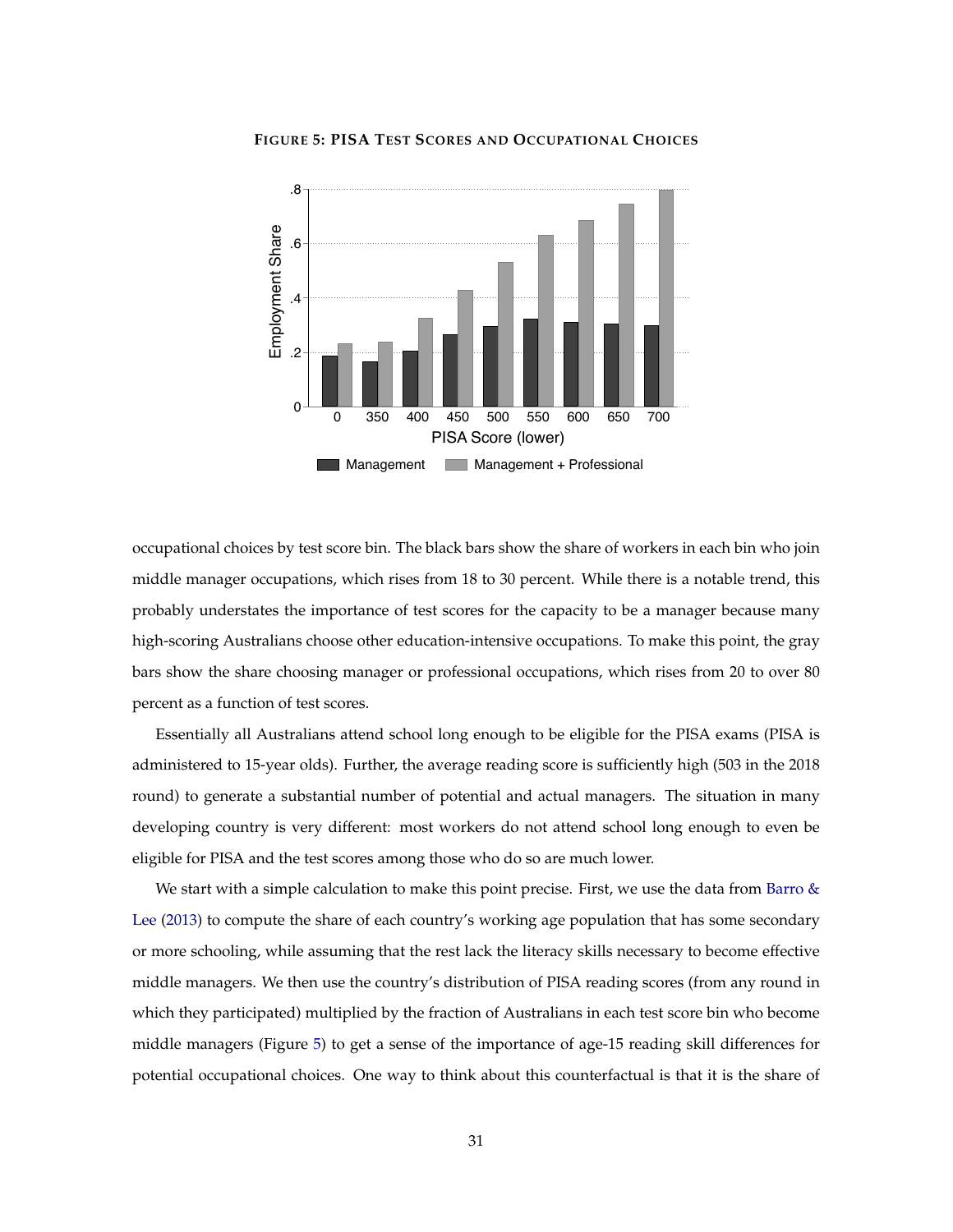<span id="page-31-0"></span>each country's workforce that would become managers if faced with Australian relative wages.



**FIGURE 6: SHARE OF POTENTIAL MANAGERS IMPLIED BY EDUCATION DATA**

The results of this calculation are shown in black and labeled Baseline in Figure [6.](#page-31-0) The share of managers is strongly increasing in development. Most rich countries would be expected to have 20– 30 percent of their workforce as managers, in line with the actual data. By contrast, many developing countries would expect less than a ten percent management share. Cambodia's share of 4 percent aligns closely with the actual figure of 5 percent in their most recent census.

Given that developing countries have higher relative wages for managers, we should expect some substitution of workers into management occupations. Two additional calculations suggest that there is limited scope for such substitution. First, we re-compute the set of potential middle managers by taking each country's distribution of PISA reading scores and multiplying it by the fraction of Australians in each test score bin who become middle managers or professionals (the gray bars in Figure [5\)](#page-30-0). The results are shown in gray and labeled Expanded in Figure [6.](#page-31-0) This calculation greatly expands the pool of potential managers for rich countries but barely changes it at all among most developing countries.

Second, we compute the test score distribution among the implied managers from this Expanded calculation. The results are shown for select countries in Figure [7.](#page-32-0) For the two sample rich countries, we see that the implied managers have high literacy levels, with median and mode test scores above 500 (the OECD average). By contrast, for the two sample poor countries only a tiny share of the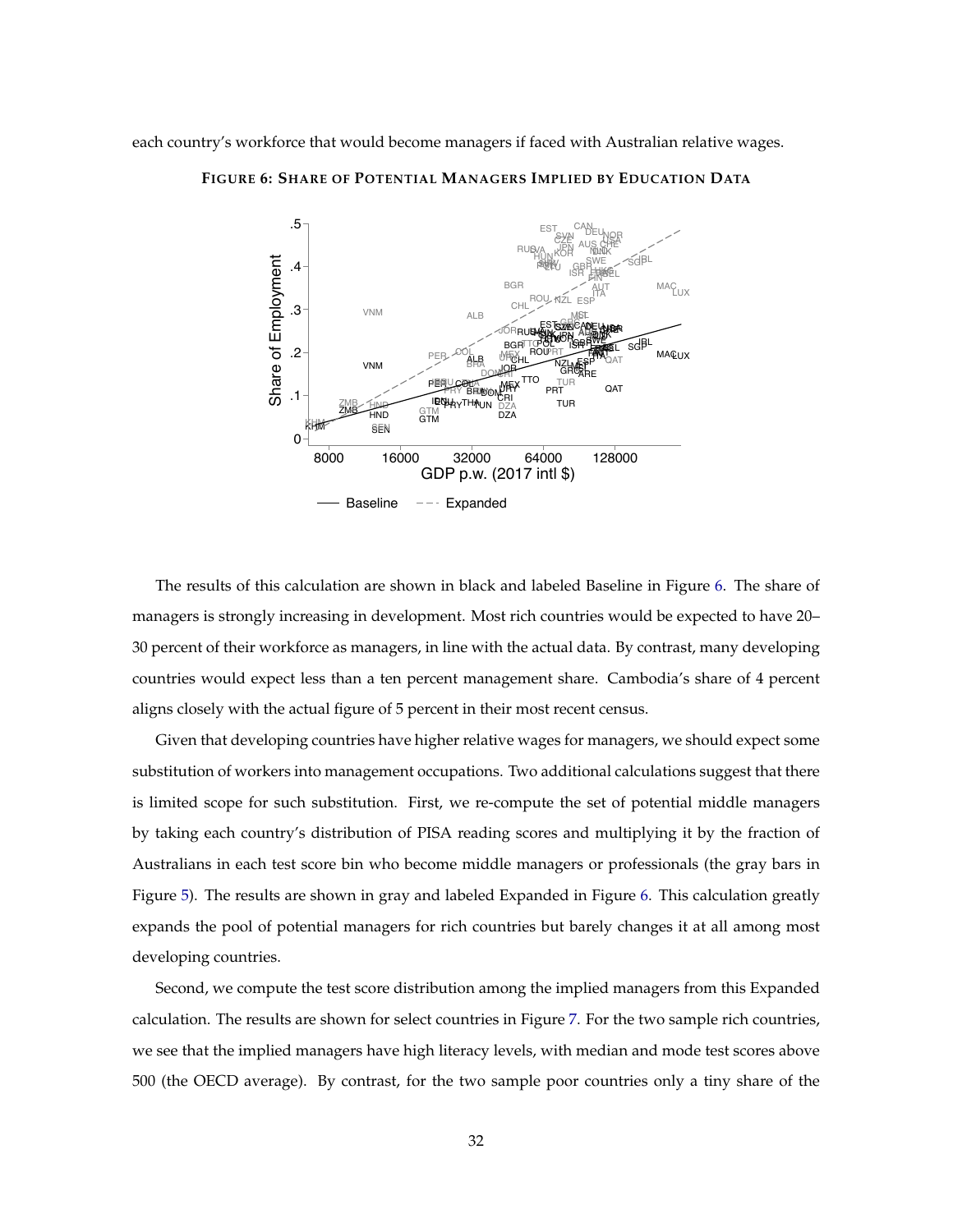<span id="page-32-0"></span>**FIGURE 7: COUNTERFACTUAL DISTRIBUTION OF TEST SCORES AMONG MANAGERS**



implied managers score above 500. Roughly 70 percent of the implied managers have reading scores below 350, suggesting low literacy levels. This calculation captures the underlying challenge, which is that there are simply too few students who enter high school and score at a reasonably high level on reading exams to allow for much expansion of the pool of managers.

These findings also help shed light on the findings of [Bloom](#page-36-0) *et al.* [\(2014\)](#page-36-0), who find that average management quality is strongly correlated with development. As Figure [7](#page-32-0) shows, this finding could simply reflect the failure of education systems to provide a pool of graduates with the necessary skills, which is in turn consistent with the broader evidence of large cross-country differences in human capital [\(Hendricks & Schoellman,](#page-38-7) [2018\)](#page-38-7). An important role for skill is also growing evidence that management training interventions improve the quality of management and firm profitability [\(Bloom](#page-36-6) *et al.*, [2013;](#page-36-6) [Giorcelli,](#page-38-10) [2019;](#page-38-10) [Bianchi & Giorcelli,](#page-36-9) [2021\)](#page-36-9).

#### **6.3 Efficiency Wages**

A third hypothesis is that efficiency wage considerations contribute to high relative wages for managers in developing countries. There are several reasons to think that efficiency wages may play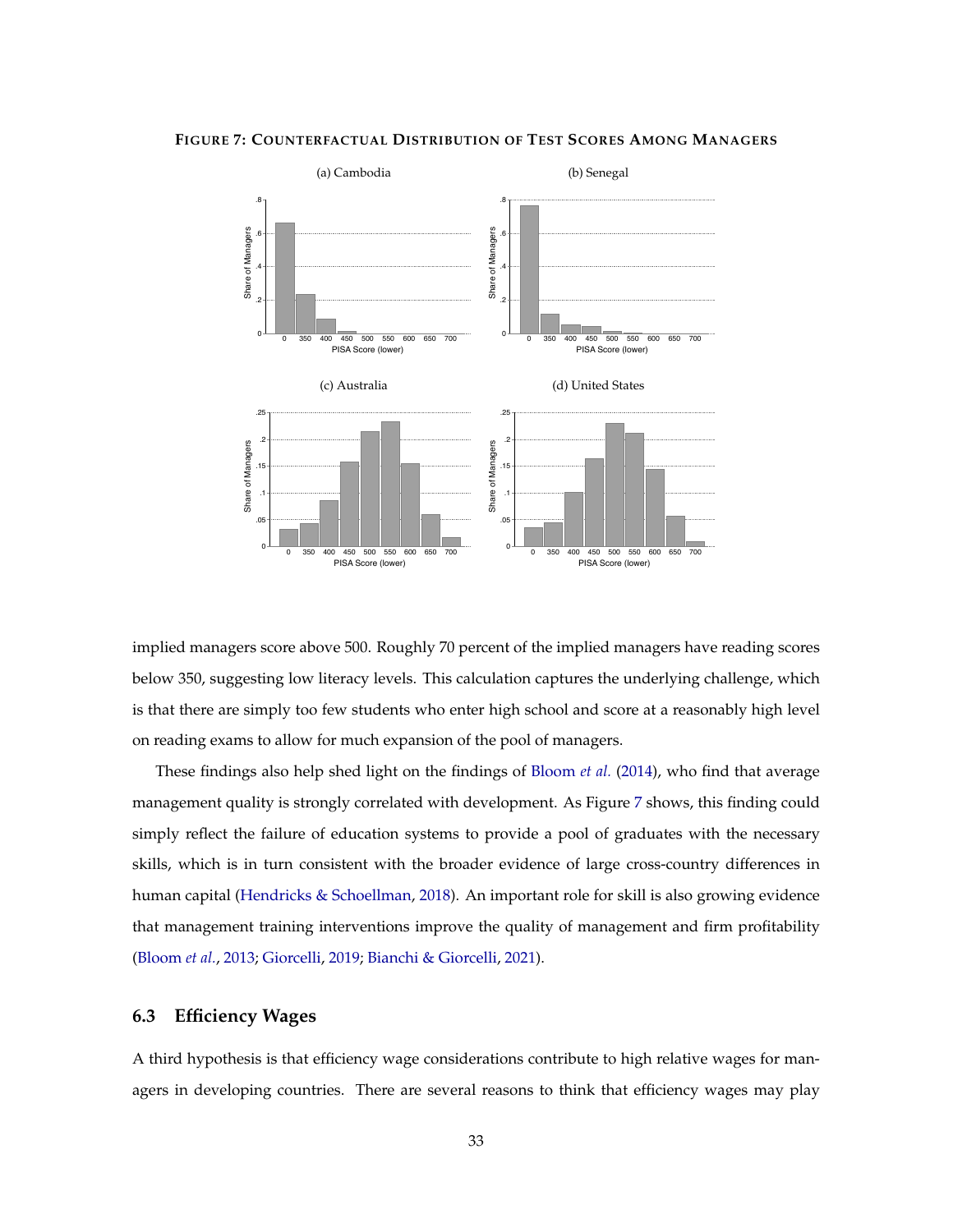a more important role in these labor markets. First, contracting is generally more difficult in such economies given the poorly functioning legal systems and courts [\(Acemoglu](#page-35-5) *et al.*, [2005;](#page-35-5) [Boehm &](#page-37-11) [Oberfield,](#page-37-11) [2020\)](#page-37-11). [Sadka](#page-40-7) *et al.* [\(2018\)](#page-40-7) provide details on the specific information frictions and institutional features of the legal system that lower the efficiency of labor courts in the context of Mexico. Second, modern business enterprises rely on advantages conveyed by superior technologies or stocks of intangible capital. The role of middle managers as local coordinators gives them access to sensitive business information.<sup>[16](#page-0-0)</sup> Providing insufficient incentives would thus be particularly costly. Third, middle managers who are not able to emigrate face a thin labor market. Given this, employers might find it optimal to increase pay to replace the motivation usually supplied by outside career options.

Existing work shows that firms respond to these incentives by limiting how much decision-making they decentralize in developing countries [\(Bloom](#page-36-10) *et al.*, [2012;](#page-36-10) [Akcigit](#page-35-6) *et al.*, [2021\)](#page-35-6). Small firms also compensate by relying more on family members, albeit at the cost of poorer management quality [\(Bloom & Van Reenen,](#page-36-11) [2007;](#page-36-11) [Bloom](#page-36-6) *et al.*, [2013\)](#page-36-6). To the extent that modern business enterprises cannot fully centralize sensitive information and decision-making (e.g., cost accounting), it is natural to suspect that at least some of the wage premium reflects a classic efficiency wage designed to align middle managers' incentives with the central office's. However, we are not aware of direct estimates of the quantitative impact of efficiency wages in this market.

#### **6.4 Firm-wide Wage-setting procedures**

Finally, in related work, [Hjort](#page-39-9) *et al.* [\(2020\)](#page-39-9) use the same database we use in this paper to show that wages in a firm's headquarters have a direct, causal effect on wages for the same jobs in the firm's for-eign affiliates.<sup>[17](#page-0-0)</sup> They show evidence that this is because many employers use firm-wide wage-setting procedures, which helps rationalize in particular the high wages for workers in low-skill occupations in foreign establishments (see also [Goldschmidt & Schmeider,](#page-38-11) [2017;](#page-38-11) [Derenoncourt](#page-37-12) *et al.*, [2021\)](#page-37-12). [Alfaro-](#page-35-2)[Urena](#page-35-2) *et al.* [\(2021\)](#page-35-2) also show that multinational firms pay a premium in Costa Rica; the premium is larger there for less skilled workers. We also find a particularly low elasticity of compensation within firms (Table [2](#page-10-0) , Column 5). However, we note that our results do not appear to be driven particularly by multinational firms (Table [3\)](#page-10-1).

<sup>&</sup>lt;sup>16</sup>For example, general managers may be privy to the firm's strategic initiatives, while accountants monitor cash flows and report figures to the central office.

<sup>&</sup>lt;sup>17</sup>The sample analyzed in [Hjort](#page-39-9) *et al.* [\(2020\)](#page-39-9) includes public sector employers, but only multinational employers.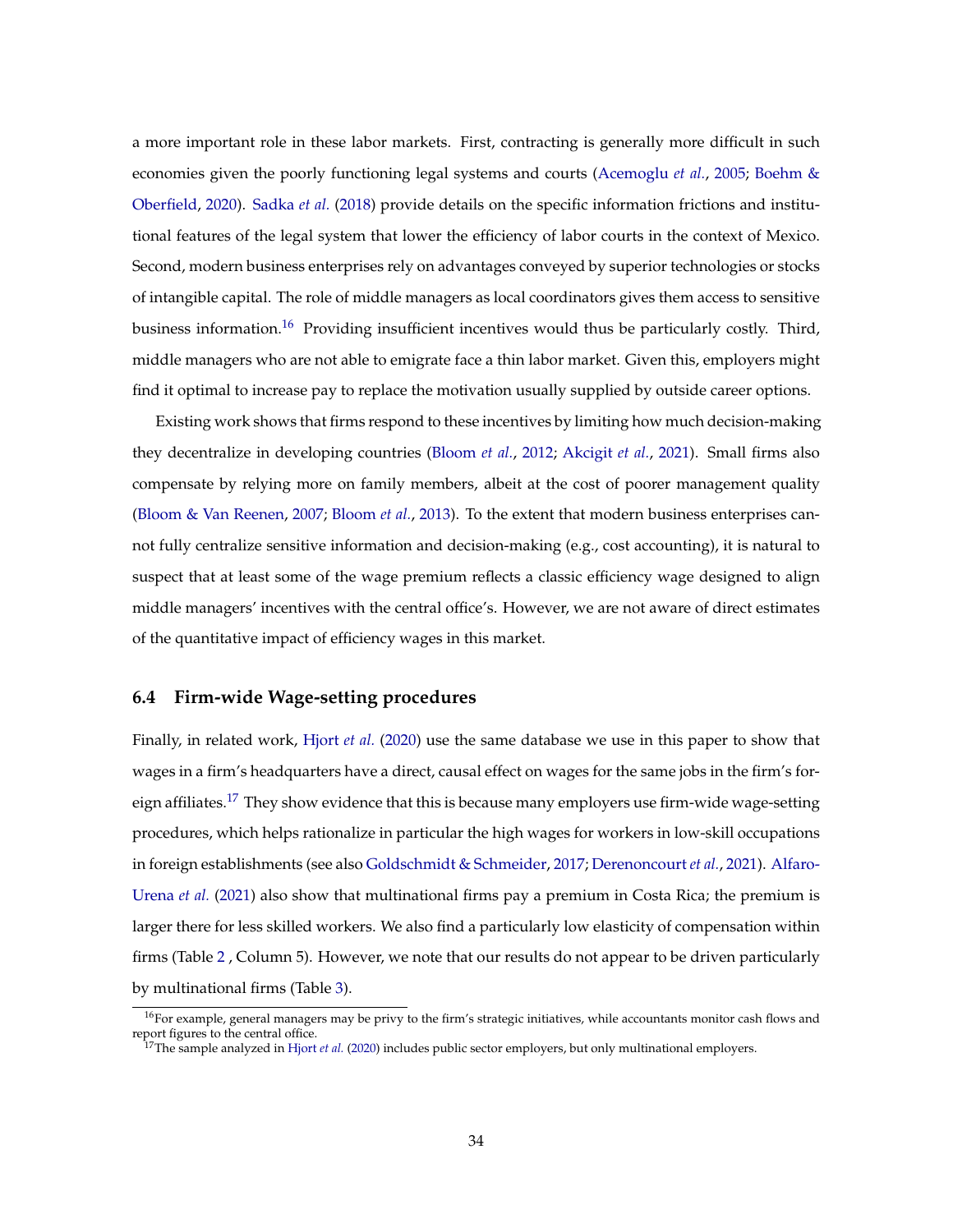## <span id="page-34-0"></span>**7 Conclusion**

This paper consists of three main exercises. First, we use the proprietary database of a compensation consulting company to document that the quality-adjusted price of middle management varies little or not at all with development. Second, we quantify the importance of the high relative price of management for the adoption of modern business enterprises in a model of technology adoption. We find that giving poor countries the same relative price of management as rich ones would lead them to expand the revenue share of modern firms from 17 to 56 percent, raising output by 31 percent. Third, we provide preliminary evidence on why relative wages vary systematically with development, including new evidence on the supply of workers with the requisite literacy skills to attain those positions.

We view this evidence on the source of relative wage patterns as preliminary rather than definitive. More evidence especially on the quantitative importance of the various channels would be welcome. Further work is also needed to translate these ideas into policy proposals that could be implemented to reduce the wages of managers and encourage modern business enterprise. For example, Vietnam stands out as a clear outlier in terms of the supply of skilled workers and potential managers given its income level. Does this imply that Vietnamese managerial wages will fall, and the modern business sector grow? If so, what policies in Vietnam encouraged this development? These are promising avenues for future research.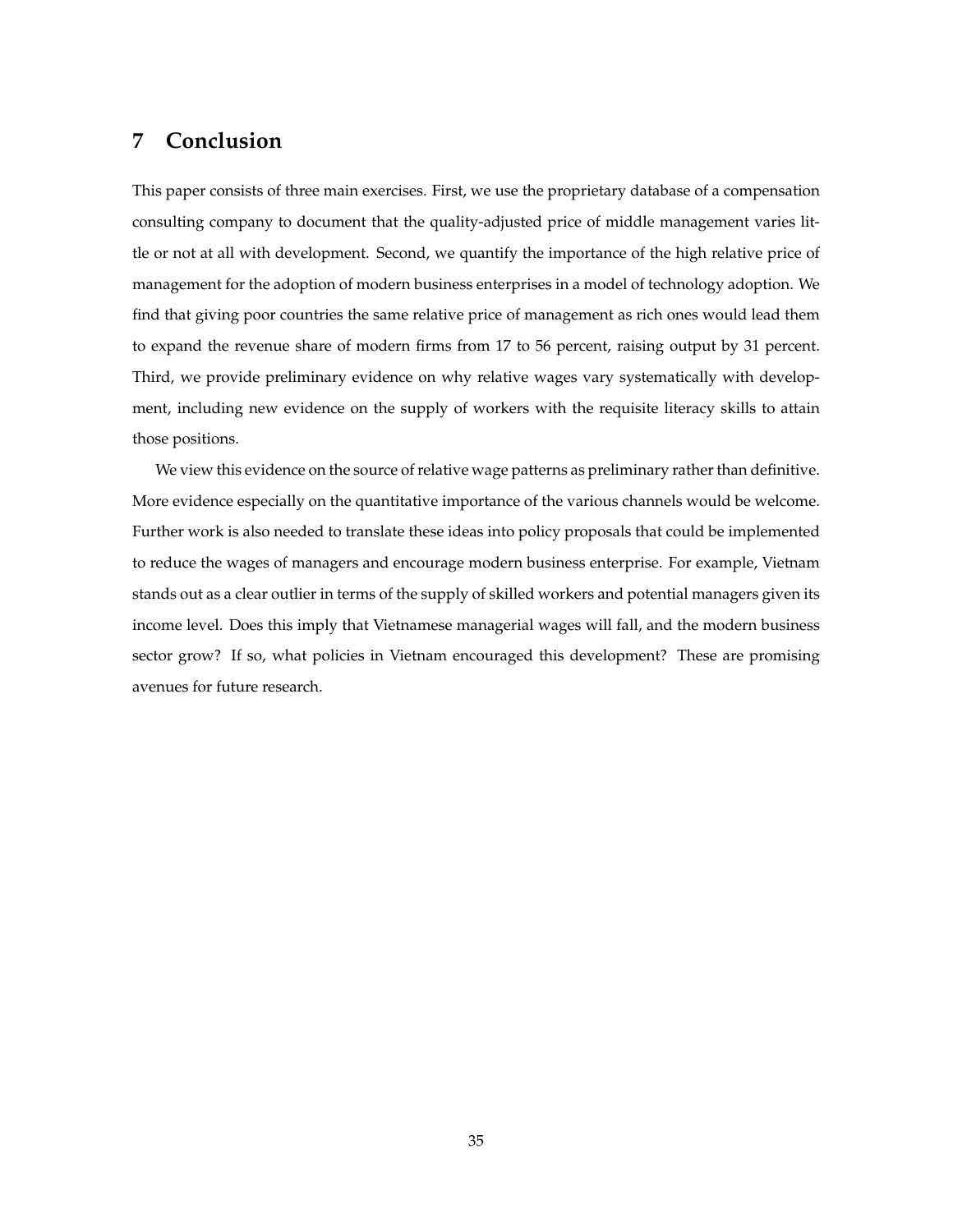### **References**

- <span id="page-35-0"></span>ACEMOGLU, DARON, & ZILIBOTTI, FABRIZIO. 2001. Productivity Differences. *Quarterly Journal of Economics*, **116**(2), 563–606.
- <span id="page-35-5"></span>ACEMOGLU, DARON, JOHNSON, SIMON, & ROBINSON, JAMES A. 2005. Institutions as a Fundamental Cause of Long-Run Growth. *Chap. 6, pages 385–472 of:* AGHION, PHILIPPE, & DURLAUF, STEVEN N. (eds), *Handbook of Economic Growth*, vol. 1A. Elsevier.
- <span id="page-35-1"></span>AITKEN, BRIAN, HARRISON, ANN, & LIPSEY, ROBERT. 1996. Wages and Foreign Ownership: A Comparative Study of Mexico, Venezuela, and the United States. *Journal of International Economics*, **40**(3-4), 345–371.
- <span id="page-35-6"></span>AKCIGIT, UFUK, ALP, HARUN, & PETERS, MICHAEL. 2021. Lack of Selection and Limits to Delegation: Firm Dynamics in Developing Countries. *American Economic Review*, **111**(1), 231–275.
- <span id="page-35-2"></span>ALFARO-URENA, ALONSO, MANELICI, ISABELA, & VASQUEZ, JOSE P. 2021. *The Effects of Multinationals on Workers: Evidence from Costa Rica*. Mimeo Universidad de Costa Rica.
- <span id="page-35-7"></span>AUSTRALIAN GOVERNMENT DEPARTMENT OF EDUCATION, SKILLS, & EMPLOYMENT. 2020a. *Longitudinal Surveys of Australian Youth, 2003 cohort (Version 7.1)*. [http://dx.doi.org/10.4225/87/](http://dx.doi.org/10.4225/87/5IOBPG) [5IOBPG](http://dx.doi.org/10.4225/87/5IOBPG).
- <span id="page-35-8"></span>AUSTRALIAN GOVERNMENT DEPARTMENT OF EDUCATION, SKILLS, & EMPLOYMENT. 2020b. *Longitudinal Surveys of Australian Youth, 2006 cohort (Version 10.1)*. [http://dx.doi.org/10.4225/87/](http://dx.doi.org/10.4225/87/WFEYRU) [WFEYRU](http://dx.doi.org/10.4225/87/WFEYRU).
- <span id="page-35-9"></span>AUSTRALIAN GOVERNMENT DEPARTMENT OF EDUCATION, SKILLS, & EMPLOYMENT. 2020c. *Longitudinal Surveys of Australian Youth, 2009 cohort (Version 9.0)*. [http://dx.doi.org/10.4225/87/](http://dx.doi.org/10.4225/87/6BW27V) [6BW27V](http://dx.doi.org/10.4225/87/6BW27V).
- <span id="page-35-4"></span>BANERJEE, ABHIJIT V., & DUFLO, ESTHER. 2005. Growth Theory through the Lens of Development Economics. *Chap. 7, pages 473–554 of:* AGHION, PHILIPPE, & DURLAUF, STEVEN N. (eds), *Handbook of Economic Growth*, vol. 1A. Elsevier.
- <span id="page-35-3"></span>BAQAEE, DAVID REZZA, & FARHI, EMMANUEL. 2020. Productivity and Misallocation in General Equilibrium. *Quarterly Journal of Economics*, **135**(1), 105–163.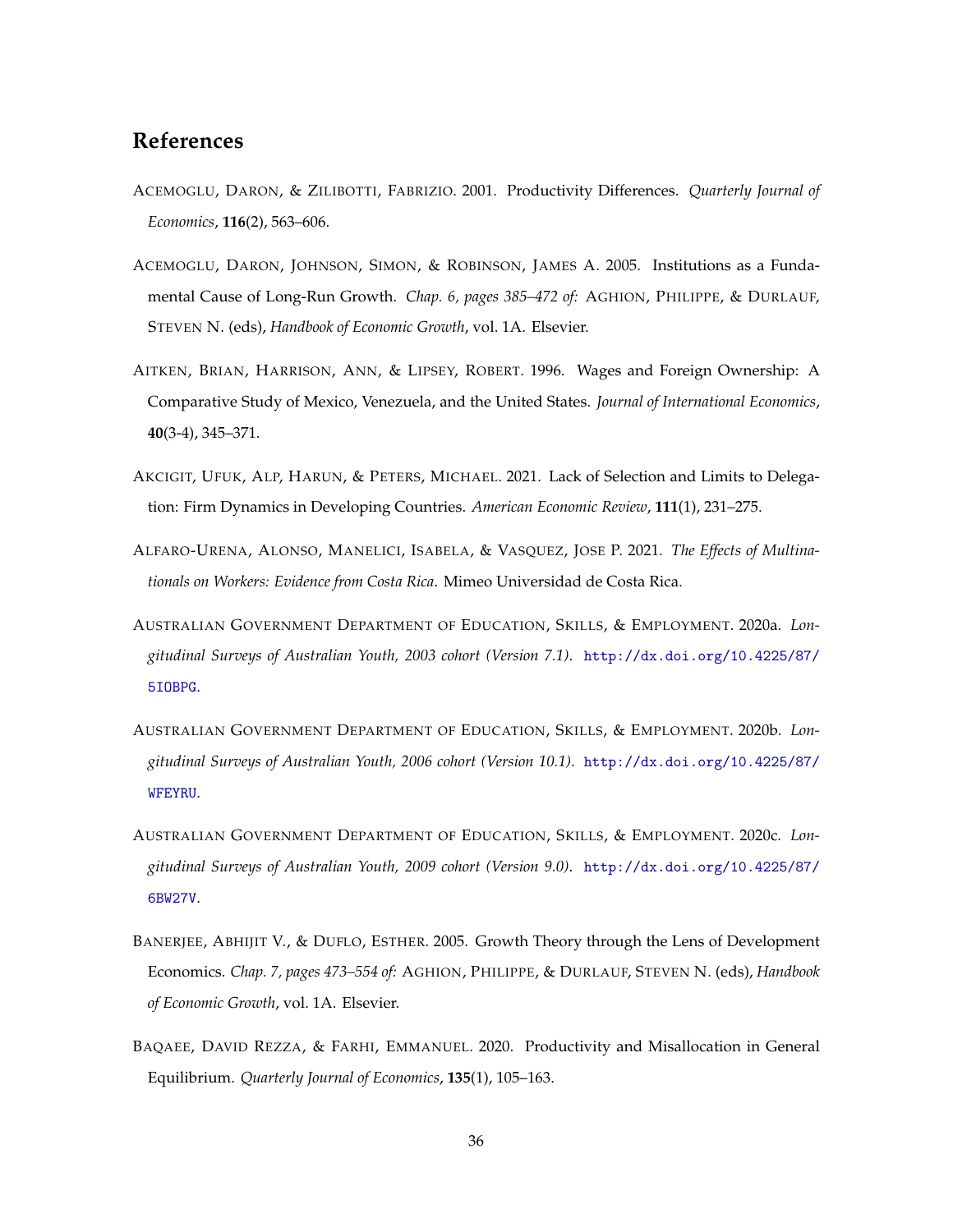- <span id="page-36-8"></span>BARRO, ROBERT J., & LEE, JONG WHA. 2013. A New Data Set of Educational Attainment in the World, 1950–2010. *Journal of Development Economics*, **104**, 184–198.
- <span id="page-36-5"></span>BASU, SUSANTO, & FERNALD, JOHN G. 2002. Aggregate Productivity and Aggregate Technology. *European Economic Review*, **46**(6), 963–991.
- <span id="page-36-3"></span>BASU, SUSANTO, & WEIL, DAVID N. 1998. Appropriate Technology and Growth. *Quarterly Journal of Economics*, **113**(4), 1025–1054.
- <span id="page-36-7"></span>BAYER, CHRISTIAN, & KUHN, MORITZ. 2019. *Which Ladder to Climb? Decomposing Life Cycle Wage Dynamics*. Mimeo, University of Bonn.
- <span id="page-36-4"></span>BECKER, GARY S., & MURPHY, KEVIN M. 1992. The Division of Labor, Coordination Costs, and Knowledge. *Quarterly Journal of Economics*, **107**(4), 1137–1160.
- <span id="page-36-1"></span>BENTO, PEDRO, & RESTUCCIA, DIEGO. 2017. Misallocation, Establishment Size, and Productivity. *American Economic Journal: Macroeconomics*, **9**(3), 267–303.
- <span id="page-36-2"></span>BENTO, PEDRO, & RESTUCCIA, DIEGO. 2021. On Average Establishment Size across Sectors and Countries. *Journal of Monetary Economics*, **117**, 220–242.
- <span id="page-36-9"></span>BIANCHI, NICOLA, & GIORCELLI. 2021. *The Dynamics and Spillovers of Management Interventions: Evidence from the Training Within Industry Program*. mimeo, Kellogg School of Management, Northwestern University.
- <span id="page-36-11"></span>BLOOM, NICHOLAS, & VAN REENEN, JOHN. 2007. Measuring and Explaining Management Practices Across Firms and Countries. *Quarterly Journal of Economics*, **122**(4), 1351–1408.
- <span id="page-36-10"></span>BLOOM, NICHOLAS, SADUN, RAFFAELLA, & VAN REENEN, JOHN. 2012. The Organization of Firms Across Countries. *Quarterly Journal of Economics*, **127**(4), 1663–1705.
- <span id="page-36-6"></span>BLOOM, NICHOLAS, EIFERT, BENN, MAHAJAN, APRAJIT, MCKENZIE, DAVID, & ROBERTS, JOHN. 2013. Does Management Matter? Evidence from India. *Quarterly Journal of Economics*, **128**(1), 1–51.
- <span id="page-36-0"></span>BLOOM, NICHOLAS, LEMOS, RENATA, SADUN, RAFFAELLA, SCUR, DANIELA, & VAN REENEN, JOHN. 2014. The New Empirical Economics of Management. *Journal of the European Economic Association*, **12**(4), 835–876.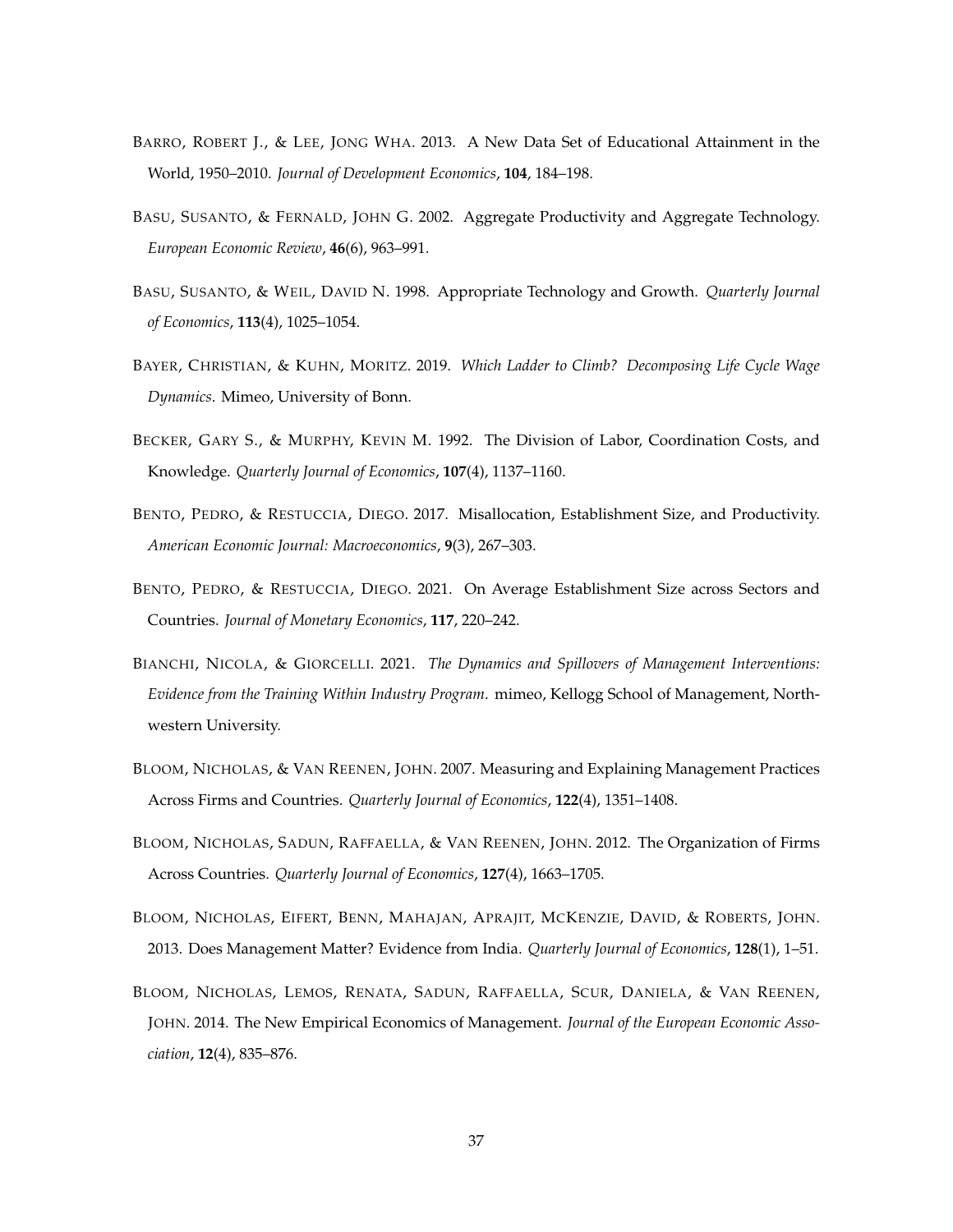- <span id="page-37-11"></span>BOEHM, JOHANNES, & OBERFIELD, EZRA. 2020. Misallocation in the Market for Inputs: Enforcement and the Organization of Production. *The Quarterly Journal of Economics*, **135**(4), 2007–2058.
- <span id="page-37-3"></span>BUERA, FRANCISCO J., & KABOSKI, JOSEPH P. 2012. Scale and the Origins of Structural Change. *Journal of Economic Theory*, **147**(2), 684–712.
- <span id="page-37-2"></span>BUERA, FRANCISCO J, KABOSKI, JOSEPH, & SHIN, YONGSEOK. 2011. Finance and Development: A Tale of Two Sectors. *American Economic Review*, **101**(5), 1964–2002.
- <span id="page-37-7"></span>CASELLI, FRANCESCO. 2005. Accounting for Cross-Country Income Differences. *Chap. 9, pages 679– 741 of:* AGHION, PHILIPPE, & DURLAUF, STEVEN N. (eds), *Handbook of Economic Growth*, vol. 1A. Elsevier.
- <span id="page-37-6"></span>CASELLI, FRANCESCO. 2016. *Technology Differences Over Time and Space*. Princeton, NJ: Princeton University Press.
- <span id="page-37-4"></span>CASELLI, FRANCESCO, & COLEMAN, II, WILBUR JOHN. 2006. The World Technology Frontier. *American Economic Review*, **96**(3), 499–522.
- <span id="page-37-5"></span>CAVALLO, ALBERTO, CRAVINO, JAVIER, & DRENIK, ANDRES. 2019. *Using Online Data for International Wage Comparisons*. mimeo, University of Michigan.
- <span id="page-37-0"></span>CHANDLER, JR., ALFRED D. 1977. *The Visible Hand: The Managerial Revolution in American Business*. Harvard University Press.
- <span id="page-37-9"></span>CHO, JAEHAN. 2018. Knowledge Transfer to Foreign Affiliates of Multinationals through Expatriation. *Journal of International Economics*, **113**, 106–117.
- <span id="page-37-8"></span>COASE, RONALD H. 1937. The Nature of the Firm. *Economica*, **4**(16), 386–405.
- <span id="page-37-1"></span>COMIN, DIEGO, & HOBIJN, BART. 2010. An Exploration of Technology Diffusion. *American Economic Review*, **100**(5), 2031–2059.
- <span id="page-37-10"></span>CUBAS, GERMAN, RAVIKUMAR, B., & VENTURA, GUSTAVO. 2016. Talent, Labor Quality, and Economic Development. *Review of Economic Dynamics*, **21**, 160–181.
- <span id="page-37-12"></span>DERENONCOURT, ELLORA, NOELKE, CLEMENS, & WEIL, DAVID. 2021. *Spillover Effects from Voluntary Employer Minimum Wages*. mimeo, University of California, Berkeley.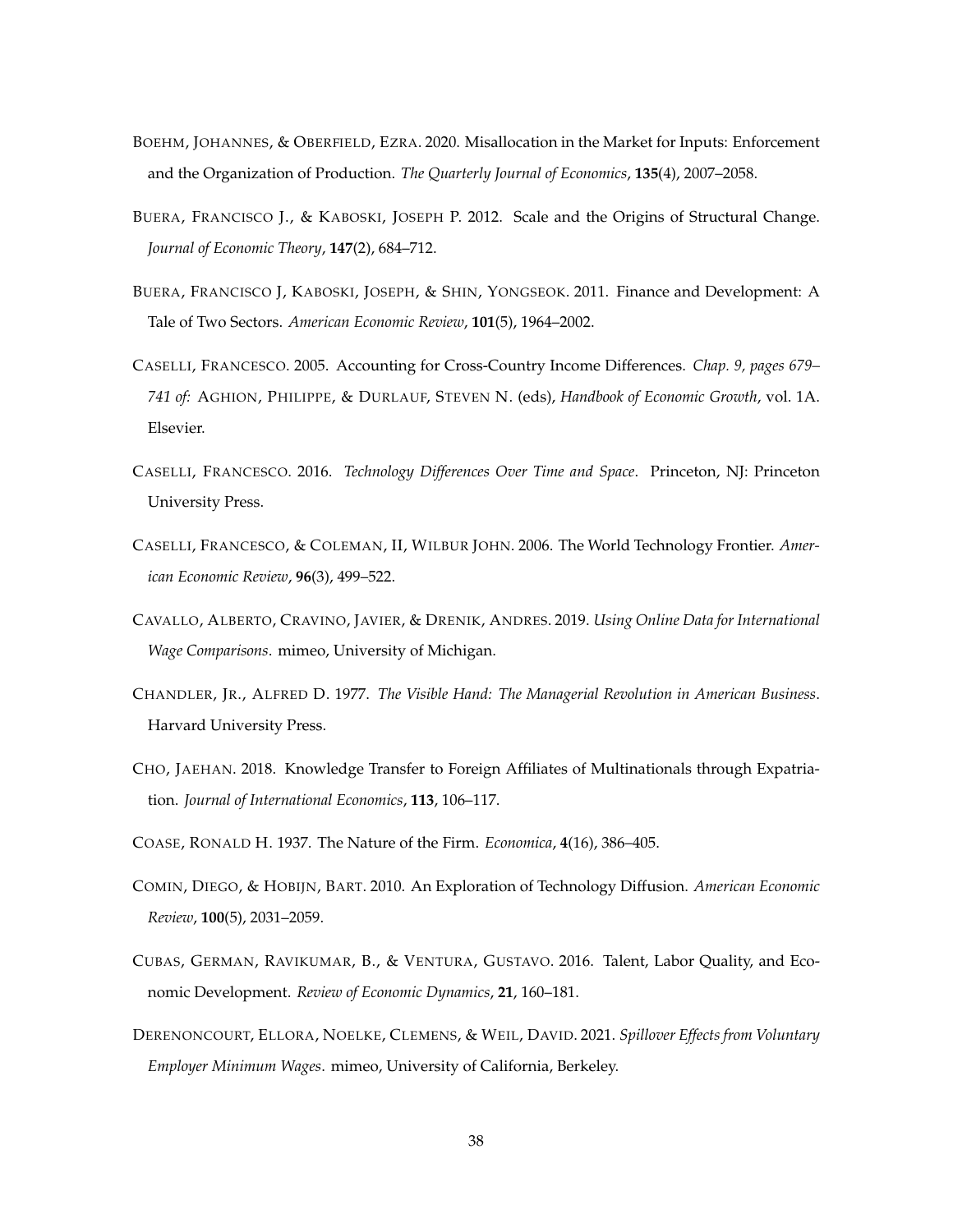- <span id="page-38-8"></span>DOCQUIER, FRÉDÉRIC, & RAPOPORT, HILLEL. 2012. Globalization, Brain Drain, and Development. *Journal of Economic Literature*, **50**(3), 681–730.
- <span id="page-38-12"></span>EATON, JONATHAN, & KORTUM, SAMUEL. 2002. Technology, Geography, and Trade. *Econometrica*, **70**(5), 1741–1779.
- <span id="page-38-5"></span>FENG, ANDY, & VALERO, ANNA. 2020. Skill-Biased Management: Evidence from Manufacturing Firms. *Economic Journal*, **130**(628), 1057–1080.
- <span id="page-38-1"></span>FRIED, STEPHIE, & LAGAKOS, DAVID. 2020. *Electrification and Firm Productivity: A General Equilibrium Approach*. mimeo, Boston University.
- <span id="page-38-3"></span>GARICANO, LUIS, & ROSSI-HANSBERG, ESTEBAN. 2006a. The Knowledge Economy at the turn of the Twentieth Century: The Emergency of Hierarchies. *Journal of the European Economic Association Papers & Proceedings*, **4**(2-3), 396–403.
- <span id="page-38-2"></span>GARICANO, LUIS, & ROSSI-HANSBERG, ESTEBAN. 2006b. Organization and Inequality in a Knowledge Economy. *Quarterly Journal of Economics*, **121**(4), 1383–1435.
- <span id="page-38-10"></span>GIORCELLI, MICHELA. 2019. The Long-Term Effects of Management and Technology Transfers. *American Economic Review*, **109**(1), 121–152.
- <span id="page-38-11"></span>GOLDSCHMIDT, DEBORAH, & SCHMEIDER, JOHANNES F. 2017. The Rise of Domestic Outsourcing and the Evolution of the German Wage Structure. *Quarterly Journal of Economics*, **132**(3), 1165–1217.
- <span id="page-38-0"></span>GOLLIN, DOUGLAS. 2008. Nobody's business but my own: Self-employment and small enterprise in economic development. *Journal of Monetary Economics*, **55**(2), 219–233.
- <span id="page-38-4"></span>GUMPERT, ANNA, STEIMER, HENRIKE, & ANTONI, MANFRED. 2019. *Firm Organization with Multiple Establishments*. CESifo Working Paper No. 7435.
- <span id="page-38-6"></span>GUNER, NEZIH, PARKHOMENKO, ANDRII, & VENTURA, GUSTAVO. 2018. Managers and Productivity Differences. *Review of Economic Dynamics*, **29**, 256–282.
- <span id="page-38-9"></span>HANUSHEK, ERIC A., & WOESSMANN, LUDGER. 2012. Do Better Schools Lead to More Growth? Cognitive Skills, Economic Outcomes, and Causation. *Journal of Economic Growth*, **17**(4), 267–321.
- <span id="page-38-7"></span>HENDRICKS, LUTZ, & SCHOELLMAN, TODD. 2018. Human Capital and Development Accounting: New Evidence from Wage Gains at Migration. *Quarterly Journal of Economics*, **133**(2), 665–700.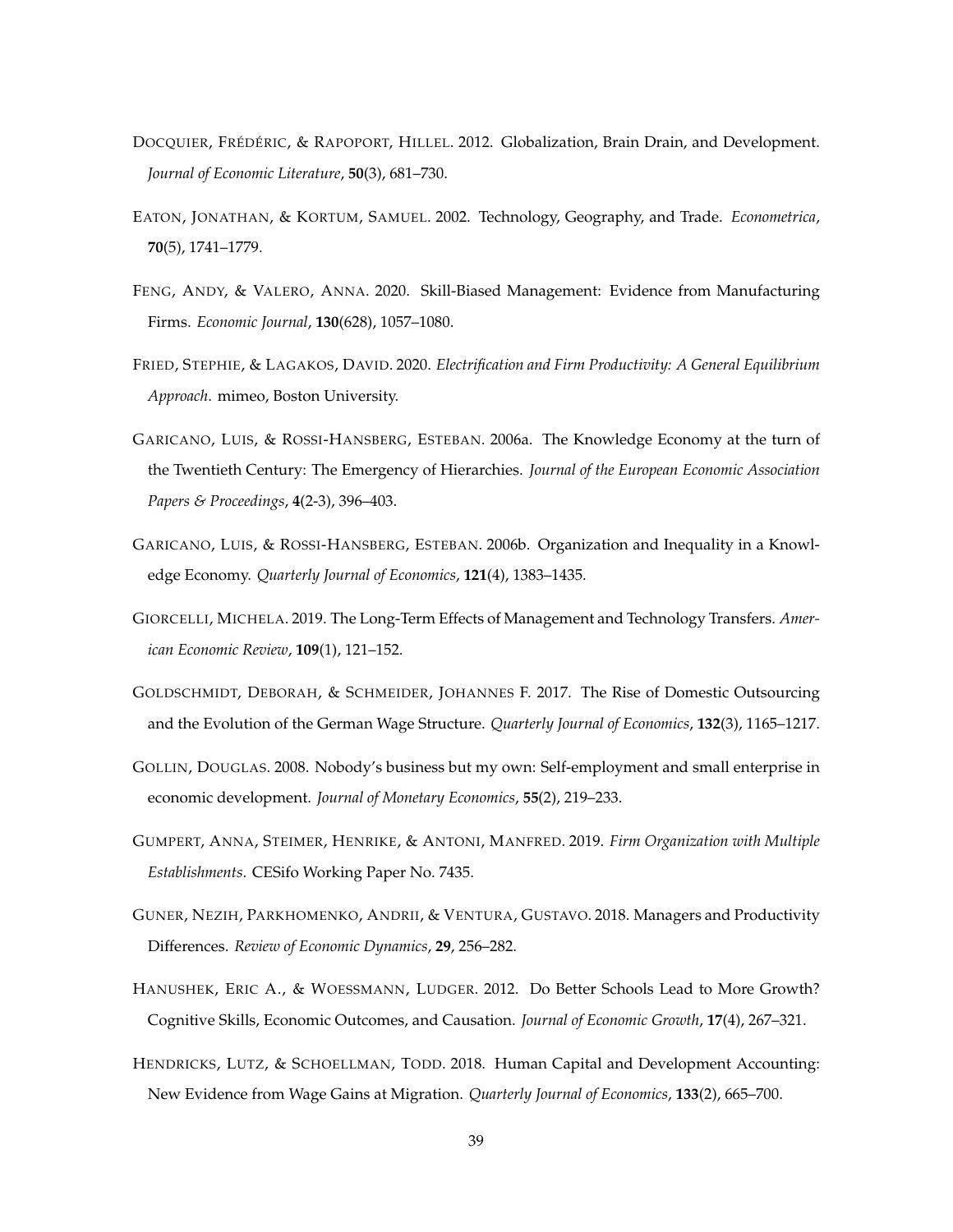- <span id="page-39-1"></span>HERRENDORF, BERTHOLD, ROGERSON, RICHARD, & VALENTINYI, AKOS. 2014. Growth and Structural Transformation. *In:* AGHION, PHILIPPE, & DURLAUF, STEVEN N. (eds), *Handbook of Economic Growth*, vol. 2. Elsevier.
- <span id="page-39-9"></span>HJORT, JONAS, LI, XUAN, & SARSONS, HEATHER. 2020. *Across-Country Wage Compression in Multinationals*. NBER Working Paper No. 26788.
- <span id="page-39-3"></span>HSIEH, CHANG-TAI, & KLENOW, PETER J. 2014. The Life Cycle of Plants in India and Mexico. *Quarterly Journal of Economics*, **129**(3), 1035–1084.
- <span id="page-39-7"></span>HSIEH, TSUN-YAN, LAVOIE, JOHANNE, & SAMEK, ROBERT A. P. 1999. Think global, hire local. *McKinsey Quarterly*, 92–101.
- <span id="page-39-5"></span>KENDRICK, JOHN W. ASSISTED BY PECH, MAUDE R. 1961. *Productivity Trends in the United States*. Princeton, NJ: Princeton University Press.
- <span id="page-39-6"></span>KERR, SARI PEKKALA, KERR, WILLIAM, ÖZDEN, ÇAĞLAR, & PARSONS, CHRISTOPHER. 2016. Global Talent Flows. *Journal of Economic Perspectives*, **30**(4), 83–106.
- <span id="page-39-0"></span>KUZNETS, SIMON. 1973. Modern Economic Growth: Findings and Reflections. *American Economic Review*, **63**(3), 247–258.
- <span id="page-39-2"></span>LAGAKOS, DAVID. 2020. Urban-Rural Gaps in the Developing World: Does Internal Migation Offer Opportunities? *Journal of Economic Perspectives*, **34**(3), 174–192.
- <span id="page-39-4"></span>LIPSEY, ROBERT E., & SJOHOLM, FREDRIK. 2004. Foreign Direct Investment, Education and Wages in Indonesian Manufacturing. *Journal of Development Economics*, **73**(1), 415–422.
- <span id="page-39-10"></span>MINNESOTA POPULATION CENTER. 2019. *Integrated Public Use Microdata Series, International: Version 7.2 [dataset].* Minneapolis, MN: IPUMS. Available online at [https://doi.org/10.18128/D020.V7.](https://doi.org/10.18128/D020.V7.2)  $\mathcal{L}$
- <span id="page-39-11"></span>NIEMI, ALBERT W. 1972. Structural and Labor Productivity Patterns in United States Manufacturing, 1849-1899. *Business History Review*, **46**(1), 67–84.
- <span id="page-39-8"></span>OECD. 2014. *PISA 2012 Results: What Students Know and Can Do – Student Performance in Mathematics, Reading and Science (Volume 1, Revised edition, February 2014)*. [http://dx.doi.org/10.1787/](http://dx.doi.org/10.1787/9789264208780-en) [9789264208780-en](http://dx.doi.org/10.1787/9789264208780-en).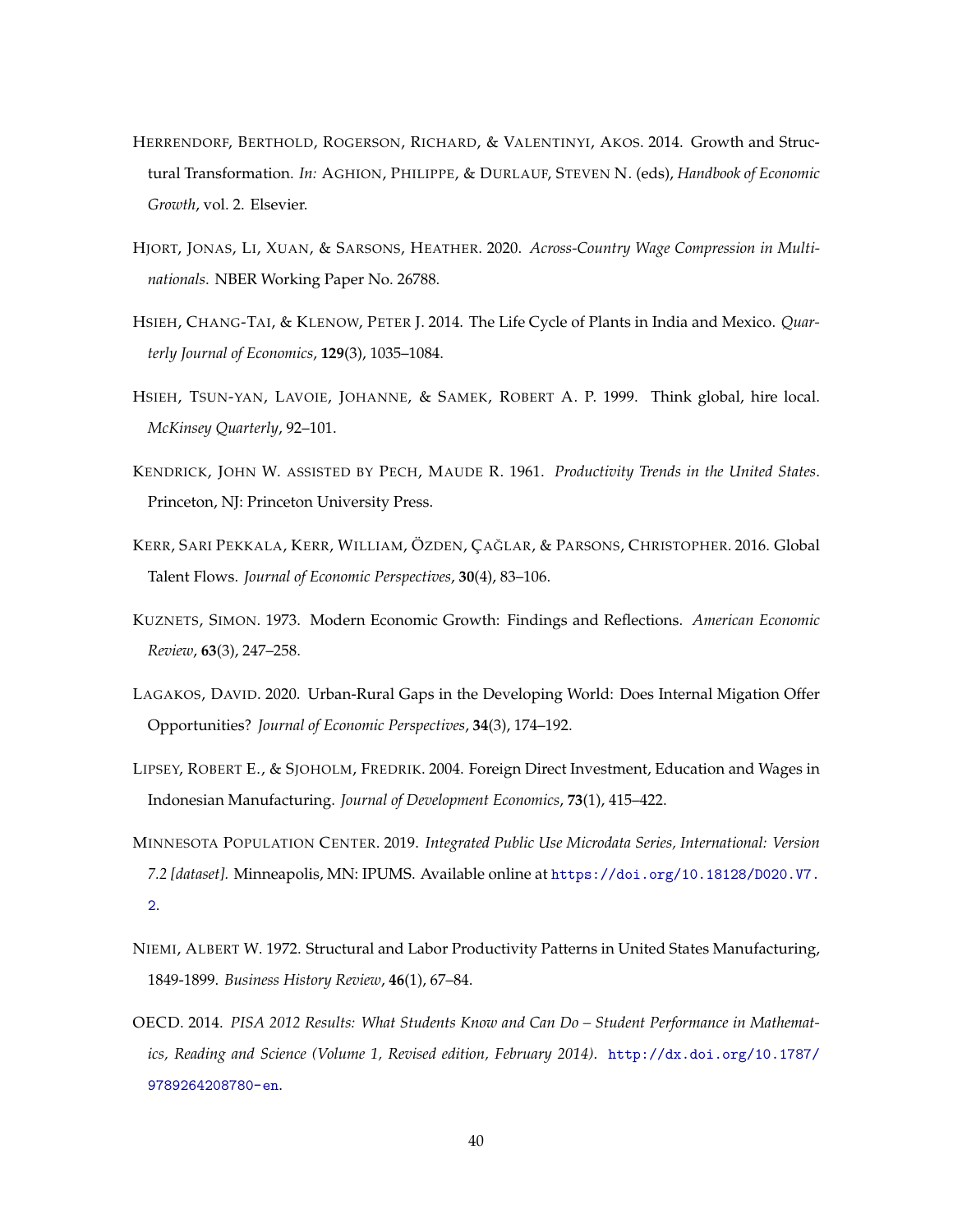- <span id="page-40-2"></span>OI, WALTER Y, & IDSON, TODD L. 1999. Firm Size and Wages. *Chap. 33, pages 2165–2214 of:* ASHEN-FELTER, ORLEY C., & CARD, DAVID (eds), *Handbook of Labor Economics*, vol. 3b. Elsevier.
- <span id="page-40-1"></span>POSCHKE, MARKUS. 2018. The Firm Size Distribution across Countries and Skill-Biased Change in Entrepreneurial Technology. *American Economic Journal: Macroeconomics*, **10**(3), 1–41.

<span id="page-40-5"></span>ROBERT WALTERS. 2017. *Salary Survey*.

- <span id="page-40-8"></span>RUGGLES, STEVEN, FLOOD, SARAH, GOEKEN, RONALD, GROVER, JOSIAH, MEYER, ERIN, PACAS, JOSE, & SOBEK, MATTHEW. 2019. *IPUMS USA: Version 9.0 [dataset]*. Minneapolis, MN: IPUMS. Available online at <https://doi.org/10.18128/D010.V9.0>.
- <span id="page-40-7"></span>SADKA, JOYCE, SEIRA, ENRIQUE, & WOODRUFF, CHRISTOPHER. 2018. *Information and Bargaining through Agents: Experimental Evidence from Mexico's Labor Courts*. Tech. rept. National Bureau of Economic Research.
- <span id="page-40-6"></span>SIMONOVSKA, INA, & WAUGH, MICHAEL E. 2014. The Elasticity of Trade: Estimates and Evidence. *Journal of International Economics*, **92**(1), 34–50.
- <span id="page-40-3"></span>STEWART, FRANCES. 1977. *Technology and Underdevelopment*. London, UK: The Macmillan Press, Ltd.
- <span id="page-40-0"></span>WAUGH, MICHAEL. 2010. International Trade and Income Differences. *American Economic Review*, **100**(5), 2093–2124.

<span id="page-40-4"></span>WORLD BANK. 2018. *World Development Indicators*. Washington DC: World Bank.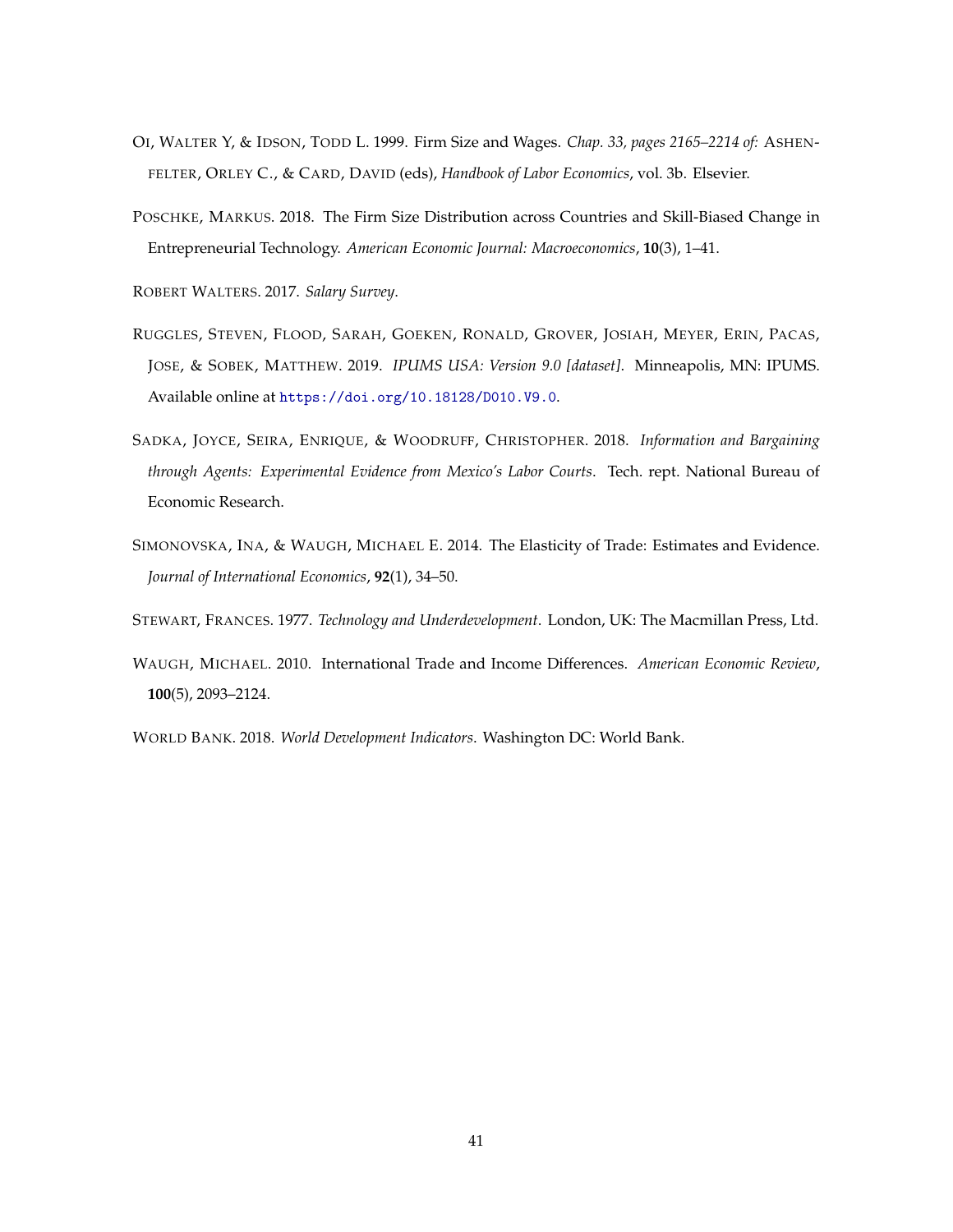# **Online Only Appendix**

# **Table of Contents**

|  | A Data Appendix                                                            | 43 |
|--|----------------------------------------------------------------------------|----|
|  |                                                                            |    |
|  |                                                                            |    |
|  |                                                                            |    |
|  | A.4 Details on Longitudinal Surveys of Australian Youth Analysis 47        |    |
|  |                                                                            |    |
|  |                                                                            |    |
|  |                                                                            |    |
|  | <b>B</b> Theory Appendix                                                   | 53 |
|  |                                                                            |    |
|  | B.2 Isomorphism to economy with continuum of sectors and Frechét shocks 54 |    |
|  |                                                                            |    |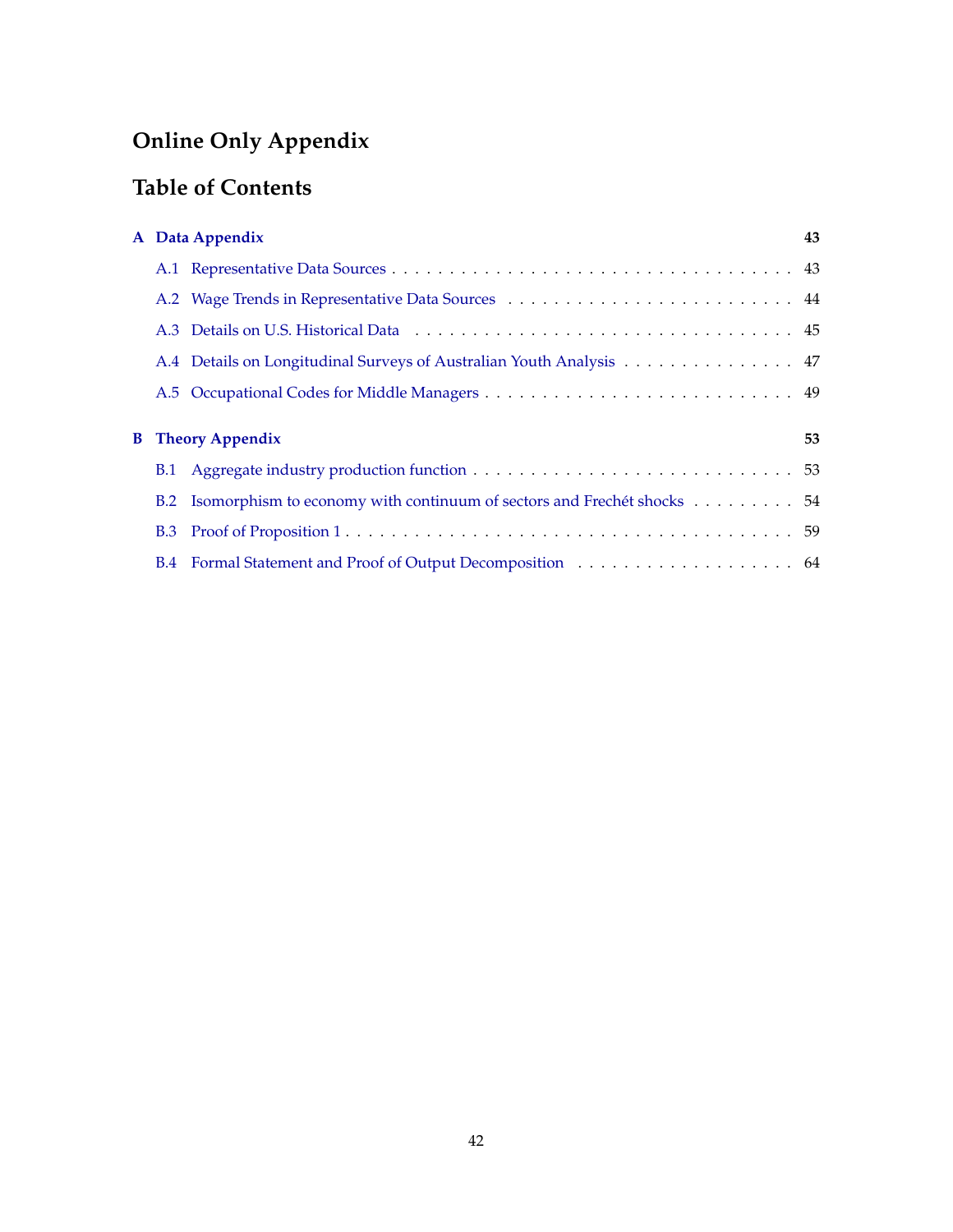# <span id="page-42-1"></span>**A Data Appendix**

#### <span id="page-42-0"></span>**A.1 Representative Data Sources**

The Company's database covers a very particular population of jobs and firms - middle managers at modern business enterprises. It is not well-suited for studying representative workers or firms in developing countries because those workers and firms do not engage the Company's services and so do not appear in the Company's database. We assemble nationally representative datasets to provide this information and the necessary context for our results.

We draw on two main data sources. The bulk of our data comes from censuses from [Minnesota](#page-39-10) [Population Center](#page-39-10) [\(2019\)](#page-39-10). We focus on countries that include an employment status variable and record occupation using the ISCO-08 occupation scheme at the 2-, 3-, or 4-digit level. We augment this data with labor force surveys from Bangladesh, Bolivia, Canada, France, Guyana, and the United States. These surveys are available to us from past work, nationally representative, and include occupation recorded using the ISCO-08 scheme with the necessary detail. The lone exception is the United States Current Population Survey (CPS) data. The United States generally uses its own occupation coding schemes that resemble but are not the same as the ISCO schemes. We include them because the United States is a useful benchmark for many counterfactuals.

We combine data from both types of sources and treat them symmetrically. We use them to construct facts about the distribution of employment and about wages for middle managers. When studying the distribution of employment we impose minimal sample selection criteria so that our results align as closely as possible with aggregate facts. We focus on people who are employed and age 16–70 with valid responses to a few key questions of interest (employment status, occupation, and weight).

We use the occupation codes to define which workers are middle managers. Tables giving the full list of included codes are available in Appendix [A.5.](#page-48-0) Focusing on the ISCO-08 scheme, we include all managers; business professionals; business associate professionals; and all clerks as middle managers. We include as similar as possible a set of workers in the United States. All remaining workers are non-managers.

In Figure [1](#page-8-3) we compare the distribution of employment across ISCO-08 1-digit occupations between the Company's database and various benchmarks. For the representative data sources from poor countries this is simply the weighted employment share by 1-digit occupation code. The com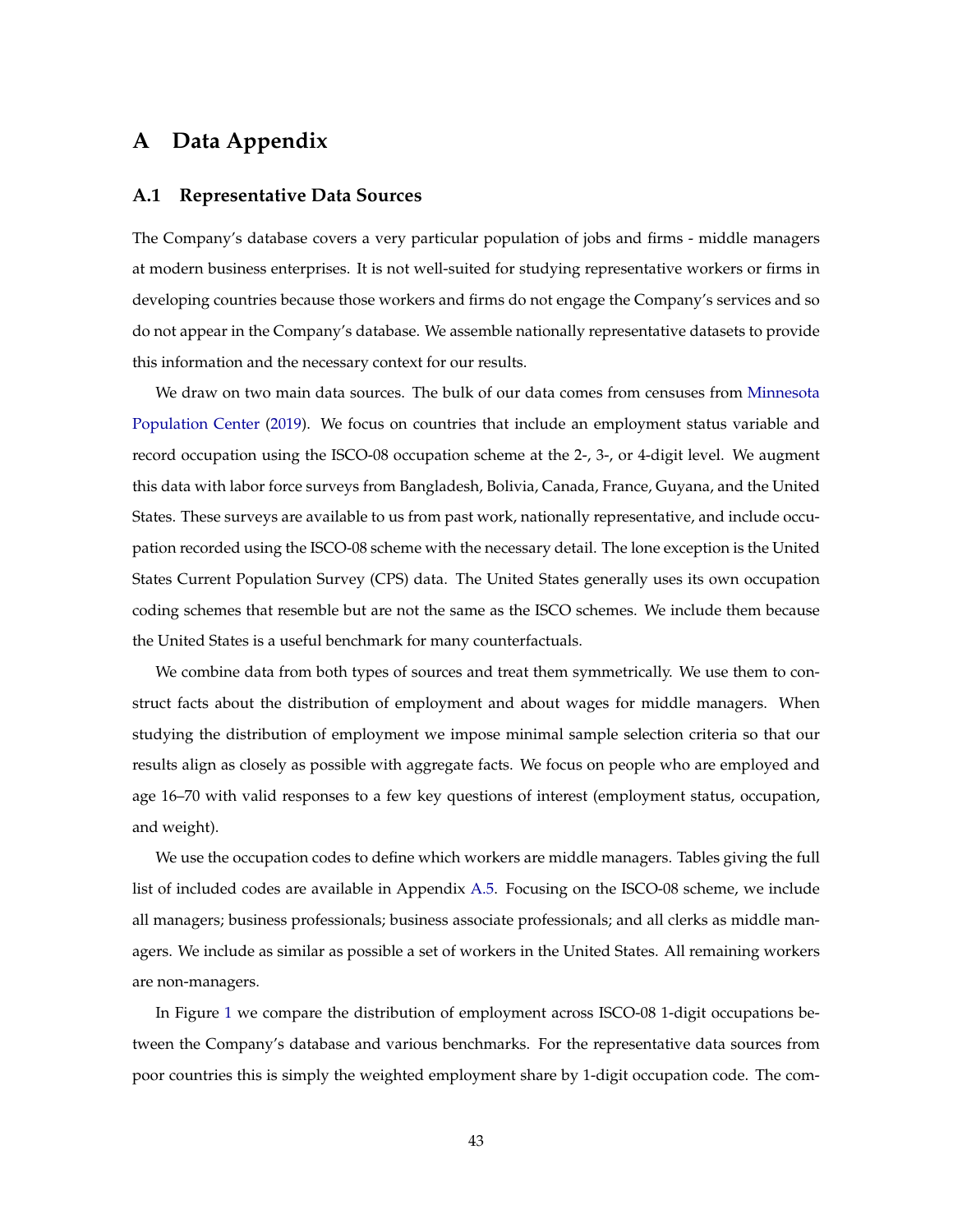parison to the U.S. business service sector is more involved. We start with the U.S. CPS data. We restrict attention to workers in the business service sector, which includes the industries advertising; business management and consulting; computer programming services; accounting, auditing, and bookkeeping services; personnel services; and commercial research, development, and testing. To permit a comparison of the occupational distribution for this subsample we construct a crosswalk from U.S. occupation codes to ISCO-08 1-digit occupations.

We also use the representative data sources to provide results on the compensation of typical middle managers. Here we impose stricter sample selection criteria. We focus on wage workers aged 16–70 with valid reports of earnings. Earnings are not collected from the self-employed in most countries. We have experimented with using Mincer earnings regressions to impute earnings for the self-employed and found very similar results, available upon request. Note that many countries do not provide earnings data, especially in [Minnesota Population Center](#page-39-10) [\(2019\)](#page-39-10), so our sample here is smaller. For each country we convert the provided earnings figure to annual earnings (to be comparable with the Company's database). For the most part this entails, say, multiplying monthly earnings by months worked or twelve if months worked is not provided. We then convert earnings to year 2017 international dollars exactly as we did for the Company database. Finally, we merge on 2017 GDP per worker from [World Bank](#page-40-4) [\(2018\)](#page-40-4).

#### <span id="page-43-0"></span>**A.2 Wage Trends in Representative Data Sources**

Section [3.1](#page-12-0) describes our findings on the compensation of middle managers from representative data sources; here we provide the details. All findings are computed using the sample as described in the previous subsection. We parallel our treatment of the Company database as closely as possible. We regress log annual earnings on log GDP per worker, treating each worker as an observation. We normalize the provided weights for each country to sum to one and then use the weights and robust standard errors in the regression. The resulting compensation elasticity shown in Table [2](#page-10-0) is 0.63.

The representative database includes information on the worker's occupation, but not on the firm. In column (2) we explore controlling for occupation fixed effects, which is the exact ISCO-08 2-digit occupation for each worker. This somewhat reduces the elasticity to 0.57. Still, the results are notably different from those in Table [2.](#page-10-0)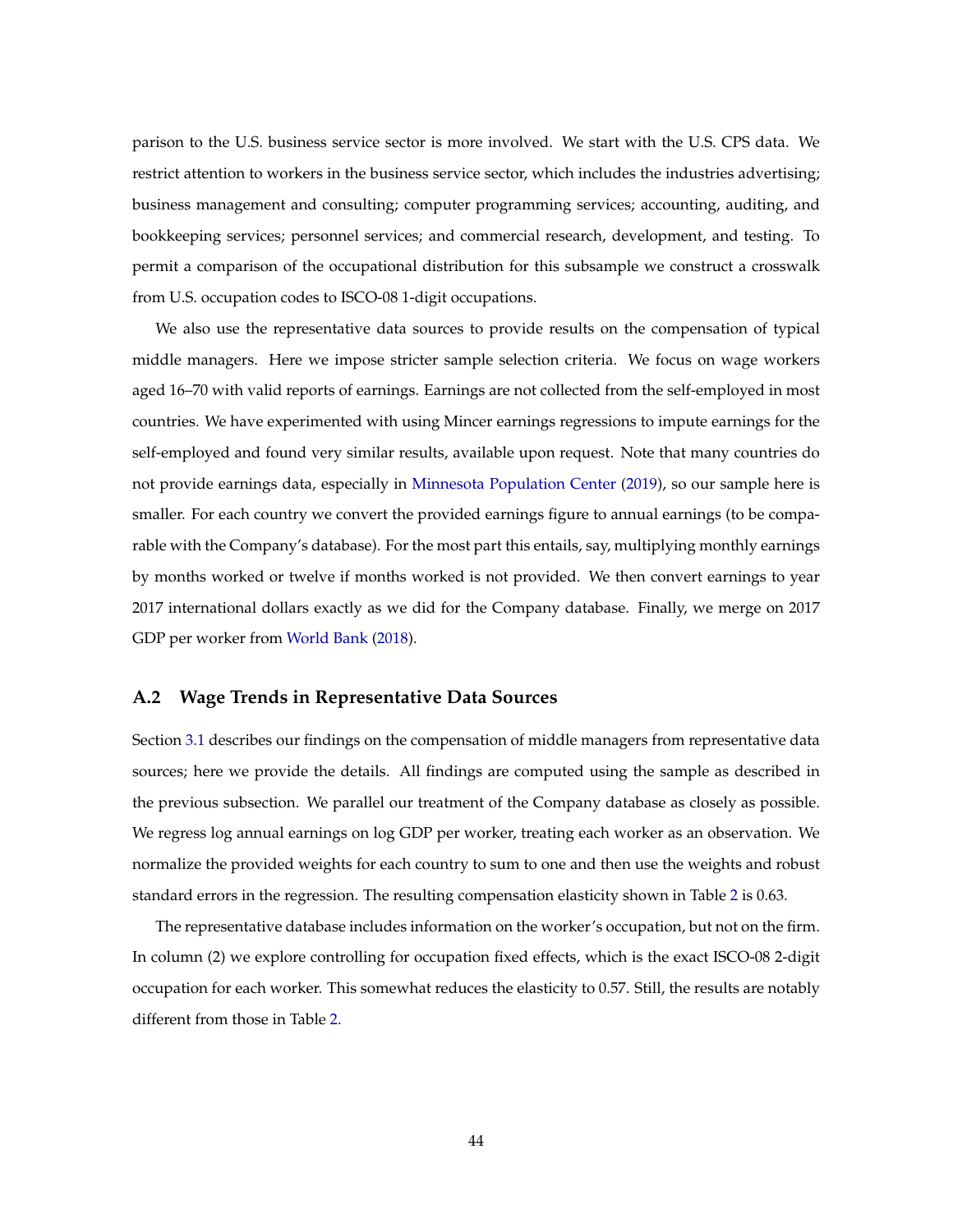|                      | (1)        | (2)        |
|----------------------|------------|------------|
| Log GDP p.w.         | $0.630***$ | $0.566***$ |
|                      | (0.00521)  | (0.00548)  |
| <b>Fixed Effects</b> | None       | Job        |
| R-squared            | 0.258      | 0.334      |
|                      |            |            |
| N                    | 1537701    | 1533595    |

**TABLE A.1: COMPENSATION ELASTICITY: REPRESENTATIVE DATA**

Standard errors in parentheses

\*  $p < 0.05$ , \*\*  $p < 0.01$ , \*\*\*  $p < 0.001$ 

#### <span id="page-44-0"></span>**A.3 Details on U.S. Historical Data**

Section [5.2](#page-22-0) explains how we use the U.S. historical experience to calibrate the key parameter  $\theta$ . Here, we explain the underlying data sources and data construction. We also consider alternative sources and a longer time period for additional context.

Data on the employment share of middle managers over time (Figure [3a\)](#page-23-0) is built using population census microdata from [Ruggles](#page-40-8) *et al.* [\(2019\)](#page-40-8). We limit the sample to employed 16–70 year olds with valid non-zero weights and valid responses to occupation and gender. We use the harmonized occupation variable occ1950, which translates original occupational responses into the 1950 coding scheme. Table [A.4](#page-50-0) shows the codes that are included in middle management. The employment share of middle managers is the year-specific weighted average of the share of workers with the corresponding occupations. The data are available from 1850. Figure [A.1](#page-44-1) shows that there was an acceleration in the employment of middle management from around 1880, with the employment share leveling off around 1980.

<span id="page-44-1"></span>**FIGURE A.1: MIDDLE MANAGEMENT EMPLOYMENT SHARE: LONG RUN**

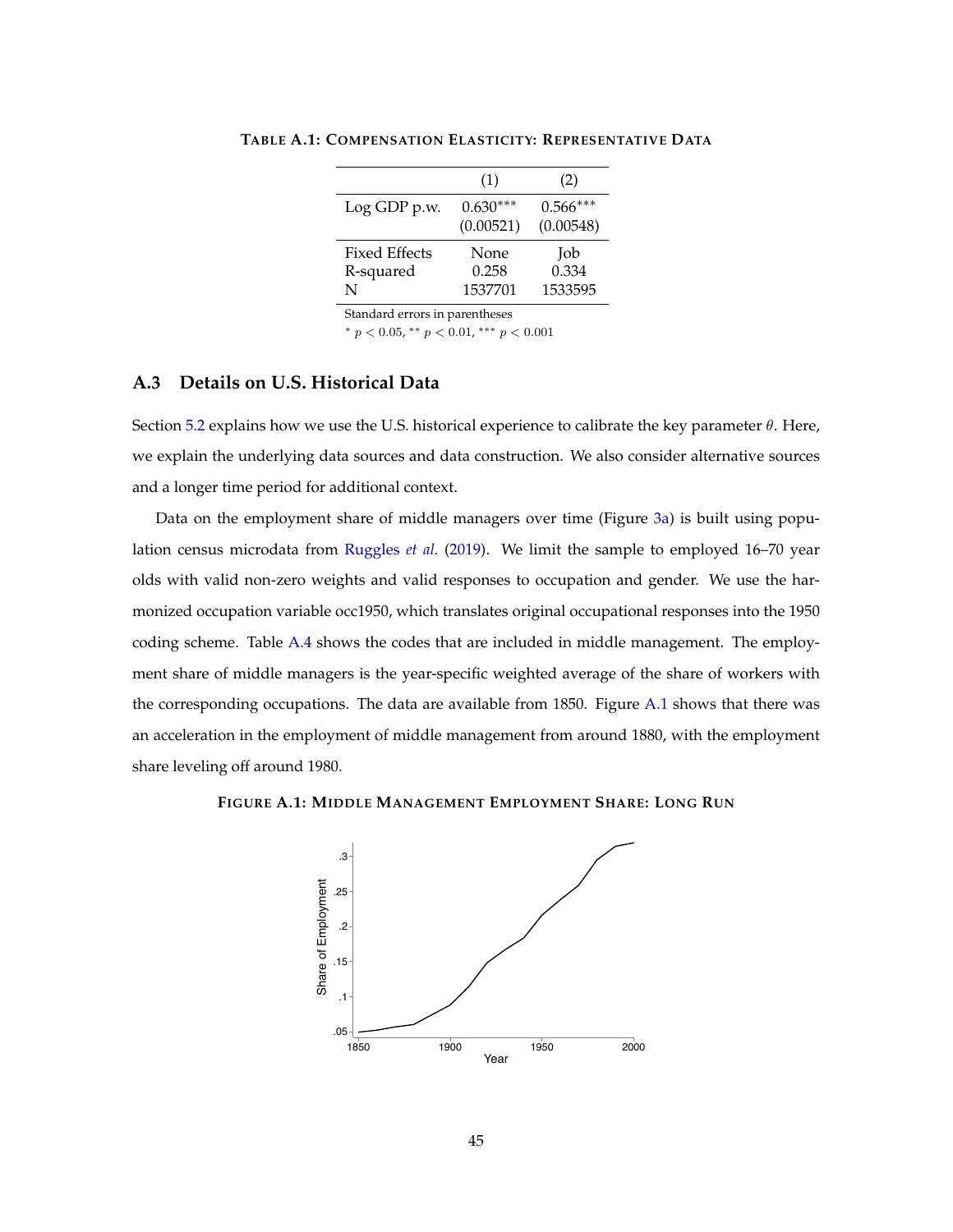Data on relative earnings of middle managers (Figure [3b\)](#page-23-1) come from two sources. In the text we focus on earnings data from the Census of Manufactures, which are taken from various years' general reports. They typically list the average number of salaried and wage workers over the course of the year (later, non-production and production workers) and the total bill for each type of worker. We compute the average salary by dividing the total bill by the total employment for each type, then take the ratio.

From 1940 onward we can also construct the relative earnings from population census microdata. We use the same sample as for employment shares, but further restrict our attention to workers who worked for wages and salary (excluding the self-employed) and who report positive wage and salary income. We construct mean log annual income for workers with middle manager and non-middle manager occupations to help limit the effect of outliers and the skewness of the wage distribution. We exponentiate and take the ratio for each year. Figure [A.2](#page-45-0) compares the two series for the longest period possible, 1900–2000. We see that the population census tracks the Census of Manufactures fairly closely for the period of overlap and the level is if anything slightly lower.

<span id="page-45-0"></span>**FIGURE A.2: RELATIVE EARNINGS OF MANAGERS: LONG-RUN, ALTERNATIVE SOURCES**



The relative productivity growth data in Figure [3c](#page-23-2) draw on the work of [Kendrick](#page-39-5) [\(1961\)](#page-39-5), who provides an index of real labor productivity (output per hour worked) for twenty manufacturing industries from 1899–1957, drawing again on the Census of Manufactures. We take the modern sector to consist of food, chemicals, petroleum, primary metals, non-electrical machinery, and transportation equipment. The traditional sector is defined as textiles, apparel, furniture, printing, leather, and instruments. Some remaining industries are omitted from this comparison because they were only partly modernized by 1919 (tobacco, lumber, paper, rubber, and stone/clay/glass; these exhibit even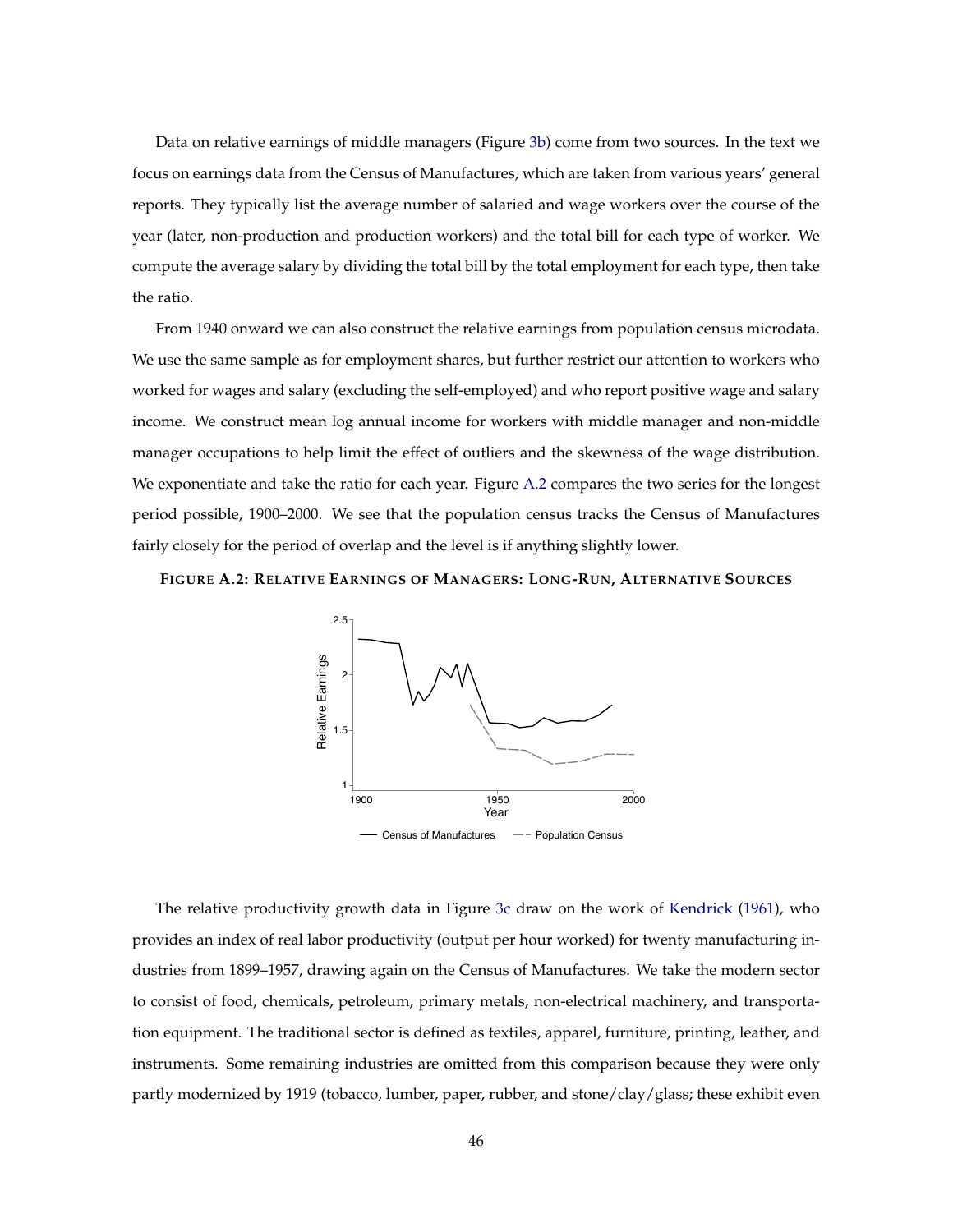faster subsequent productivity growth) or because they were not mentioned at all (beverages, fabricated metals, and electrical machinery).

We consider two extensions of this analysis. First, we consider using instead a comparison of overall manufacturing to construction productivity. Manufacturing benefited greatly from modern technologies while construction remains dominated by smaller firms even today. Here we use again with [Kendrick](#page-39-5) [\(1961\)](#page-39-5), who provides an index of real labor productivity for manufacturing and construction from 1869–1953. As we see in Figure [A.3,](#page-46-1) the trends are similar from 1900 onward.

<span id="page-46-1"></span>**FIGURE A.3: RELATIVE MODERN PRODUCTIVITY: LONG-RUN, ALTERNATIVE SOURCES**



Second, we consider sources that enable us to study relative productivity in the longer run. Kendricks' figures already extend back to 1869 for construction and manufacturing and show no evidence of a trend in productivity prior to 1910. We add to this by collecting estimates of real productivity growth by manufacturing industry from [Niemi](#page-39-11) [\(1972\)](#page-39-11). Niemi follows Kendricks by using reported volumes of the Census of Manufactures to estimate productivity back as far as 1839, although he makes fewer adjustments and corrections than Kendricks does for later years. We chain his real labor productivity growth series on to those of [Kendrick](#page-39-5) [\(1961\)](#page-39-5) to provide preliminary evidence on labor productivity changes prior to 1899. As shown in Figure [A.3,](#page-46-1) there is again little evidence of any prior productivity trend, consistent with new, major developments from around 1900.

#### <span id="page-46-0"></span>**A.4 Details on Longitudinal Surveys of Australian Youth Analysis**

The Longitudinal Surveys of Australian Youth is a long-running research project that tracks the progress of students through school and into the early workforce. It is managed and funded by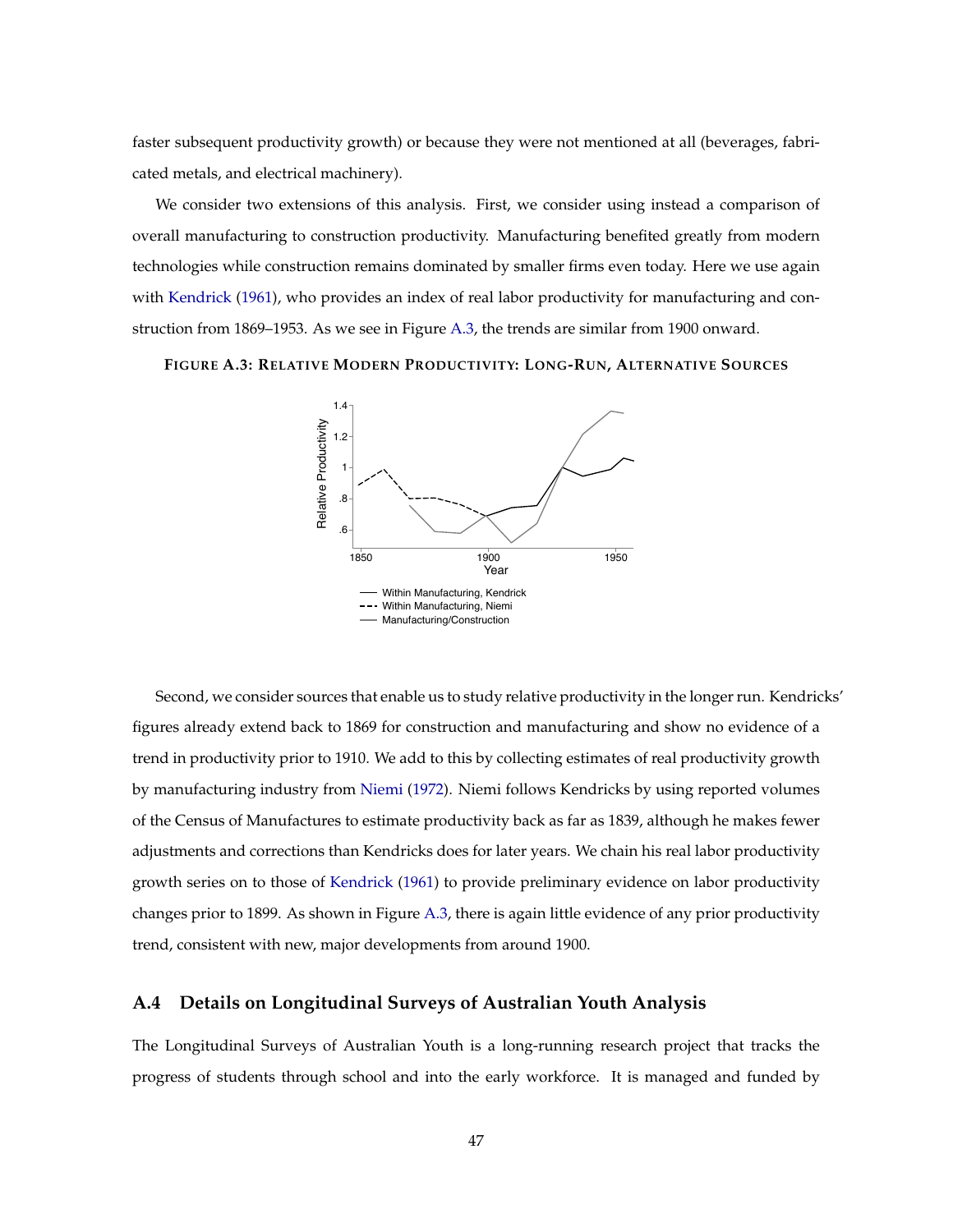the Australian Government Department of Education, Skills and Employment, with support from various level of the Australian government. Since 2003, the initial wave of the survey has been integrated with the Organization for Economic Cooperation and Development (OECD) Programme for International Student Assessment (PISA). Thus, the initial wave contains PISA scores for about 14,000 15-year old students per wave. Respondents are tracked for up to ten years, to age 25, with information on progress through schooling and then entry into the labor market collected over time.

Given the ten-year time horizon for the data, three waves of the survey are completed: the 2003, 2006, and 2009 cohorts [\(Australian Government Department of Education & Employment,](#page-35-7) [2020a,](#page-35-7)[b,](#page-35-8)[c\)](#page-35-9). We collect data from all three waves and pool them for our analysis. Each contains similar information in terms of PISA test scores and employment and occupation outcomes at later waves. Pooling helps especially with increasing our sample size for students with low PISA test scores, which is important given low average test scores in developing countries.

We focus on reading test scores since literacy is important for management roles. PISA does not assign each worker a unique score. Instead, it assigns five "plausible values" per subject, which is designed to account for sampling variation in test scores. We implement the preferred approach of repeating the analysis for each potential score and then averaging the outcomes.

Our primary outcome of interest is adult occupation. We use the occupation at age 25 whenever possible. Some young adults lack an occupation because they are not working, do not provide enough occupational detail to permit coding, or have attrited from the survey. To combat this, we iterate backwards from age 25 for those who lack a valid occupation and explore whether they provide one at an earlier age. If they do, we use the latest possible occupation, although we disregard occupations provided before age 21.

We translate occupations into middle manager and professional roles. The LSAY uses the ANZSCO first edition occupation coding scheme, which is a modified but recognizable version of ISCO coding schemes. Table [A.5](#page-51-0) gives the mapping from this scheme into management occupations. We define professionals as anything in the 1-digit category 2: Professionals.

Our analysis simply computes the share of workers in various test score ranges who make the occupational choices. All analyses are weighting using the provided longitudinal weights that adjust for attrition.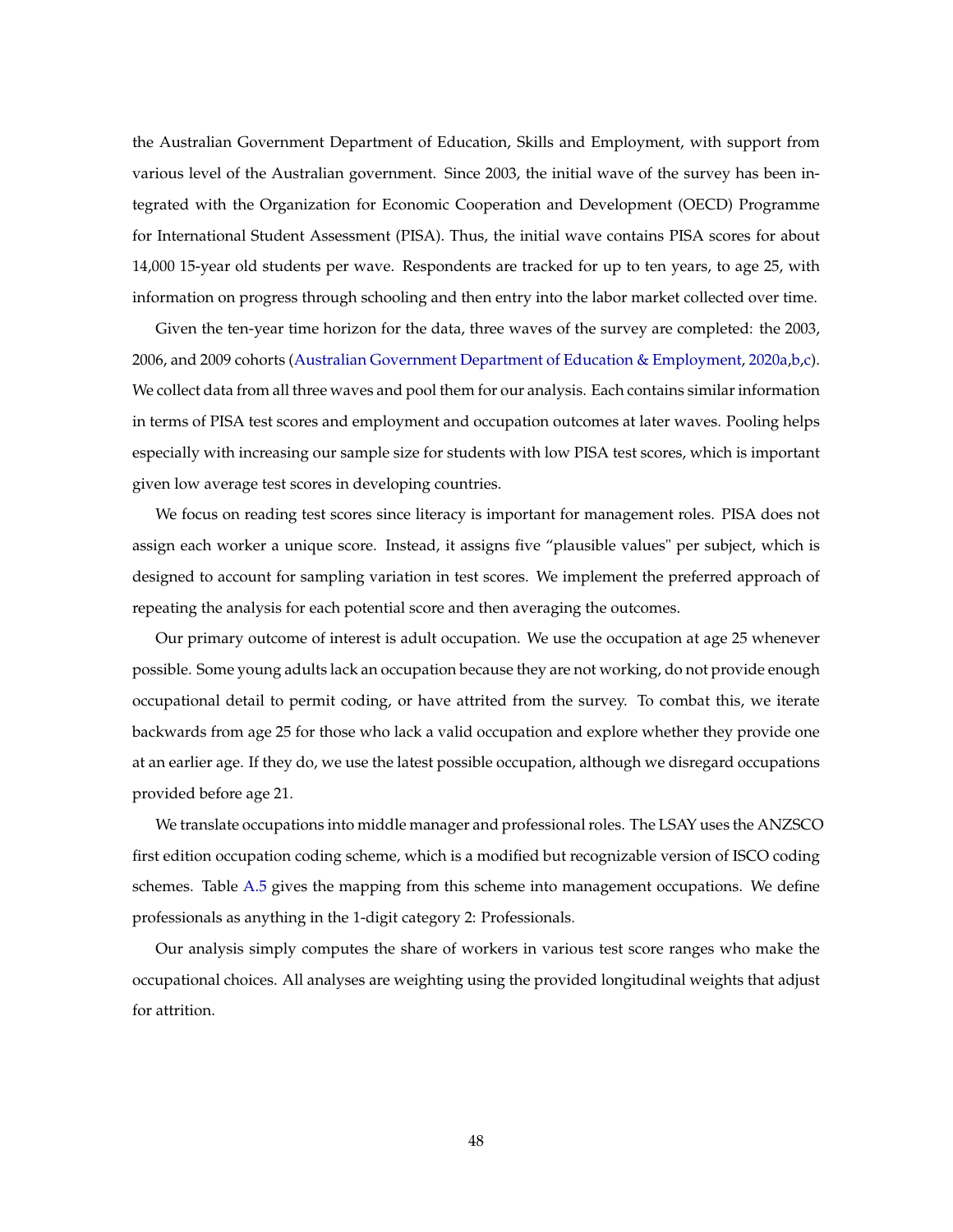| Codes | Title                                                      |
|-------|------------------------------------------------------------|
| 11    | Chief Executives, Senior Officials and Legislators         |
| 12    | Administrative and Commercial Managers                     |
| 13    | Production and Specialized Services Managers               |
| 14    | Hospitality, Retail and Other Services Managers            |
| 24    | <b>Business and Administration Professionals</b>           |
| 33    | <b>Business and Administration Associate Professionals</b> |
| $41*$ | General and Keyboard Clerks                                |
| $42*$ | <b>Customer Services Clerks</b>                            |
| $43*$ | Numerical and Material Recording Clerks                    |
| 44*   | <b>Other Clerical Support Workers</b>                      |

**TABLE A.2: OCCUPATIONAL CODES FOR MIDDLE MANAGERS: ISCO-08**

Codes reported at the 2-digit level. \* indicates occupations only included in the broad definition of middle management.

### <span id="page-48-0"></span>**A.5 Occupational Codes for Middle Managers**

This appendix provides the occupational codes that are included in middle management in various

data sources.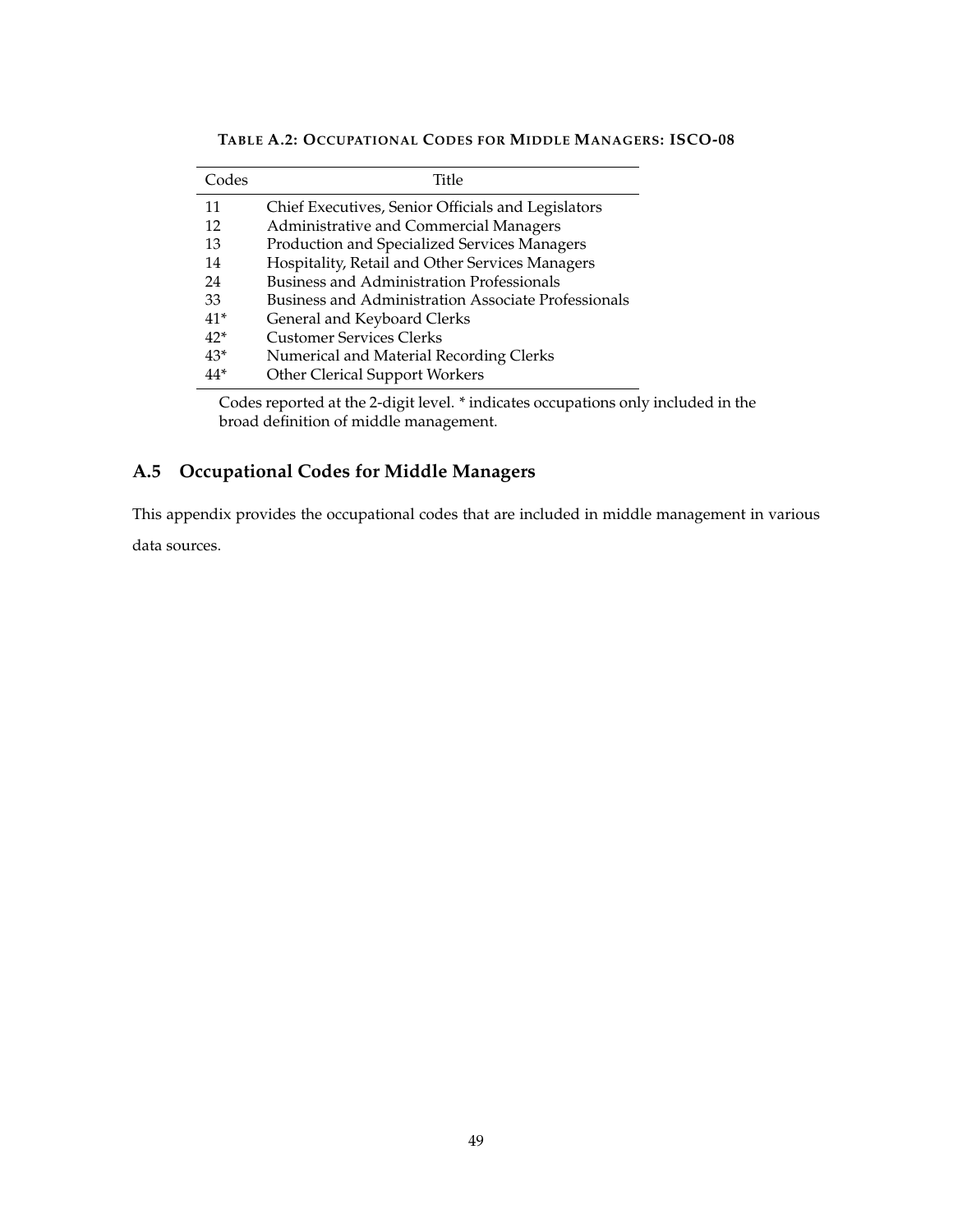**TABLE A.3: OCCUPATIONAL CODES FOR MIDDLE MANAGERS: US CPS**

| Codes        | Title                                                   |
|--------------|---------------------------------------------------------|
| 003-019      | Executive, Administrative, and Managerial Occupations   |
| $023 - 037$  | Management Related Occupations                          |
| $303 - 307*$ | Supervisors, Administrative Support Occupations         |
| $308 - 309*$ | <b>Computer Equipment Operators</b>                     |
| $313 - 315*$ | Secretaries, Stenographers and Typists                  |
| $316 - 323*$ | Information Clerks                                      |
| $325 - 336*$ | Records Processing Occupations, Except Financial        |
| $337 - 344*$ | <b>Financial Records Processing Occupations</b>         |
| $345 - 347*$ | Duplicating, Mail, and Other Office Machine Operators   |
| $348 - 353*$ | <b>Communications Equipment Operators</b>               |
| $354 - 357*$ | Mail and Message Distributing Occupations               |
| $359 - 374*$ | Material Recording, Scheduling, and Distributing Clerks |
| $375 - 378*$ | Adjusters and Investigators                             |
| $379 - 389*$ | Miscellaneous Administrative Support Occupations        |

Codes refer to the 1988 and 1993 U.S. Current Population Surveys, which in turn used 1980 and 1990 U.S. Census occupation codes. \* indicates occupations excluded from the narrower definition of middle management used in robustness checks.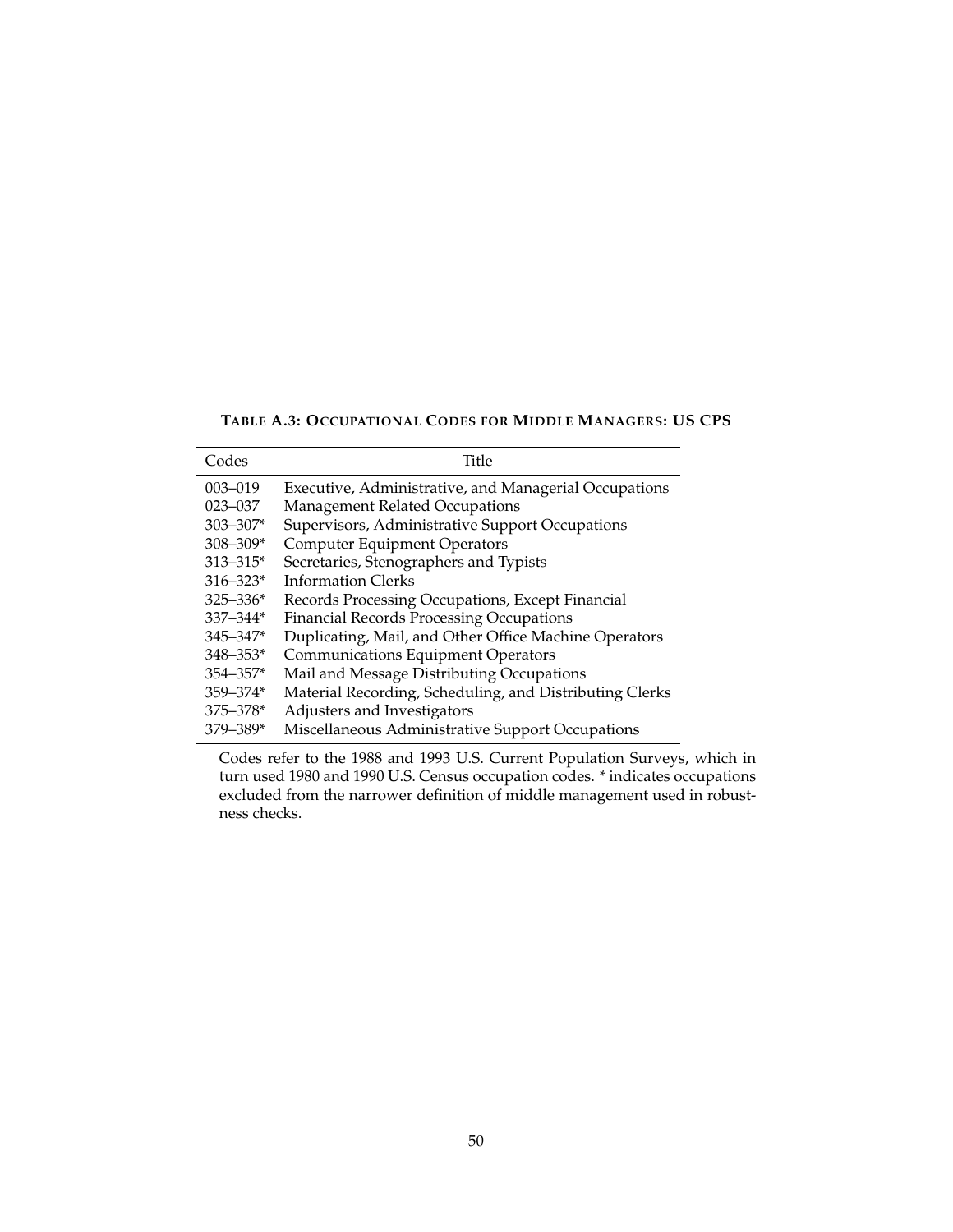#### <span id="page-50-0"></span>**TABLE A.4: OCCUPATIONAL CODES FOR MIDDLE MANAGERS: HISTORICAL US CENSUS**

| Codes  | <b>Title</b>                                                 |
|--------|--------------------------------------------------------------|
| 000    | Accountants and auditors                                     |
| 072    | Personnel and labor relations workers                        |
| 200    | Buyers and department heads, store                           |
| 201    | Buyers and shippers, farm products                           |
| 204    | Credit men                                                   |
| 205    | Floormen and floor managers, store                           |
| 210    | Inspectors, public administration                            |
| 250    | Officials and administrators (n.e.c.), public administration |
| 260    | Officials, lodge, society, union, etc.                       |
| 270    | Postmasters                                                  |
| 280    | Purchasing agents and buyers (n.e.c.)                        |
| 290    | Managers, officials, and proprietors (n.e.c.)                |
| 310    | Bookkeepers                                                  |
| $321*$ | Collectors, bill and account                                 |
| $322*$ | Dispatchers and starters, vehicle                            |
| $325*$ | Express messengers and railway mail clerks                   |
| $335*$ | Mail carriers                                                |
| $341*$ | Office machine operators                                     |
| $342*$ | Shipping and receiving clerks                                |
| $350*$ | Stenographers, typists, and secretaries                      |
| $365*$ | Telegraph operators                                          |
| 370*   | Telephone operators                                          |
| $390*$ | Clerical and kindred workers (n.e.c.)                        |
| 400    | Advertising agents and salesmen                              |
| 450    | Insurance agents and brokers                                 |
| 470    | Real estate agents and brokers                               |
| 480    | Stock and bond salesmen                                      |

Codes refer to occ1950, the standardized 1950 U.S. Census codes used by [Rug](#page-40-8)gles *[et al.](#page-40-8)* [\(2019\)](#page-40-8) to harmonize occupations over time. \* indicates occupations excluded from the narrower definition of middle management used in robustness checks.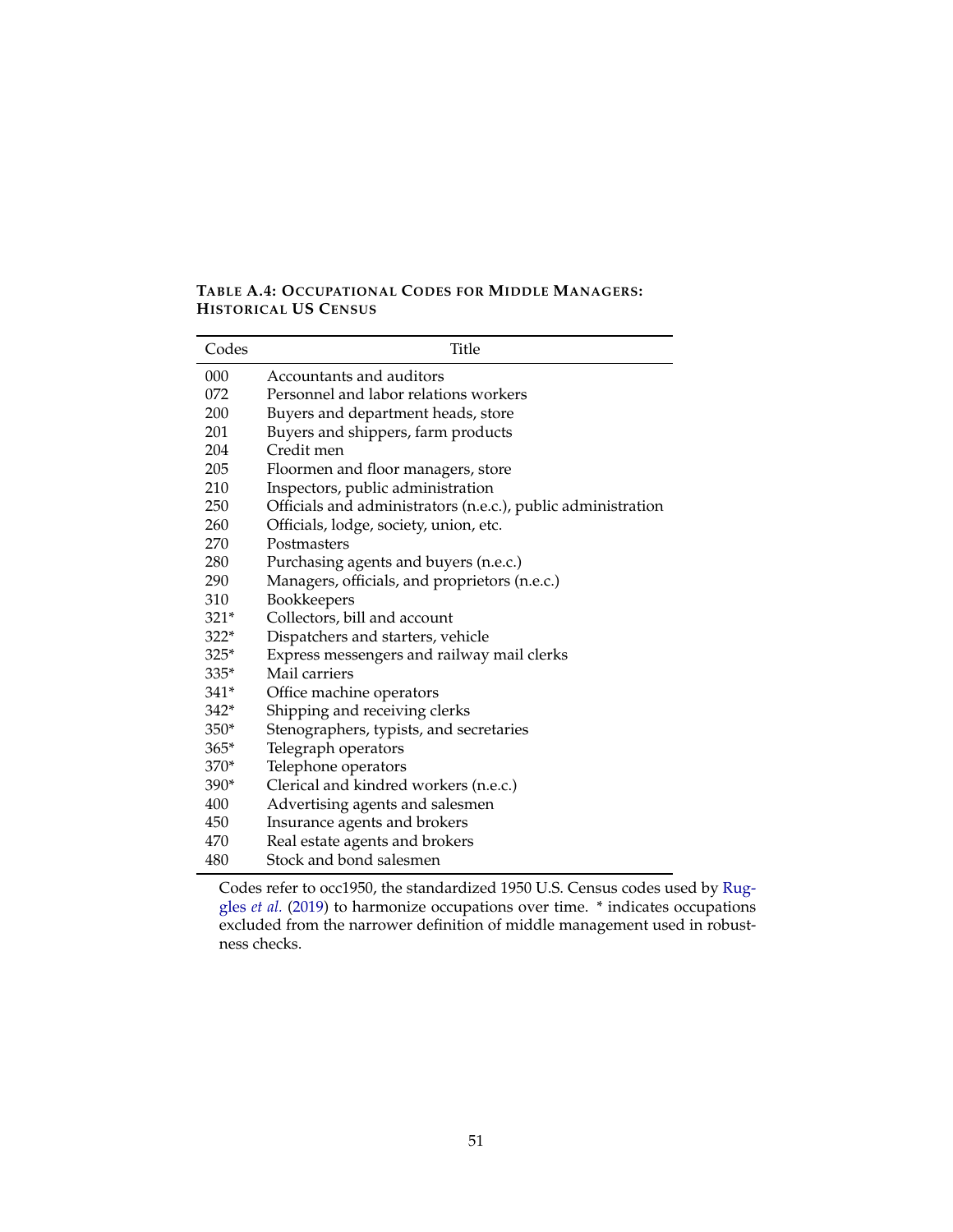<span id="page-51-0"></span>**TABLE A.5: OCCUPATIONAL CODES FOR MIDDLE MANAGERS: ANZSCO FIRST EDITION**

| Codes     | Title                                                                   |
|-----------|-------------------------------------------------------------------------|
| 1111–1113 | Chief Executives, General Managers and Legislators                      |
| 1311-1399 | <b>Specialist Managers</b>                                              |
| 1411–1499 | Hospitality, Retail and Service Managers                                |
| 2211-2212 | Accountants, Auditors and Company Secretaries                           |
| 2221-2223 | Financial Brokers and Dealers, and Investment Advisers                  |
| 2231-2233 | Human Resource and Training Professionals                               |
| 2244      | <b>Intelligence and Policy Analysts</b>                                 |
| 2245      | Land Economist and Valuers                                              |
| 2247      | Management and Organization Analysts                                    |
| 2249      | Other Information and Organization Professionals                        |
| 2251–2254 | Sales, Marketing and Public Relations Professionals                     |
| 5111–5999 | Clerical and Administrative Workers                                     |
| 5111      | Contract, Program and Project Administrators <sup>†</sup>               |
| 5122      | Practice Managers <sup>†</sup>                                          |
| 5211      | Personal Assistants <sup>†</sup>                                        |
| 5512      | Bookkeepers <sup>†</sup>                                                |
| 5522      | Credit and Loans Officers <sup>†</sup>                                  |
| 5991      | Conveyancers and Legal Executives <sup>†</sup>                          |
| 5992      | Court and Legal Clerks <sup>†</sup>                                     |
| 5995      | Inspectors and Regulatory Officials <sup>†</sup>                        |
| 5996      | Insurance Investigators, Loss Adjusters and Risk Surveyors <sup>†</sup> |

Codes refer to ANZSCO first edition, used to code occupations of young adults in the LSAY.  $^{\dagger}$  indicates the subset of clerical and administrative workers included in the narrow definition of middle management.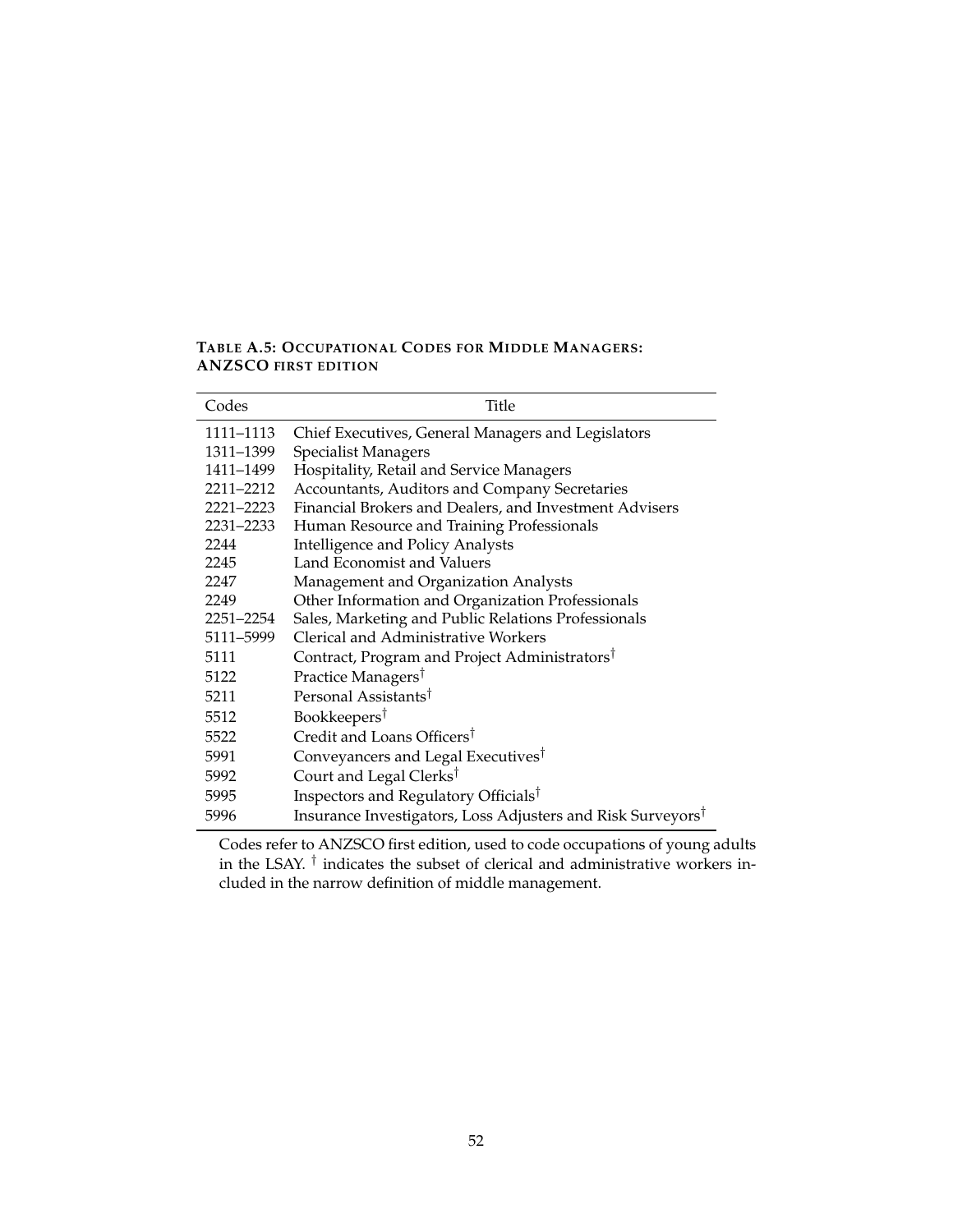# <span id="page-52-0"></span>**B Theory Appendix**

#### <span id="page-52-1"></span>**B.1 Aggregate industry production function**

We show that there exists an aggregate industry production function of the form  $(B.1)$  by showing that [\(B.1\)](#page-52-2) generates the same aggregate supply correspondence as the full industry model with free entry, where the supply correspondence is defined as a mapping from a price vector to a set of profit maximizing output-input combinations.

<span id="page-52-2"></span>
$$
F^{ind}(h_p, h_m; z_T, z_M) = \begin{cases} z_T h_p & \text{if } e^{\tilde{\tau}} \frac{w_p^{1-\alpha} w_m^{\alpha}}{z_M} > \frac{w_p}{z_T} \\ \kappa z_M h_p^{1-\alpha} h_m^{\alpha} & \text{if } e^{\tilde{\tau}} \frac{w_p^{1-\alpha} w_m^{\alpha}}{z_M} \le \frac{w_p}{z_T} \end{cases}
$$
(B.1)

We start with the supply correspondence of the proposed aggregate production function [\(B.1\)](#page-52-2), using the notation  $(\ell_p, \ell_m, y)$  for an input-output combination with production services  $\ell_p$ , management services  $\ell_m$ , and output y.

First, we note the trivial fact that given constant returns to scale, there is no profit maximizing input-output combination when the price is below unit cost, and the profit maximizing combination is unbounded when the price is above unit costs:

<span id="page-52-3"></span>
$$
S^{agg}(P, w_p, w_m) = \begin{cases} \emptyset & \text{if } P < \min\left\{\frac{w_p}{z_T}, e^{\tilde{\tau}} \frac{w_p^{1-\alpha}w_m^{\alpha}}{z_M}\right\},\\ 5^{agg}_{P^*}(w_p, w_m) & \text{if } P = \min\left\{\frac{w_p}{z_T}, e^{\tilde{\tau}} \frac{w_p^{1-\alpha}w_m^{\alpha}}{z_M}\right\},\\ \{(\infty, \infty, \infty)\} & \text{if } P > \min\left\{\frac{w_p}{z_T}, e^{\tilde{\tau}} \frac{w_p^{1-\alpha}w_m^{\alpha}}{z_M}\right\}. \end{cases}
$$
(B.2)

where  $\tilde{S}^{agg}_{P*}$  is the supply correspondence when the price equals the unit cost, and is given by

<span id="page-52-4"></span>
$$
\tilde{S}_{P^*}^{agg}(w_p, w_m) = \left\{ \begin{array}{ll} \left\{ \left( \frac{y}{z_T}, 0, y \right) : y \ge 0 \right\} & \text{if } \frac{w_p}{z_T} < e^{\tilde{\tau}} \frac{w_p^{1-\alpha}w_m^{\alpha}}{z_M} \\ \left\{ \left( \frac{y}{Z_M}(1-\alpha) \left( \frac{w_m}{w_p} \right)^{\alpha}, \frac{y}{Z_M} \alpha \left( \frac{w_m}{w_p} \right)^{-(1-\alpha)}, y \right) : y \ge 0 \right\} & \text{if } \frac{w_p}{z_T} \ge e^{\tilde{\tau}} \frac{w_p^{1-\alpha}w_m^{\alpha}}{z_M} \end{array} \right., \tag{B.3}
$$

where the two cases represent the optimal input-output vectors if the traditional versus modern technology is selected. Due to constant returns to scale, all vectors yield the same (zero) profit, and the multiplicative constant on  $y$  in the inputs reflects the factor requirement of a unit of output given the technology choice and the factor price vector.

To calculate the supply correspondence with multiple firms and free entry, we note that the supply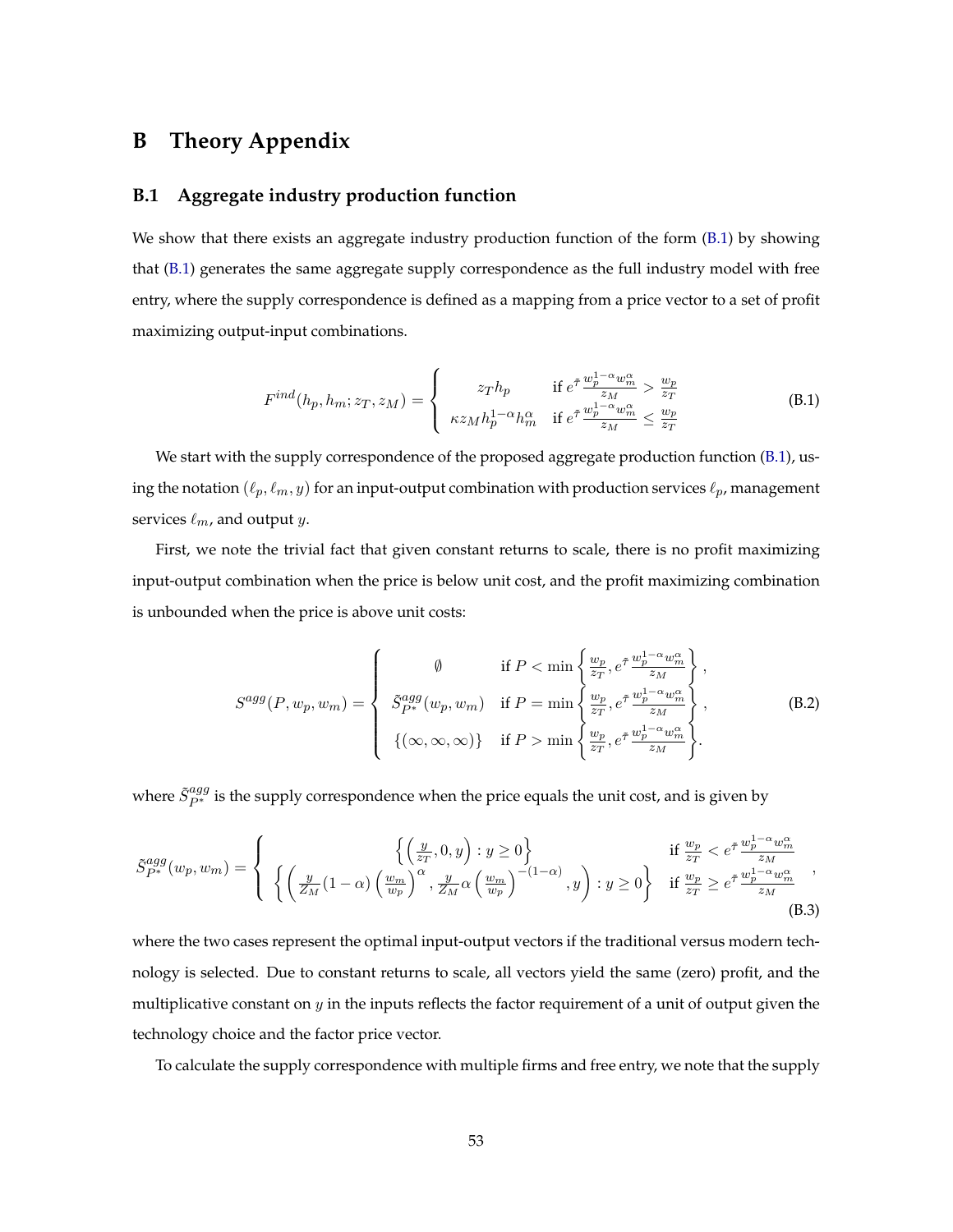is only non-zero and well defined if the the price equals the minimum point on the average cost curve. If the price is lower, there will be no entry, and if the price is higher, there will be unlimited entry. The minimum of the average cost curve is  $\min\left\{\frac{w_p}{z_T}\right\}$  $\frac{w_p}{z_T}$ ,  $e^{\tilde{\tau}} \frac{w_p^{1-\alpha} w_m^{\alpha}}{z_M}$  $\overline{z_M}$  , that is, the same as the unit cost for the proposed industry representative firm. Hence [\(B.2\)](#page-52-3) also holds for the supply correspondence in the multi-firm case.

For the case when  $P$  equals the minimum of the average cost curve, it is clear that  $(B.3)$  holds for the case when the minimum average cost is attained by the traditional technology. Indeed, in this case, free entry ensures that total output is  $y = Mz_T\bar{h}$  and total production service input is  $M\bar h$  where M is the number of entering firms. Neglecting integer constraints on M it is clear that  $\left\{\left(\frac{y}{z_T},0,y\right):y\ge 0\right\}$  is the set of profit-maximizing input-output combinations, just as in [\(B.3\)](#page-52-4).

Finally, when the modern technology is selected, we use that the average cost minimizing output level is

$$
y^* = \kappa z_M \left(\frac{w_m \gamma}{w_u \eta}\right)^{-\frac{1}{\eta + \gamma}} = \kappa z_M \left(\frac{w_m/\alpha}{w_u/(1-\alpha)}\right)^{-\frac{1}{\eta + \gamma}},
$$

which implies

$$
\ell_p^* = \left(\frac{y^*}{\kappa z_M}\right)^{\frac{1}{1+\tilde{\eta}}} = \left(\frac{y^*}{\kappa z_M}\right)^{1-\eta} = \frac{y^*}{\kappa z_M} \left(\frac{1-\alpha}{\alpha}\right)^{\alpha} \left(\frac{w_m}{w_u}\right)^{\alpha} = \frac{y^*}{z_M} (1-\alpha) \left(\frac{w_m}{w_u}\right)^{\alpha}
$$

$$
\ell_m^* = (\ell_p^*)^{1+\tilde{\gamma}} = \left(\frac{y^*}{\kappa z_M}\right)^{\frac{1+\tilde{\gamma}}{1+\tilde{\eta}}} = \left(\frac{y^*}{\kappa z_M}\right)^{1+\gamma} = \frac{y^*}{z_M} \alpha \left(\frac{w_m}{w_p}\right)^{-(1-\alpha)},
$$

and we recover the same supply correspondence as in [\(B.2\)](#page-52-3).

#### <span id="page-53-0"></span>**B.2 Isomorphism to economy with continuum of sectors and Frechét shocks**

**Proposition 2.** *Assume that the economy has the same household sector as the baseline model, but a production* sector with  $Y = \left(\int_0^1 y(k)^{\frac{\sigma-1}{\sigma}} dk\right)^{\frac{\sigma}{\sigma-1}}$ , where  $y(k)$  is given by [\(B.1\)](#page-52-2), and  $\frac{z_T(k)}{Z_T}$ ,  $\frac{z_M(k)}{Z_M}$  $\frac{M(k)}{Z_M} \stackrel{iid}{\sim}$  Frechet $(\theta)$ *. The equilibrium in that economy has the same wages, prices, aggregate outputs, sectoral employments and sectoral revenues as the baseline economy.*

*Proof.* As the case for the two sector model, we reparameterize the model so that it is in terms of labor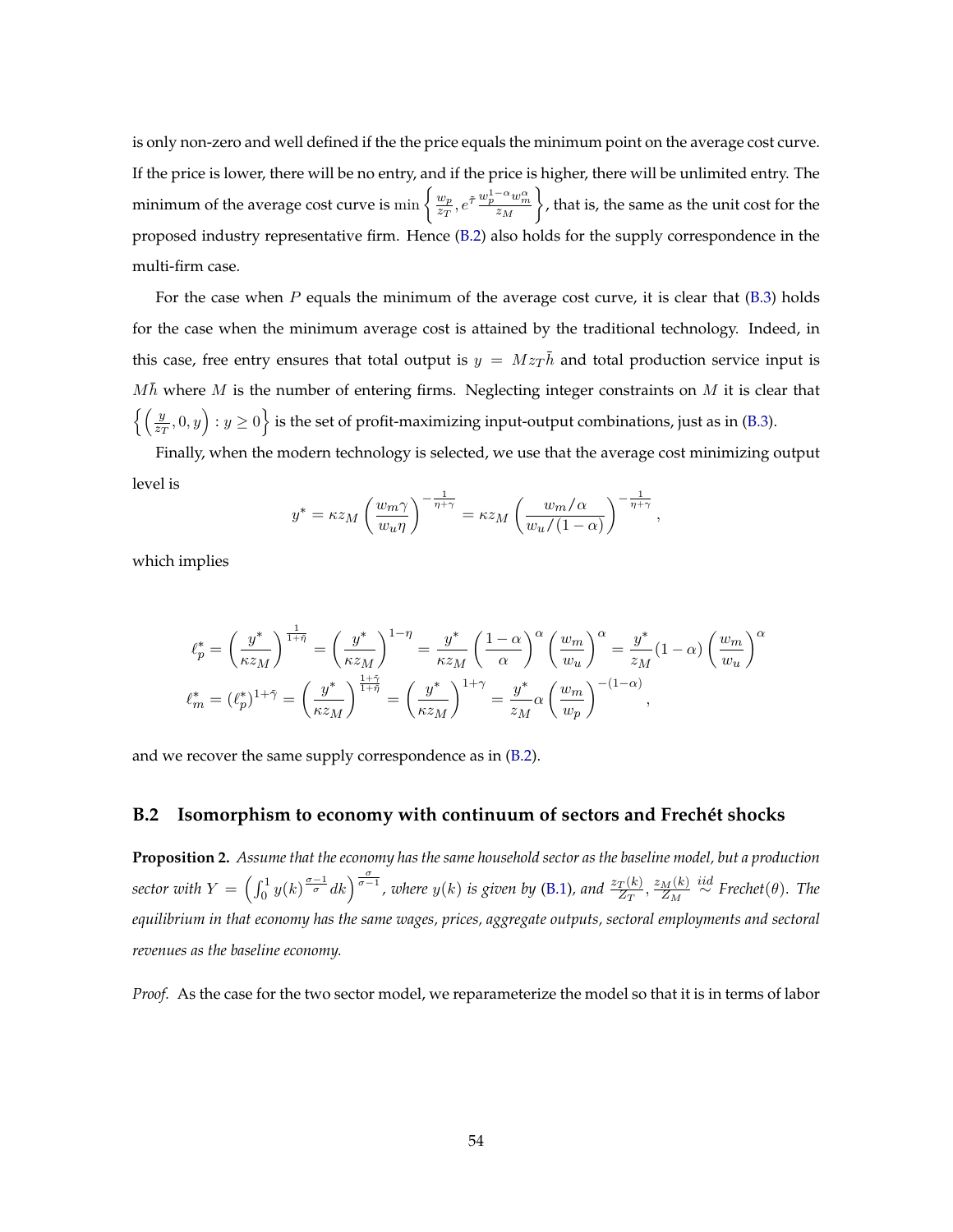instead of efficiency units. This means that the production functions are

$$
F^{ind}(h_p, h_m; z_T, z_M) = \begin{cases} \tilde{z}_T \ell_p & \text{if } e^{\tilde{\tau}} \frac{\hat{w}_p^{1-\alpha} \hat{w}_m^{\alpha}}{\tilde{z}_M} > \frac{\hat{w}_p}{\tilde{z}_T} \\ \kappa \tilde{z}_M \ell_p^{1-\alpha} h_m^{\alpha} & \text{if } e^{\tilde{\tau}} \frac{\hat{w}_p^{1-\alpha} \hat{w}_m^{\alpha}}{\tilde{z}_M} \le \frac{\hat{w}_p}{\tilde{z}_T} \end{cases}
$$
(B.4)

with  $\tilde{z}_T = z_T Q_p$  and  $\tilde{z}_M = z_M Q_p^{1-\alpha} Q_m^{\alpha}$ , which implies that

$$
\frac{\tilde{z}_T}{Z_TQ_p}, \frac{\tilde{z}_M}{Z_MQ_p^{1-\alpha}Q_m^{\alpha}} \stackrel{iid}{\sim} Frech\acute{e}t(\theta).
$$

As in the two-sector model, consumer optimization implies that we have  $\frac{\hat{w}_m}{\hat{w}_p}=e^\tau$ , where  $\hat{w}_p=Q_p w_p$ and  $\hat{w}_m = Q_m w_m.$ 

Given the cost functions for the individual industries and cost minimization by the final output producer

$$
p(k) = \min \left\{ \frac{\hat{w}_p}{\tilde{z}_T(k)}, e^{\tilde{\tau}} \frac{\hat{w}_p^{1-\alpha} \hat{w}_m^{\alpha}}{\tilde{z}_M(k)} \right\}
$$

$$
y(k) = Y \left( \frac{p(k)}{P} \right)^{-\sigma}.
$$

We write  $I_M = \left\{ k : e^{\tilde{\tau}} \frac{\hat{w}_p^{1-\alpha} \hat{w}_m^{\alpha}}{\tilde{z}_M} \right\}$  $\frac{^{-\alpha} \hat{w}^{\alpha}_{m}}{\tilde{z}_M} < \frac{\hat{w}_p}{\tilde{z}_T}$  $\tilde{z}_T$  for the set of industries which choose the modern industry. This set has measure

$$
\mu(I_M) \equiv s_M = \mathbb{P}\left(e^{\tilde{\tau}}\frac{\hat{w}_p^{1-\alpha}\hat{w}_m^{\alpha}}{\tilde{z}_M}<\frac{\hat{w}_p}{\tilde{z}_T}\right) = \frac{Z_M^{\theta}(Q_p^{1-\alpha}Q_m^{\alpha})^{\theta}e^{-\tilde{\tau}\theta}e^{-\tau\alpha\theta}}{Z_T^{\theta}Q_p^{\theta}+z_M^{\theta}(Q_p^{1-\alpha}Q_m^{\alpha})^{\theta}e^{-\tilde{\tau}\theta}e^{-\tau\alpha\theta}}.
$$

Furthermore, we can write labor use per unit of output as

$$
l(k) = \begin{cases} \frac{1}{\bar{z}_T(k)} & \text{if } \frac{\hat{w}_p}{\bar{z}_T(k)} \le e^{\tilde{\tau}} \frac{\hat{w}_p^{1-\alpha} \hat{w}_m^{\alpha}}{\tilde{z}_M(k)} \\ \frac{(1-\alpha)e^{\tau \alpha} + \alpha e^{-(1-\alpha)\tau}}{\tilde{z}_M(k)} & \text{if } \frac{\hat{w}_p}{\tilde{z}_T(k)} > e^{\tilde{\tau}} \frac{\hat{w}_p^{1-\alpha} \hat{w}_m^{\alpha}}{\tilde{z}_M(k)}. \end{cases}
$$

The labor market clearing condition then is

<span id="page-54-0"></span>
$$
L = \int_0^1 l(k)y(k)dk = Y\left(\int_{[0,1]-I_m} l(k) \left(\frac{p(k)}{P}\right)^{-\sigma} dk + \int_{I_m} l(k) \left(\frac{p(k)}{P}\right)^{-\sigma} dk\right).
$$
 (B.5)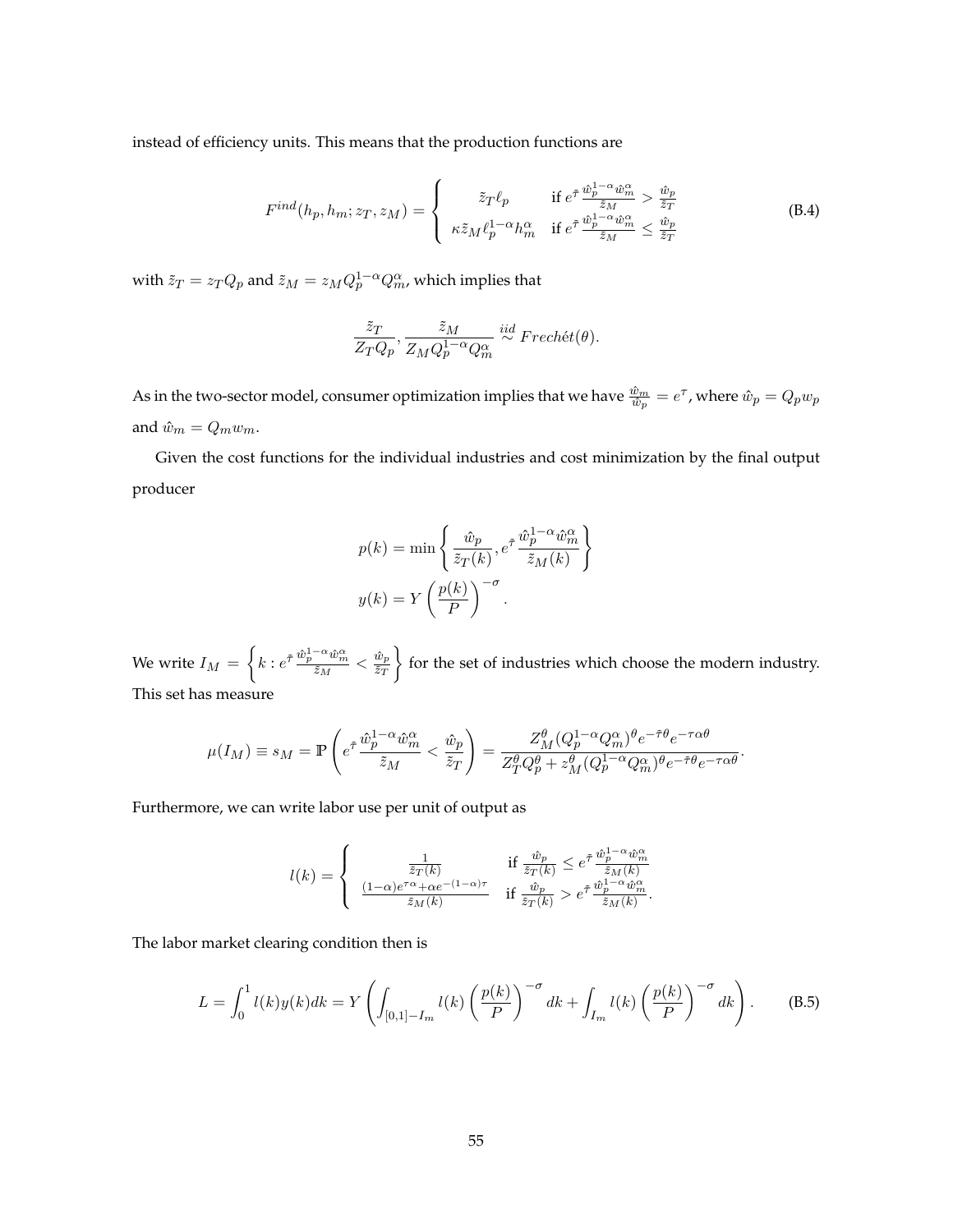By reparameterizing in terms of distributions of  $\tilde{z}_m$  and  $\tilde{z}_t$  , we obtain

<span id="page-55-0"></span>
$$
\int_{I_m^c} l(k) \left(\frac{p(k)}{P}\right)^{-\sigma} dk = (1 - \pi) \mathbb{E} \left[ l(k) \left(\frac{p(k)}{P}\right)^{-\sigma} |k \notin I_m \right]
$$
\n
$$
= (1 - \pi) \frac{1}{\hat{w}_p P^{-\sigma}} \mathbb{E} \left[ \tilde{p}(k)^{1 - \sigma} |k \notin I_m \right]
$$
\n
$$
\int_{I_m} l(k) \left(\frac{p(k)}{P}\right)^{-\sigma} dk = \pi \mathbb{E} \left[ l(k) \left(\frac{p(k)}{P}\right)^{-\sigma} |k \in I_m \right]
$$
\n
$$
= e^{-\tilde{\tau}} \pi \frac{[(1 - \alpha) + \alpha e^{-\tau}]}{\hat{w}_p P^{-\sigma}} \mathbb{E} \left[ p(k)^{1 - \sigma} |k \notin I_m \right].
$$
\n(B.7)

The properties of the Frechét function implies that

$$
\mathbb{E}[p(k)^{1-\sigma}|k \in I_m] = \mathbb{E}[\min \{p_m(k)^{1-\sigma}, p_t(k)^{1-\sigma}\}|p_m(k) < p_t(k)]
$$
\n
$$
= \mathbb{E}[\min \{p_m(k)^{1-\sigma}, p_t(k)^{1-\sigma}\}]
$$
\n
$$
= \mathbb{E}[p(k)^{1-\sigma}]
$$
\n
$$
= P^{1-\sigma}, \tag{B.8}
$$

where the last step uses the standard price index formula for CES aggregators. Putting [\(B.6\)](#page-55-0)-[\(B.8\)](#page-55-1) back into [\(B.5\)](#page-54-0) implies

<span id="page-55-1"></span>
$$
\hat{w}_p L = PY \left( 1 - \pi + \pi e^{-\tilde{\tau}} [1 - \alpha + \alpha e^{-\tau}] \right).
$$

Moreover, we have

$$
P = \left[\mathbb{E}p(k)^{1-\sigma}\right]^{\frac{1}{1-\sigma}} = \gamma \hat{w}_p \left[ \left(Q_p Z_t\right)^{\theta} + \left[Z_m (Q_p^{1-\alpha} Q_m^{\alpha}) e^{-\tilde{\tau}} e^{-\alpha \tau} \right]^{\theta} \right]^{-\frac{1}{\theta}}
$$

$$
= \hat{w}_p \left(\tilde{Z}_t^{\theta} + \left[\tilde{Z}_m e^{-\tilde{\tau}} e^{-\alpha \tau} \right]^{\theta}\right)^{-\frac{1}{\theta}}
$$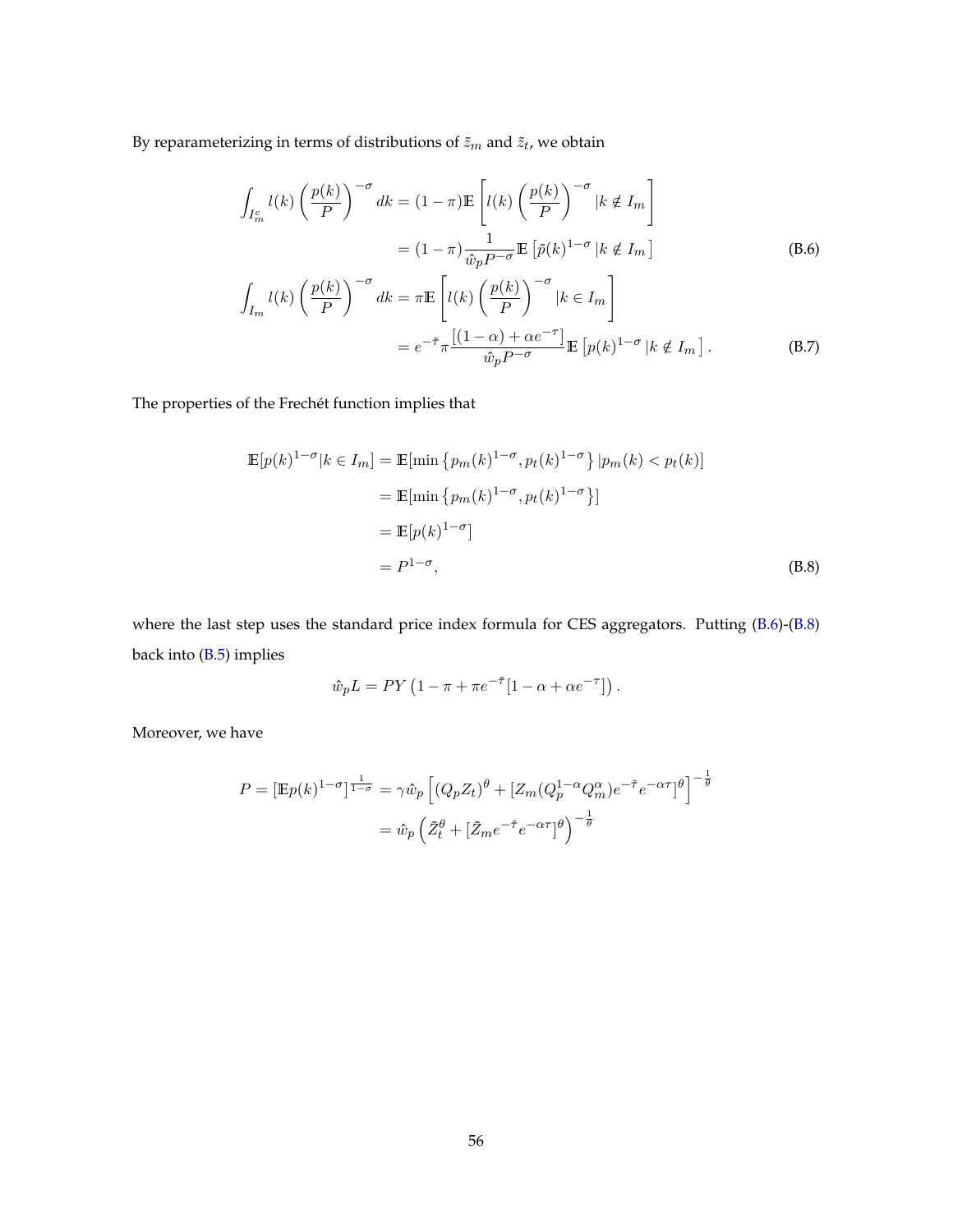and we obtain

$$
Y = L \frac{\left(\tilde{Z}_{t}^{\theta} + [\tilde{Z}_{m}e^{-\tilde{\tau}}e^{-\alpha\tau}]\right)^{\frac{1}{\theta}}}{1 - \pi + \pi e^{-\tilde{\tau}}[1 - \alpha + \alpha e^{-\tau}]} \n= L \frac{\left(\tilde{Z}_{t}^{\theta} + [\tilde{Z}_{m}e^{-\tilde{\tau}}e^{-\alpha\tau}]\right)^{\frac{\theta+1}{\theta}}}{\tilde{Z}_{t}^{\theta} + \tilde{Z}_{m}^{\theta}e^{-\tilde{\tau}}[1 - \alpha + \alpha e^{-\tau}]} \n= L \left(\frac{\tilde{Z}_{t}^{\theta}}{(\tilde{Z}_{t}^{\theta} + \tilde{Z}_{m}^{\theta}e^{-\tilde{\tau}}[1 - \alpha + \alpha e^{-\tau}])^{\frac{\theta}{\theta+1}}} + \frac{[\tilde{Z}_{m}e^{-\tilde{\tau}}e^{-\alpha\tau}]\theta}{(\tilde{Z}_{t}^{\theta} + \tilde{Z}_{m}^{\theta}e^{-\tilde{\tau}}[1 - \alpha + \alpha e^{-\tau}])^{\frac{\theta}{\theta+1}}}\right) \newline = L \left(\left[\frac{\tilde{Z}_{t}^{\theta+1}}{\tilde{Z}_{t}^{\theta} + \tilde{Z}_{m}^{\theta}e^{-\tilde{\tau}}[1 - \alpha + \alpha e^{-\tau}]} \right]^{\frac{\theta}{\theta+1}} + \left[\frac{[\tilde{Z}_{m}e^{-\tilde{\tau}}e^{-\alpha\tau}]\theta + 1}{\tilde{Z}_{t}^{\theta} + \tilde{Z}_{m}^{\theta}e^{-\tilde{\tau}}[1 - \alpha + \alpha e^{-\tau}]} \right]^{\frac{\theta}{\theta+1}}\right) \newline = L \left(\left[\frac{\tilde{Z}_{t}^{\theta+1}}{\tilde{Z}_{t}^{\theta} + \tilde{Z}_{m}^{\theta}e^{-\tilde{\tau}}[1 - \alpha + \alpha e^{-\tau}]} \right]^{\frac{\theta}{\theta+1}} + \left[\frac{[\tilde{Z}_{m}e^{-\tilde{\tau}}e^{-\alpha\tau}]\theta + 1}{\tilde{Z}_{t}^{\theta} + \tilde{Z}_{m}^{\theta}e^{-\tilde{\tau}}[1 - \alpha + \alpha e^{-\tau}]} \right]^{\frac{\theta}{\theta+1}}\right) \newline = \left((\tilde{Z}_{t}L \times e_{t})^{\frac{\theta}{\theta+1}}
$$

where  $Y_T = \tilde{Z}_t L e_t$  and  $Y_M = \frac{\tilde{Z}_m L}{(1-\alpha)e^{T\alpha} + \alpha t}$  $\frac{Z_m L}{(1-\alpha)e^{\tau\alpha}+\alpha e^{-\tau(1-\alpha)}}e_m$ , where  $e_m$  and  $e_t$  are given by

$$
e_M = 1 - e_T \equiv \frac{\ell_{m,p} + \ell_{m,m}}{L} = \frac{\tilde{Z}_M^{\theta} e^{-\tilde{\tau}\theta} e^{-\tau\alpha\theta} [e^{-\tilde{\tau}} (1 - \alpha + \alpha e^{-\tau})]}{\tilde{Z}_T^{\theta} + \tilde{Z}_M^{\theta} e^{-\tilde{\tau}\theta} e^{-\tau\alpha\theta} [e^{-\tilde{\tau}} (1 - \alpha + \alpha e^{-\tau})]}.
$$

Noting that the labor market clearing condition can be written

$$
L = Y_T \frac{\partial \tilde{C}_T}{\partial \hat{w}_p} + Y_M \left( \frac{\partial \tilde{C}_T}{\partial \hat{w}_p} + \frac{\partial \tilde{C}_T}{\partial \hat{w}_m} \right)
$$
  
=  $\frac{Y_T}{Z_T} + \frac{Y_M}{Z_M} \left( \frac{\hat{w}_m}{\hat{w}_p} \right)^{\alpha} \left[ 1 - \alpha + \alpha \left( \frac{\hat{w}_m}{\hat{w}_p} \right)^{-1} \right]$   
=  $\frac{P_T Y_T}{Q_p w_p} + \frac{Y_M P_M}{Q_p w_p} \left[ 1 - \alpha + \alpha e^{-\tau} \right],$  (B.9)

and that

$$
\frac{P_M Y_M}{P_T Y_T} = \left(\frac{P_M}{P_T}\right)^{-\theta} = e^{-\tilde{\tau}\theta} e^{-\alpha \tau \theta} \left(\frac{\tilde{Z}_M}{\tilde{Z}_T}\right)^{\theta},\tag{B.10}
$$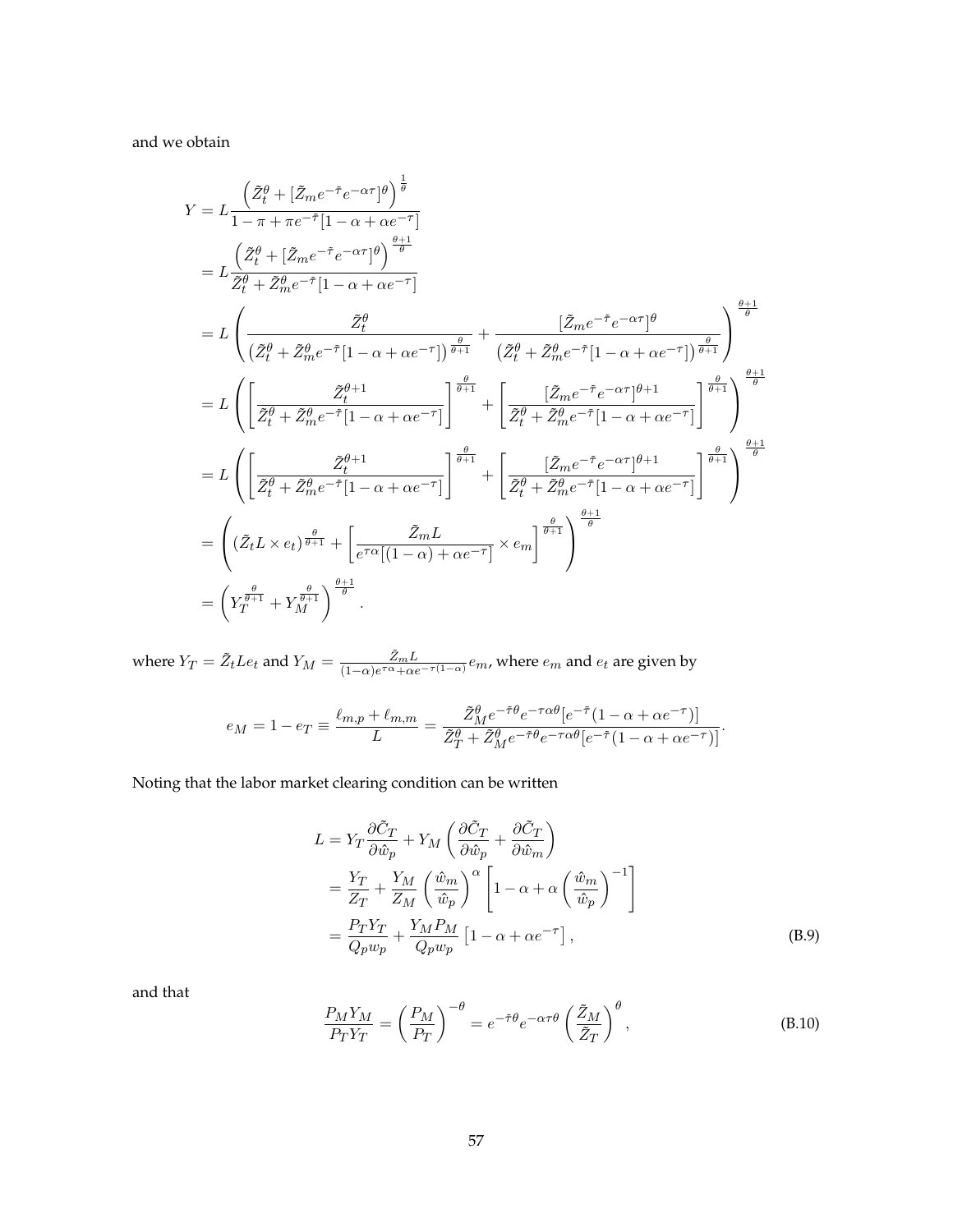we obtain

$$
Y_T = L \times e_T \times \tilde{Z}_T \tag{B.11}
$$

$$
Y_M = L \times e_M \times \frac{\tilde{Z}_M}{(1 - \alpha)e^{\tau \alpha} + \alpha e^{-(1 - \alpha)\tau}}.
$$
 (B.12)

Here, the terms  $e_T$  and  $e_M$  denote the share of labor employed in the modern and traditional sector respectively, and the term  $(1-\alpha)e^{\tau\alpha}+\alpha e^{(1-\alpha)\tau}$  regulates the labor requirement in the modern sector, and it is minimized when wages are equalized ( $\tau = 0$ ).

 $\Box$ 

**Economy with stochastic productivities.** The equilibrium is a set of prices  $w_p$ ,  $w_m$ ,  $\{p(k)\}, P$  and quantities  $H_p$ ,  $H_m$ , C, Y,  $\{y(k)\}$  such that households optimize given [\(14\)](#page-20-0) and [\(13\)](#page-20-1), industry prices  $p(k)$  are given by the minimizing average cost, the aggregate price level is given by  $P=[\mathbb{E} p(k)^{1-\sigma}]^{\frac{1}{1-\sigma}}$  , *Y* is given by [\(10\)](#page-19-0)-[\(12\)](#page-19-2),  $\{y(k)\}\$ is a cost-minimizing choice given  $\{p(k)\}\$  and *Y*, the good market clears,  $C = Y$ , transfers equal the total value going to markups:

$$
T = [1 - \exp(-\tau)]w_m H_m + (e^{\tilde{\tau}} - 1) \int_{k \in I_M} [w_p h_p(k) + w_m h_m(k)] dk,
$$

and labor markets clear  $H_x = \int_0^1 h_x(k)dk$  for  $x = p, m$ .

**Equilibrium.** Free entry implies that prices equal unit costs (including wedges)

$$
p(k) = \min \left\{ \frac{w_p}{z_T(k)}, e^{\tilde{\tau}} \frac{w_p^{1-\alpha} w_m^{\alpha}}{z_M(k)} \right\}.
$$

Given these prices, the CES price index satisfies [\(Eaton & Kortum,](#page-38-12) [2002\)](#page-38-12):

$$
P = \left(\int_0^1 p(k)^{1-\sigma} dk\right)^{\frac{1}{1-\sigma}} = \gamma \left[ \left(\frac{w_p}{\bar{z}_T}\right)^{-\theta} + \left(e^{\tilde{\tau}} \frac{w_p^{1-\alpha} w_m^{\alpha}}{\bar{z}_M}\right)^{-\theta} \right]^{-1/\theta},\tag{B.13}
$$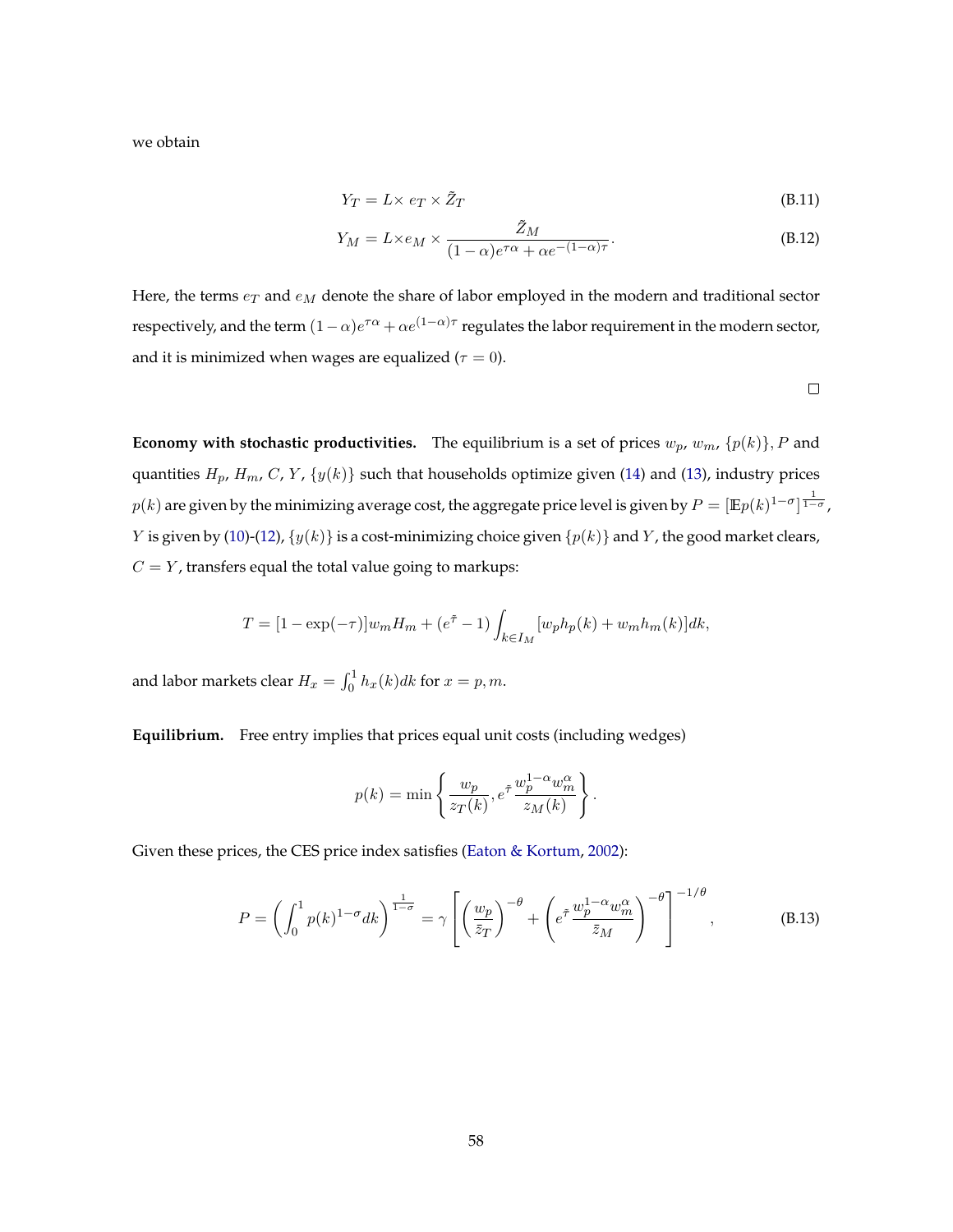where  $\gamma = \Gamma\left(\frac{\theta+1-\sigma}{\theta}\right)^{\frac{1}{\sigma-1}}$  and  $\Gamma$  is the gamma function [\(Eaton & Kortum,](#page-38-12) [2002\)](#page-38-12). Normalizing the aggregate price level to  $P \equiv \gamma$  implies

$$
1 = \left(\frac{w_p}{\bar{z}_T}\right)^{-\theta} + \left(e^{\tilde{\tau}} \frac{w_p^{1-\alpha} w_m^{\alpha}}{\bar{z}_M}\right)^{-\theta}.
$$
 (B.14)

The share of industries with the large-scale technology is

$$
\pi = \mathbb{P}\left(e^{\tilde{\tau}}\frac{w_p^{1-\alpha}w_m^{\alpha}}{z_M(k)} \le \frac{w_p}{z_T(k)}\right) = \frac{\tilde{z}_M^{\theta}\left(w_p^{1-\alpha}w_m^{\alpha}\right)^{-\theta}e^{-\tilde{\tau}\theta}}{\tilde{z}_T^{\theta}w_p^{-\theta} + \tilde{z}_M^{\theta}\left(w_p^{1-\alpha}w_m^{\alpha}\right)^{-\theta}e^{-\tilde{\tau}\theta}}.
$$
(B.15)

The share  $\pi$  coincides with the expenditure share on large-scale industries, since the Frechét-distribution of the  $z's$  implies that the price distribution of the two technologies is the same, conditional on them being the lowest-cost industry.

#### <span id="page-58-0"></span>**B.3 Proof of Proposition [1](#page-18-0)**

We prove the result in three steps, starting with that  $y_t^*(w_m)$  is weakly decreasing in  $w_m$  for every  $t$ , then showing that the optimal technology  $t_m^*(w_m)$  is weakly decreasing in  $w_m$ , and lastly showing that  $y^*(w_m) \equiv y^*_{t^*(w_m)}$  is weakly decreasing in  $w_m$ .

**Result 1:**  $y_t^*(w_m)$  is weakly decreasing for every t. We prove the result by contradiction, so we assume that there exists a technology t and  $w'_m > w_m$  such that  $y_t^*(w'_m) > y_t^*(w_m)$ . For simplicity, we drop the subscript  $t$  and the explicit dependence on  $w_m$ , and we write  $y^*$  and  $y^{*'}$  for  $y^*_t(w_m)$ , and  $y_t^*(w_m')$ . To obtain a contradiction, we show that if a firm produces output  $y^{*'}$  under the wage  $w_m$ , it obtains a lower average cost than when it produces  $y^*$ , contradicting that  $y^*$  minimizes unit costs.

In particular, the optimality of  $y^{*'}$  for  $w'_m$  implies

<span id="page-58-1"></span>
$$
\bar{c}(y^{*'}; w'_m) \le \bar{c}(y^*; w'_m) \iff f(y^{*'} ) + w'_m \tilde{g}(y^{*'} ) \le f(y^*) + w'_m \tilde{g}(y^*),
$$
\n(B.16)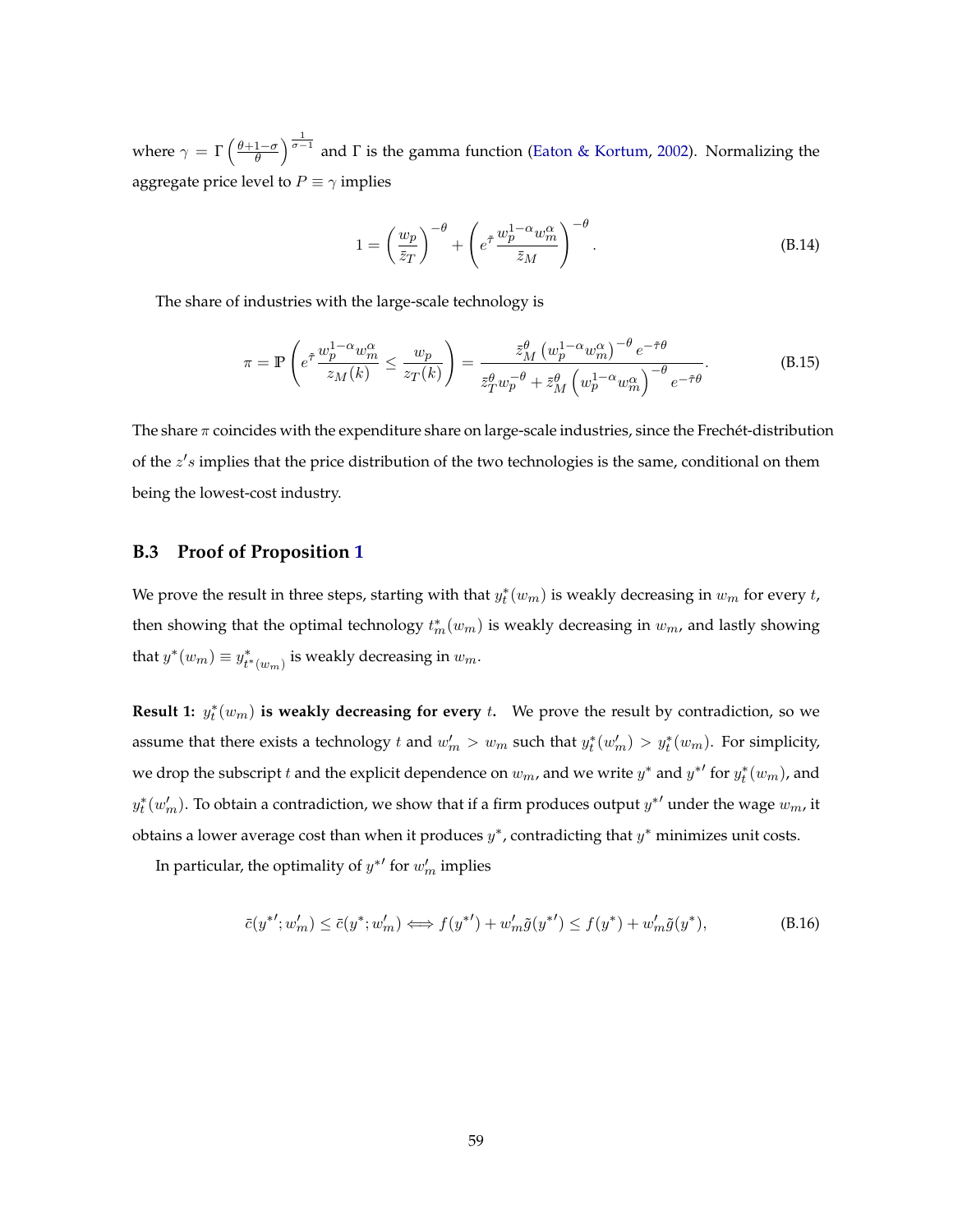from which we can derive

$$
f(y^{*}) + w_m \tilde{g}(y^{*}) = f(y^{*}) + w'_m \tilde{g}(y^{*}) + (w_m - w'_m) \tilde{g}(y_t^{*})
$$
  
\n
$$
\leq f_t(y_t^{*}) + w'_m \tilde{g}(y_t^{*}) + (w_m - w'_m)g_t(y_t^{*})
$$
  
\n
$$
= f_t(y^{*}) + w_m \tilde{g}(y^{*}) + (w'_m - w_m) \tilde{g}(y_t^{*}) + (w_m - w'_m) \tilde{g}(y^{*})
$$
  
\n
$$
= f_t(y^{*}) + w_m \tilde{g}(y^{*}) + (w'_m - w_m)[g_t(y^{*}) - g_t(y^{*})]
$$
  
\n
$$
< f_t(y^{*}) + w_m \tilde{g}(y^{*}),
$$

where the second line uses [\(B.16\)](#page-58-1), and the last line uses  $w'_m > w_m$ ,  $y_t^{*'} > y_t^*$ , and that  $\tilde{g}$  is increasing. This expression implies that  $y^{*'}$  attains a lower average cost than  $y^*$ , contradicting the optimality of for  $w_m$ . Hence,  $y_t^*(w_m)$  is weakly increasing in  $w_m$  for all t.

**Result 2:**  $t^*(w_m)$  is weakly decreasing in  $w_m$ . This is the most complicated result, and we will present it using a series of definitions lemmas building up to the final result (the complexity derives from the weak assumptions we made about differentiability and convexity, which precludes standard reasoning based on first-order conditions).

Our first result is that the attained minimum average cost is continuous in the managerial wage level.

# **Lemma 3.** For each technology t, the attained unit cost  $\bar{c}_t[y_t^*(w_m); w_m]$  is continuous in  $w_m$ .

*Proof of lemma*. Consider a change in the wage  $w'_m = w_m + \delta'$  for some small number  $\delta'$ . Again writing  $y^*$  and  $y^{*'}$  for  $y^*_t(w_m)$ , and  $y^*_t(w'_m)$ , we can write the optimality conditions

$$
c[y^{*'}, w'_{m}] \le c[y^{*}, w'_{m}] = c[y^{*}, w_{m}] + \delta \tilde{g}(y^{*})
$$
  

$$
c[y^{*}, w_{m}] \le c[y^{*'}, w_{m}] = c[y^{*'}, w'_{m}] - \delta \tilde{g}(y^{*'}).
$$

Here, the first line captures that you are better off with  $y^{*'}$  than  $y^*$  if the wage is  $w'_m$ , and the second line captures that you are better off with  $y^*$  if the wage is  $w'_m$ . The equal signs just substitute  $w'_m =$  $w_m + \delta$  into the standard equation for the average cost.

Together, the two equations imply

$$
c[y^*, w_m] + \delta \tilde{g}(y^{*\prime}) \le c[y^{*\prime}, w_m'] \le c[y^*, w_m] + \delta \tilde{g}(y^*),
$$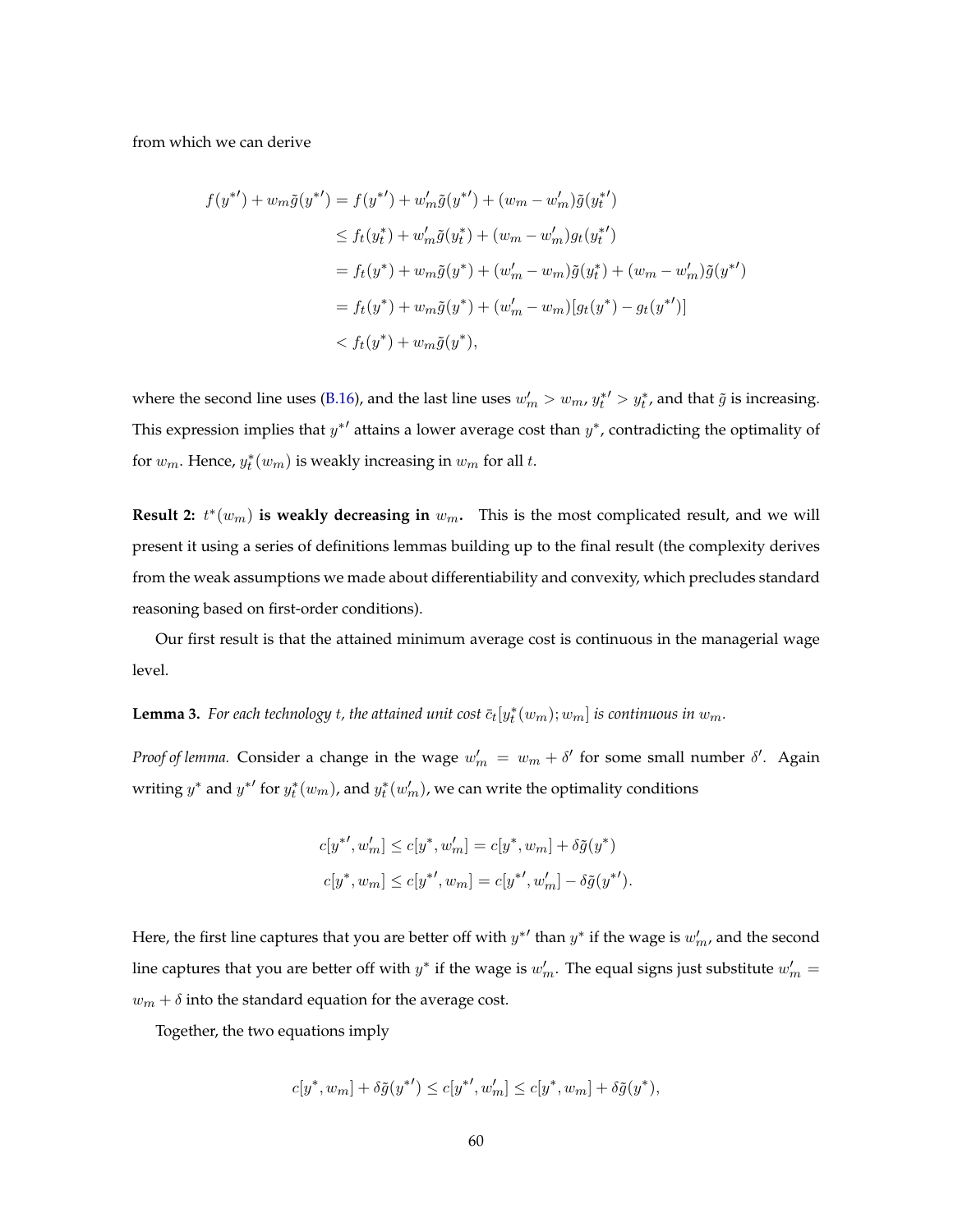capturing that the minimum average cost change from moving  $w_m$  is located between the extra wage cost coming from the pre-change average management use and the post-change average management use. Letting  $\delta \to 0$ , implies that  $\lim_{w'_m\to w_m} \bar{c}[y^*(w'_m), w'_m]=\bar{c}[y^*(w_m), w_m]$ . That is,  $\bar{c}$  is continuous in  $w_m$ .  $\Box$ 

Using the result, we then establish exactly in what sense small-scale technologies choose smaller optimal output levels  $y_t^*$ . To this end, we define a collection of sets

$$
Y_t = \left\{ y \in \mathbb{R}_{0 \leq} : f_t(y) \leq \min_{t'} f_{t'}(y) \right\}, \quad t = 1, ..., T
$$

which, for each  $t$ , gives the set of output levels for which technology  $t$  has the lowest average use of production workers. While the average cost-minimizing output  $y_t^*$  for technology  $t$  might fall outside  $Y_t$ , it is possible to show that *whenever*  $t$  has the lowest global average cost,  $y_t^*$  does fall inside  $Y_t$ . We prove the following lemma.

**Lemma 4.** *If*  $t^* = t$ *, then*  $y_t^* \in Y_t$ *.* 

*Proof.* Suppose that  $y_t^* \notin Y_t$ . Then there exists  $t'$  with  $f_{t'}(y_t^*) < f_t(y_t^*)$ . But then  $t'$  can obtain a lower average cost than  $t$ , so  $t^* \neq t$ .  $\Box$ 

Next, we solve for the structure of the sets  $Y_t$  where t might have a globally optimal output level. We show that each set  $Y_t$  is an interval, and that they are arranged in increasing order, with potential overlap.

**Lemma 5.** Each  $Y_t$  is a (possibly empty) closed interval in  $\mathbb{R}_+$ . The intervals jointly cover  $\mathbb{R}_+$  and are given in increasing order: if all intervals are non-empty, there exist  $0=y_0\leq y_1\leq\cdots\leq y_T$  and  $\bar y_1\leq\cdots\leq\bar y_T=\infty$ such that  $Y_1 = (y_0, y_1]$ ,  $Y_2 = [y_1, y_2] \dots, Y_T = [y_{T-1}, y_T)$ . If  $Y_t$  is empty for any t, the same condition *applies for the set of of non-empty intervals.*

*Proof of lemma.*  $Y_t$  is an interval if  $y_1, y_2 \in Y_t$  with  $y_1 < y_2$  implies that  $z \in Y_t$  for all  $z \in (y_1, y_2)$ . To show that this holds, we proceed by contradiction, and assume that we can find  $y_1 < y_2$ , z and a technology  $t' \neq t$  such that

$$
f_{t'}(z) < f_t(z) \Longleftrightarrow \frac{f_{t'}(z)}{f_t(z)} < 1
$$

However, now either  $t < t'$  and  $t > t'$ . If  $t < t'$ , the technology  $t'$  has a higher degree of scale economies than  $t$ ,  $\frac{f_{t'}(z)}{f_{t}(z)}$  $\frac{f_{t'}(z)}{f_t(z)}$  is falling with z, and  $\frac{f_{t'}(y_2)}{f_t(y_2)}$  $\frac{f_{t'}(y_2)}{f_{t}(y_2)}$   $<$  1, implying that  $y_2 \notin Y_t$ . If  $t > t'$ , the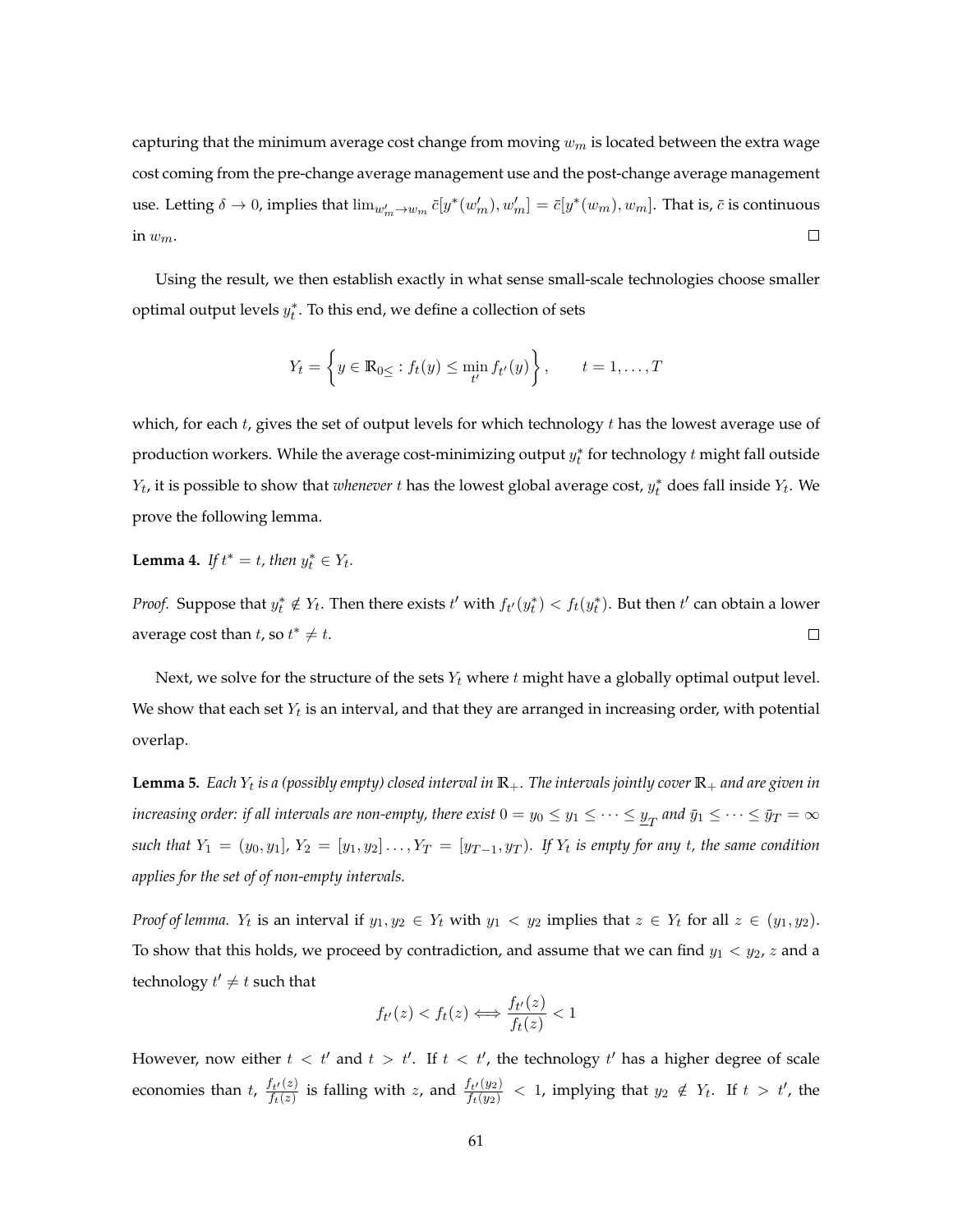technology  $t'$  has a lower degree of scale economies than  $t$ , and a symmetric reasoning can be used to establish that  $y_1 \notin Y_t$ . Hence, we obtain a contradiction, confirming that  $Y_t$  is an interval. The interval is closed in  $\mathbb{R}_+$ , since  $f_t(y) - \min_{t'} f_{t'}(y) \leq 0$  is the pre-image of a closed set under a continuous mapping.

To show that  $Y_t$  are in increasing order, consider two arbitrary technologies  $t < t'$ . To show that  $Y_{t'}$  is located weakly to the right of  $Y_t$ , assume for the purpose of contradiction that  $y' < y$  and  $y' \in Y_{t'}$ and  $y \in Y_t$ . In this case, we have

$$
f_t(y') \ge f_{t'}(y') \Longrightarrow f_t(y) > f_{t'}(y),
$$

contradicting that  $y \in Y_t$ . Hence, no element in  $Y_{t'}$  is strictly to the left of any element in  $Y_t$ . Combined with  ${Y_t}$  being closed intervals covering the positive real line, the result follows.  $\Box$ 

Using the lemmas, we can show the main result. Again, we proceed by contradiction and assume that there exists some interval where the optimal  $t$  is increasing in the wage. Formally, assume there exist two wages  $w_m < w'_m$  and  $t < t'$  such that  $\min t^*(w_m) = t$  and  $\min t^*(w'_m) = t'.$ 

The proof strategy is to show that there has to exist a "switch point" : a wage in the middle of  $w_m$  and  $w_{m'}$  where the low and high technology have exactly the same costs. Then we can use a perturbation method to show that a higher managerial wage is worse for the high technology, contradicting that a higher wage causes a switch to the high technology.

To find a candidate switch point, define

$$
\hat{w}_m = \sup \{ w_m'' > w_m : \min t^*(w_m') \le t \}.
$$

For  $\hat w_m$ , we can show that there exists  $\underline t\le t<\tilde t$  with  $\underline t,\tilde t\in t^*(\hat w_m).$  To see that it contains technologies larger than  $t$ , pick a sequence going down to  $\hat{w}_m$ :  $\tilde{w}_m \downarrow \hat{w}_m$  with  $\min t^*(\tilde{w}_m) > t$ . It is possible to find a technology  $\tilde{t}$  and an infinite subsequence  $\hat{w}_m^j$  so that  $c^*_{\tilde{t}}(\tilde{w}_m^j) = \min_{t''} c^*_{t''}(\tilde{w}_m^j)$  for all elements of the subsequence. Since  $c_{\tilde{t}}^*$  and  $\min_{t''} c_{t''}^*$  are both continuous, taking the limit implies

$$
c_{\tilde{t}}^*(\hat{w}_m) = \min_{t''} c_{t''}^*(\hat{w}_m).
$$

To find  $\underline{t}$ , we first not that if  $\hat{w}_m = w_m$ , we trivially have  $c_t^*(\hat{w}_m) = \min_{t''} c_{t''}^*(w_m)$ . Otherwise, we can pick an increasing subsequence  $\tilde{w}_m \uparrow \hat{w}_m$  and since some  $\underline{\tilde{t}} \leq t$  has the minimum cost for an infinite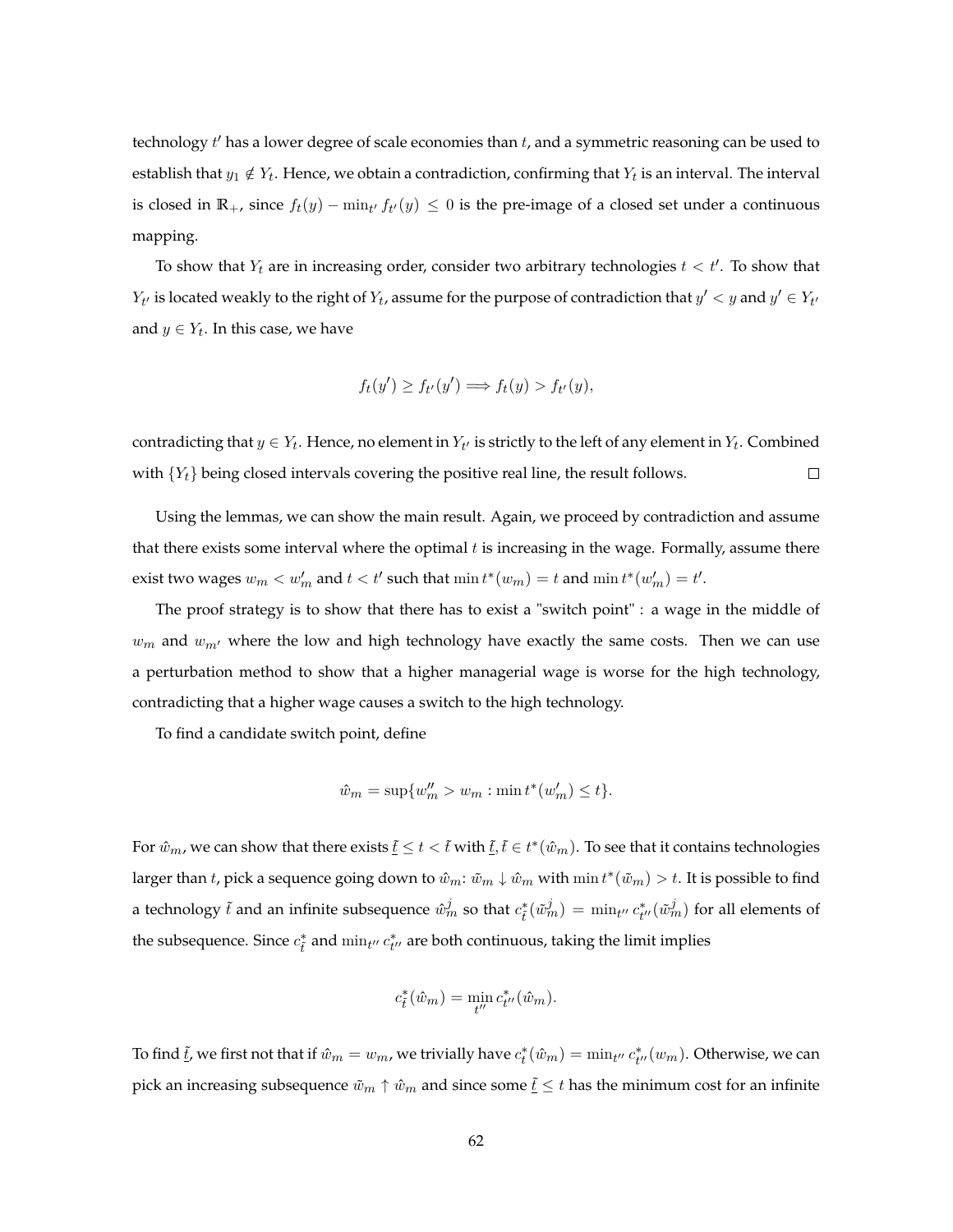number of wages, we can pass to a sub-sequence to find  $\underline{\tilde{t}} \leq t$  with

$$
c_{\underline{\tilde{t}}}^*(\hat{w}_m) = \min_{t''} c_{t''}^*(\hat{w}_m).
$$

We now want to obtain a contradiction by showing that  $c_{\underline{\tilde{t}}}^*(\hat{w}_m + \delta) \leq c_{\tilde{t}}^*(\hat{w}_m + \delta)$  for any sufficiently small  $\delta$ . Indeed, this contradicts that  $\hat{w}_m$  is an infimum, since it shows that  $t^*(\hat{w}_m + \delta)$  contains  $\tilde{t}\leq t.^{18}$  $\tilde{t}\leq t.^{18}$  $\tilde{t}\leq t.^{18}$ 

To show this, we write  $\tilde{y}^*$  and  $\tilde{y}^*$  for the output level associated with  $\underline{\tilde{t}}$  and  $\tilde{t}$  respectively. From the lemma, we know that  $\tilde{y}^* \in Y_t$  and  $\tilde{y}^* \in Y_{t'}$ , and that  $Y_t$  and  $Y_{t'}$  coincide at most in a singleton. Moreover, since  $\underline{\tilde{t}} < \tilde{t}$ , we have  $\tilde{y}^* \leq \tilde{y}^*.$ 

We start with the case  $\tilde{y}^* < \tilde{y}^*$ , where neither is in the intersection of  $Y_t$  and  $Y_{t'}$ . In this case,  $\tilde{y}^* \notin Y_t$ , and we note that

$$
f_{\tilde{t}}(\tilde{y}^*) < f_t(\tilde{y}^*) \le f_t(\underline{\tilde{y}}^*),
$$

where the first inequality is due to  $\tilde{y}^* \notin Y_t$ , and the second inequality reflects that  $f_t$  is weakly decreasing. Since the attained average cost is the same, we need that the high technology has higher costs of management:  $\tilde{g}_t(\tilde{y}^*) > \tilde{g}_{\underline{t}}(\tilde{y}^*)$ . From the proof of the continuity lemma, we also know that if we increase the managerial wage by a small amount  $\delta$ , the increase in cost is bound above by the initial managerial level, and bounded below by the final managerial level. However, for sufficiently small increases in  $\delta$ , if  $\tilde{t}$  is still optimal, we know that the manager use for the high technology will still be lower than the initial managerial use for the low technology.<sup>[19](#page-0-0)</sup> But then, the cost for  $\tilde{t}$  will be higher than for  $\underline{\tilde{t}}$ . Since this is true for all technologies with the same cost as  $\underline{\tilde{t}}$  at  $\hat{w}_m$ , this means that  $\tilde{t}$  beats all those technologies for  $\hat{w}_m$ , contradicting that  $\hat{w}_m$  is a supremum of wages where a technology less than  $t$  can be optimal.

Next, we consider three corner case. First, suppose that both technologies have their optimal output level at the intersection of  $Y_t$  and  $Y_{t'}$ , and consider  $\hat{w}_m + \delta$  for a small  $\delta$ . Since the optimal output level is weakly decreasing in  $w_m$ , the high technology will either have exactly output  $Y_t \cap Y_{t'}$ after the change, or a lower output. In the first case, the low technology can attain the same cost level, and in the second case,  $\tilde{t}$  cannot be the lowest average cost technology, since the cost-minimizing

<sup>&</sup>lt;sup>18</sup>I assume here that we only use  $\underline{t} < \tilde{t}$  in the proof, so that the reasoning works out even though multiple t's both below and above t might attain the minimum at  $\hat{w}_m$ .

<sup>&</sup>lt;sup>19</sup>It is not completely obvious, since management use is not continuous in wages. However, if  $\tilde{t}$  is still optimal, the corresponding output level is in  $Y_{t'}$ , and so  $f_t$  at the optimal output level is bounded away from  $f_t(\underline{\tilde{y}}^*)$ . Hence, since total cost is continuous, we need to have  $\tilde{g}_t(y[w_m + \delta])$  below  $\tilde{g}_t(\tilde{y}^*)$  for sufficiently small  $\delta$  to ensure that the total cost converge to  $c_t(y_t^*, w_m)$ .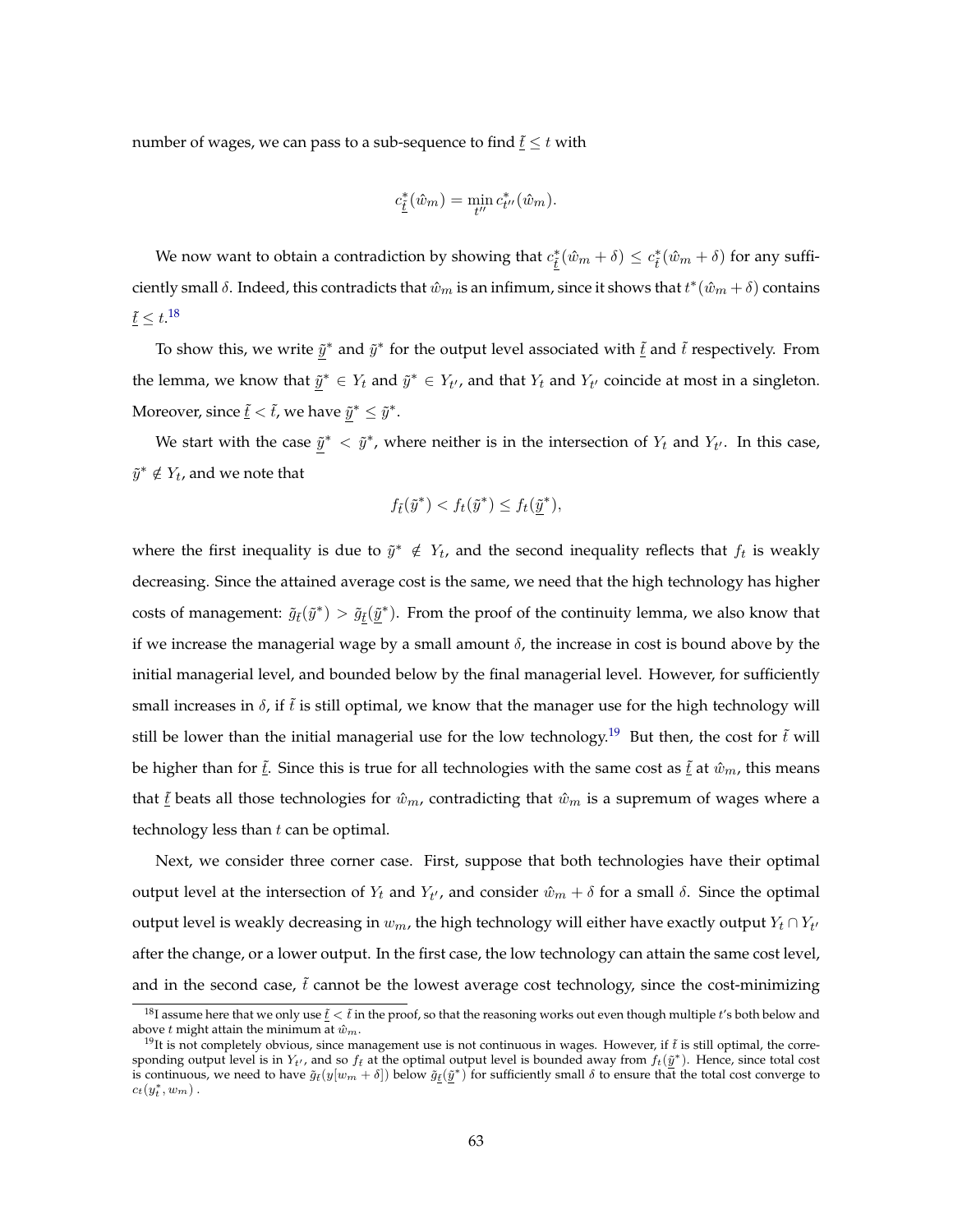output falls outside  $Y_{t'}$ .

Second, suppose that only the low technology has its optimal output level at the intersection. In that case, the high technology also attains one of its minima at that output level, and when we increase  $w_m$ , this output level will have the smallest increase in cost, and thus still be a global minima. But then the low technology also still attains a global minimum there, contradicting that supremum hypothesis.

Last, we note that we cannot have that only the high technology has an optimal output at the intersection. In that case, the low technology would also attain a global minimum there, and given the convention that firms choose the highest output that minimizes average costs, we would be in the case that both technologies have their optimal output at the intersection.

Having gone through the cases when none, one, or both technologies have their technology at the intercept, we can conclude that we never are able to remove  $\tilde{t}$  as a cost-minimizing technology when we increase  $w_m$ , contradicting that  $\hat{w}_m$  is the supremum of wages where there is an optimizing technology less than  $t$ .

**Result 3:**  $y^*$  **is weakly decreasing in**  $w_m$ . The result follows quite easily from result 1 and 2. Result 1 shows that the optimal output level is weakly decreasing in  $w_m$ , and result 2 shows that switches in technology goes towards the lower technology. To finalize the proof, we only need to establish that technology switches goes from a technology with a higher output level to a lower output level.

To do this, we note that whenever a technology shift happens between two technologies  $t < t'$ , the output level before the shift is in  $Y_{t'}$  and the output level after the shift is in  $Y_t$ . Since  $Y_t$  is weakly to the left of  $Y_{t'}$ , there is a weak decrease in output level after the shift.

#### <span id="page-63-0"></span>**B.4 Formal Statement and Proof of Output Decomposition**

To state the formal proposition, it is helpful to introduce notation that distinguishes between revenue shares, cost shares, and employment shares. For the modern sector, we write  $s_M \equiv \frac{P_M Y_M}{PY}$  for its revenue share,  $s_M^c \equiv \frac{w_p H_{M,p} + w_m H_{M,m}}{w_p H_p + w_m H_m}$  $\frac{H_{M,p}+w_mH_{M,m}}{w_pH_p+w_mH_m}$  for its cost share, and  $e_M\equiv\frac{L_m}{L_p+L_m}$  for its employment share. Within the modern sector, we write  $e_{M,p} \equiv \frac{L_{M,p}}{L_M}$  $\frac{L_{M,p}}{L_M}$  and  $e_{M,m} \equiv \frac{L_{M,m}}{L_m}$  $\frac{m,m}{L_m}$  for the employment share of production workers and managers respectively (and the compensation shares being  $1 - \alpha$  and  $\alpha$ respectively due to the Cobb-Douglas production structure). Last, we write  $e_p \equiv \frac{L_p}{L}$  $\frac{L_p}{L}$  and  $e_m = \frac{L_m}{L}$ for the employment shares of production workers and managers.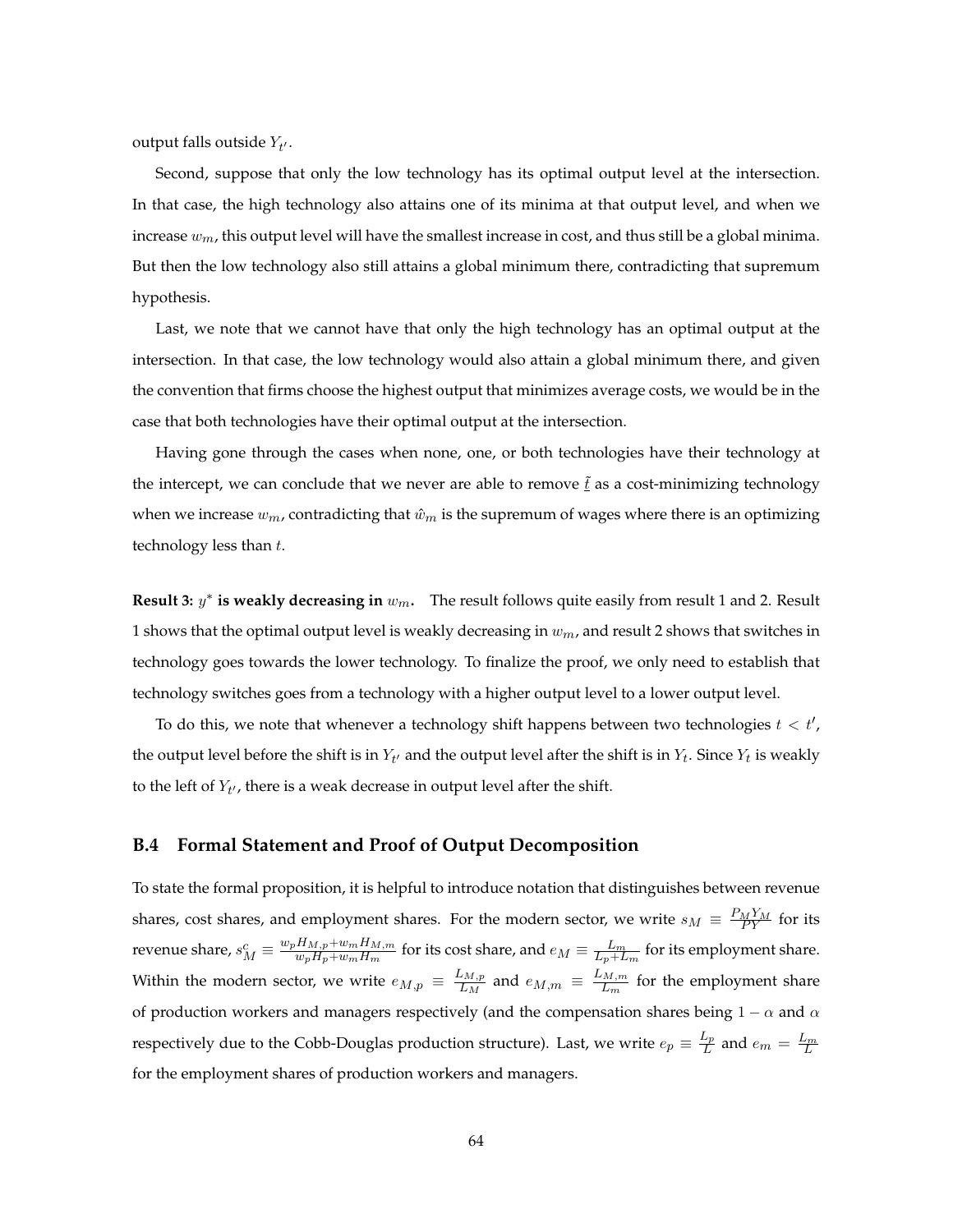We can now state the following proposition.

**Proposition 6.** *Given changes in*  $w_m/w_p$ *, the change in real output satisfies* 

$$
d \log \left( \frac{Y}{P} \right) = \Delta_Q + \Delta_{between} + \Delta_{within}
$$
 (B.17)

*where*

$$
\Delta_Q = 0
$$
  

$$
\Delta_{between} = [(s_M - s_M^c) + (s_M^c - e_M)] \times (\theta + 1) \left[ -\alpha d \log \left( \frac{w_m}{w_p} \right) \right]
$$
  

$$
\Delta_{within} = s_M \alpha (1 - \alpha) \left[ \frac{e_{M,p}}{1 - \alpha} - \frac{e_{M,m}}{\alpha} \right] \times \left[ -d \log \left( \frac{w_m}{w_p} \right) \right]
$$

*Proof.* Totally differentiating the labor market clearing condition implies

$$
0 = e_{T,p} \left( d \log H_{T,p} - d \log Q_p \right) + e_{M,p} \left( d \log H_{T,m} - d \log Q_p \right) + e_{M,m} \left( d \log H_{M,m} - d \log Q_m \right)
$$

which gives us

$$
e_p d \log Q_p + e_m d \log Q_m = e_T d \log H_{T,p} + e_{M,p} d \log H_{T,m} + e_{M,m} d \log H_{M,m}.
$$

In our derivation, we also use  $e_T = 1 - e_{M,p} - e_{M,m}$  and  $s_T = 1 - s_M$ . From these observations, we derive

$$
d \log \left(\frac{Y}{P}\right) = s_T d \log Y_T + s_M d \log Y_m
$$
  
=  $s_T d \log H_{T,p} + s_M [(1 - \alpha) d \log H_{M,p} + \alpha d \log H_{M,m}]$   
=  $e_p d \log Q_p + e_m d \log Q_m +$   
 $(s_T - e_T) d \log H_{T,p} + [s_M (1 - \alpha) - e_{M,p}] d \log H_{M,p} + [s_M \alpha - e_{M,m}] d \log H_{M,m}$   
=  $e_p d \log Q_p + e_m d \log Q_m +$   
 $[s_M (1 - \alpha) - e_{M,p}] d \log \left(\frac{H_{M,p}}{H_{T,p}}\right) + [s_M \alpha - e_{M,m}] d \log \left(\frac{H_{M,m}}{H_{T,p}}\right).$ 

To further simplify the expression, we note that  $d \log \left( \frac{H_{M,p}}{H_{m,p}} \right)$  $\left(\frac{H_{M,p}}{H_{T,p}}\right)\,=\,d\log\left(\frac{H_{M,p}}{Y_M}\right)$  $\left(\frac{Y_{M,p}}{Y_{M}}\right) + d\log\left(\frac{Y_{M}}{Y_{T}}\right)$ , since